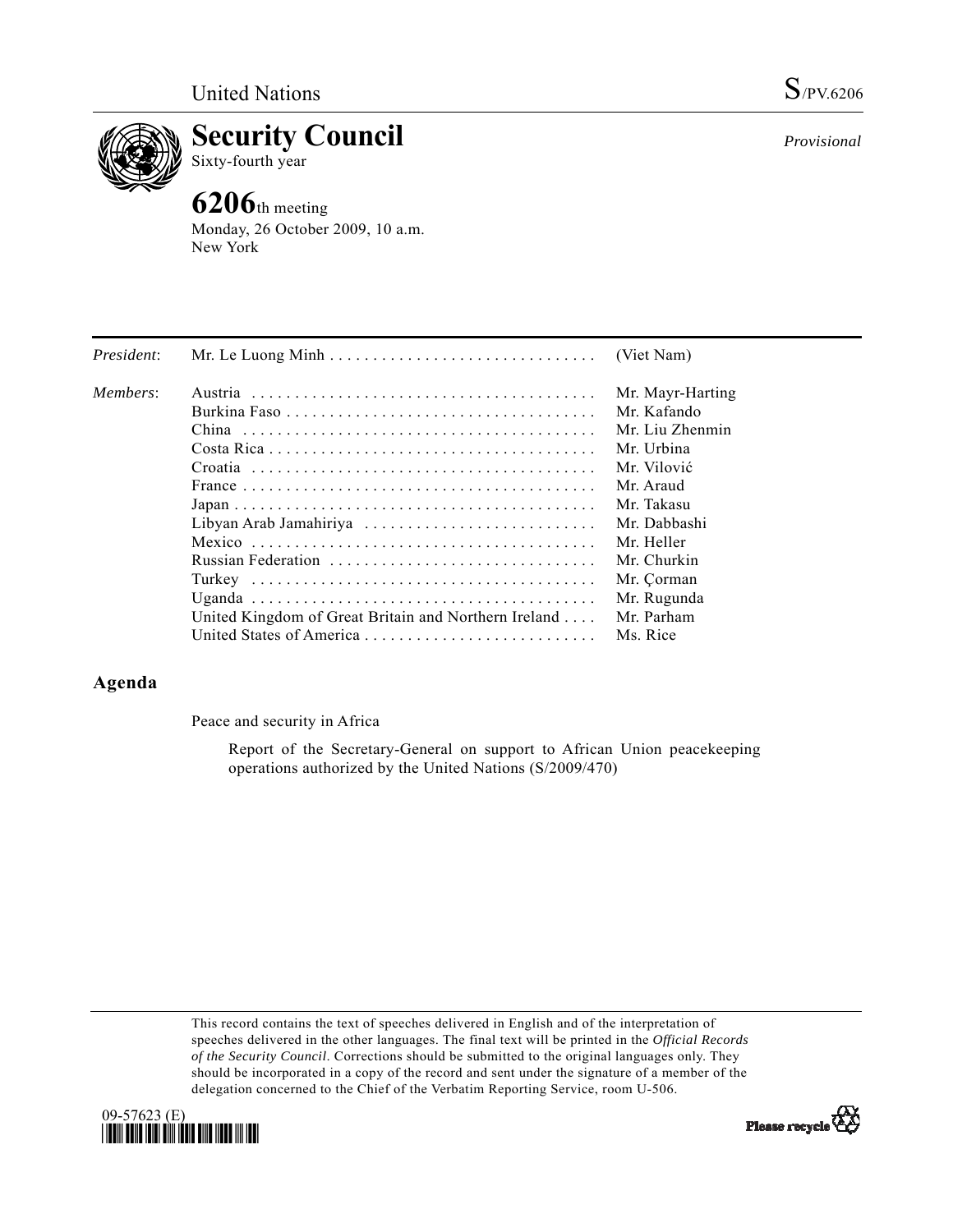*The meeting was called to order at 10.20 a.m.* 

#### **Adoption of the agenda**

*The agenda was adopted*.

## **Peace and security in Africa**

# **Report of the Secretary-General on support to African Union peacekeeping operations authorized by the United Nations (S/2009/470)**

**The President**: I should like to inform the Council that I have received letters from the representatives of Brazil, Nigeria, South Africa, Sweden and Tunisia, in which they request to be invited to participate in the consideration of the item on the Council's agenda. In conformity with the usual practice, I propose, with the consent of the Council, to invite those representatives to participate in the consideration of the item, without the right to vote, in accordance with the relevant provisions of the Charter and rule 37 of the Council's provisional rules of procedure.

There being no objection, it is so decided.

*At the invitation of the President, the representatives of the aforementioned countries took the seats reserved for them at the side of the Council Chamber.* 

**The President**: In accordance with the understanding reached in the Council's prior consultations, I shall take it that the Security Council agrees to extend an invitation under rule 39 of its provisional rules of procedure to His Excellency Mr. Romano Prodi.

It is so decided.

 I invite Mr. Prodi to take a seat at the Council table.

 In accordance with the understanding reached in the Council's prior consultations, I shall take it that the Security Council agrees to extend an invitation under rule 39 of its provisional rules of procedure to Mr. Alain Le Roy, Under-Secretary-General for Peacekeeping Operations.

It is so decided.

 I invite Mr. Le Roy to take a seat at the Council table.

 In accordance with the understanding reached in the Council's prior consultations, I shall take it that the Security Council agrees to extend an invitation under rule 39 of its provisional rules of procedure to Ms. Susana Malcorra, Under-Secretary-General for Field Support.

It is so decided.

 I invite Ms. Malcorra to take a seat at the Council table.

 In accordance with the understanding reached in the Council's prior consultations, I shall take it that the Security Council agrees to extend an invitation under rule 39 of its provisional rules of procedure to the Acting Permanent Observer of the African Union to the United Nations, His Excellency Mr. Tete Antonio.

It is so decided.

 I invite Mr. Antonio to take a seat at the Council table.

 The Security Council will now begin its consideration of the item on its agenda. The Security Council is meeting in accordance with the understanding reached in its prior consultations.

 I wish to draw the attention of members of the Council to document S/2009/470, which contains the report of the Secretary-General on support to African Union peacekeeping operations authorized by the United Nations.

 At this meeting, the Security Council will hear a briefing by Mr. Alain Le Roy. I now give the floor to Mr. Le Roy.

**Mr. Le Roy** (*spoke in French*): I have the honour of addressing the Security Council on behalf of the Secretary-General to outline the stages that will enable the strengthening of the capacities of the African Union (AU) to maintain peace and security and enhance relations between the United Nations and the African Union. The presence of Ms. Susana Malcorra, Under-Secretary-General for Field Support, underscores the importance that the Secretariat gives to this issue and our will to work together on it.

 The report presented today (S/2009/470) sets out the assessment made by the Secretary-General of the recommendations included in the report of the African Union-United Nations panel established under Security Council resolution 1809 (2008) to consider the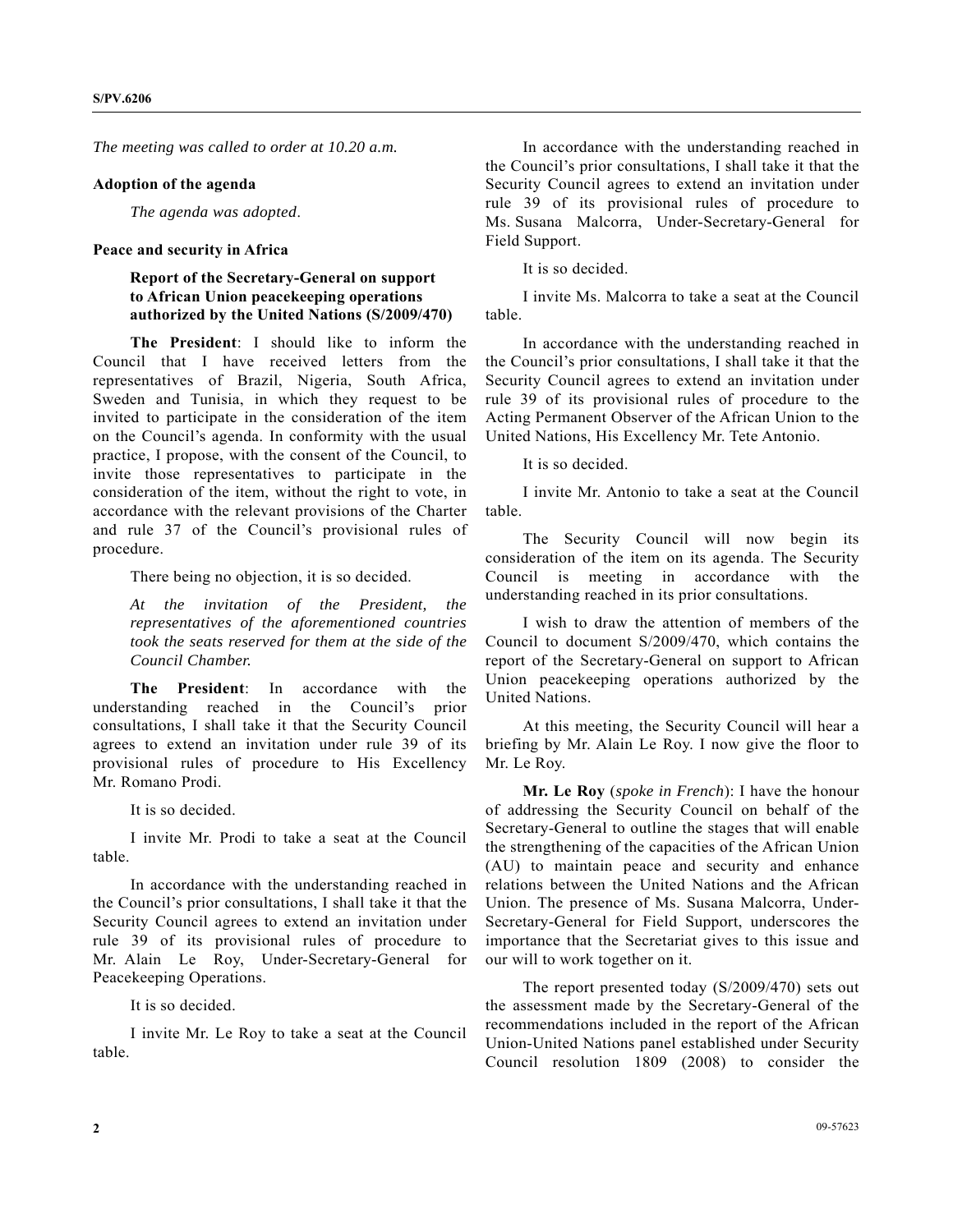modalities for support to African Union peacekeeping operations. The Secretary-General's report builds on the recommendations made by the panel, under its Chairman Mr. Prodi, and underscores some points on which the Secretariat should take immediate steps to strengthen its cooperation with the African Union Commission. This will require, on the one hand, restructuring our presence in Addis Ababa and, on the other, of course, strengthening the institutional capacities of the African Union in the areas identified by the panel.

 The report also considers the financing mechanisms of African Union peacekeeping operations authorized by the Security Council and emphasizes the importance of sustainable, flexible and predictable funding. I believe that those three adjectives sustainable, flexible and predictable — are very important with regard to the financing mechanisms.

 Last year's debate on regional organizations enabled the Security Council to reaffirm the importance of the strategic partnership between the United Nations and the African Union, under Chapter VIII of the Charter. We share the belief that security is prerequisite to sustainable development. That is particularly true in Africa, where instability and conflicts continue to undermine the aspirations of peoples in many countries. The international community must work together in order to build the capacity of vulnerable nations to prevent and resolve conflicts through political solutions.

 When a peacekeeping operation is necessary, we must ensure ongoing support to those who are carrying it out — usually the Blue Helmets — once their deployment is authorized. The emergence of new threats to peace and security makes the environment in which peacekeeping operations are deployed increasingly complex. That further underpins the need to deploy robust and credible peacekeeping missions.

 In that context, the enhanced role of African Union peacekeeping operations and of African regional economic communities is a major and welcome development. Their troops have been able to deploy quickly with limited resources and when the situation on the ground has needed a robust intervention. The African Union has assumed its responsibilities in complex political environments, with the authorization of the Security Council, when it has had a comparative advantage over a United Nations peacekeeping

operation or when more time was needed to establish a consensus within the international community on the preferred course of action.

 The African Union has developed its peacekeeping capacity based on the commendable principle that the continent should have its own means to act to prevent conflicts and the resulting suffering. If the international community really wishes to help it to achieve that objective, it must more actively support the strengthening of African peacekeeping capacity. That entails in particular helping to train each African troop contributor, contributing financially to peacekeeping operations and demonstrating the political will necessary to resolve conflicts. We must set ourselves realistic goals and priorities and make every effort necessary to ensure that the men and women deployed in conflict areas are equipped with the means required to achieve those goals.

 Over the past five years, considerable progress has been achieved. The United Nations has broadened and deepened its strategic and operational partnership with the African Union. The 10-year capacity building programme, which is designed to provide support to the African Union Peace and Security Architecture, has laid the groundwork for this partnership, especially in the areas of conflict prevention and post-conflict recovery. At the same time, our joint efforts in peacekeeping and mediation in Darfur and our support for the African Union's peacekeeping operation in Somalia are further reminders of the scope and shape of the various types of partnership that can be achieved in an effort to address the peace and security challenges on the African continent. Serious capacity and resource constraints have, however, hampered the partnership's ability to fully realize its potential.

# (*spoke in English*)

 The United Nations has worked closely with the African Union and its partners to determine the best way to ensure that capacity-building is targeted and effective. There is a broad consensus that, as a first priority in the effort to build conflict prevention and peacekeeping capacity, the African Union should finalize and recruit the core staff required for the Commission to support the African Peace and Security Architecture. At the same time, it is critical that the African Union define its own priority requirements and develop a comprehensive road map for long-term capacity-building that will build on its strategic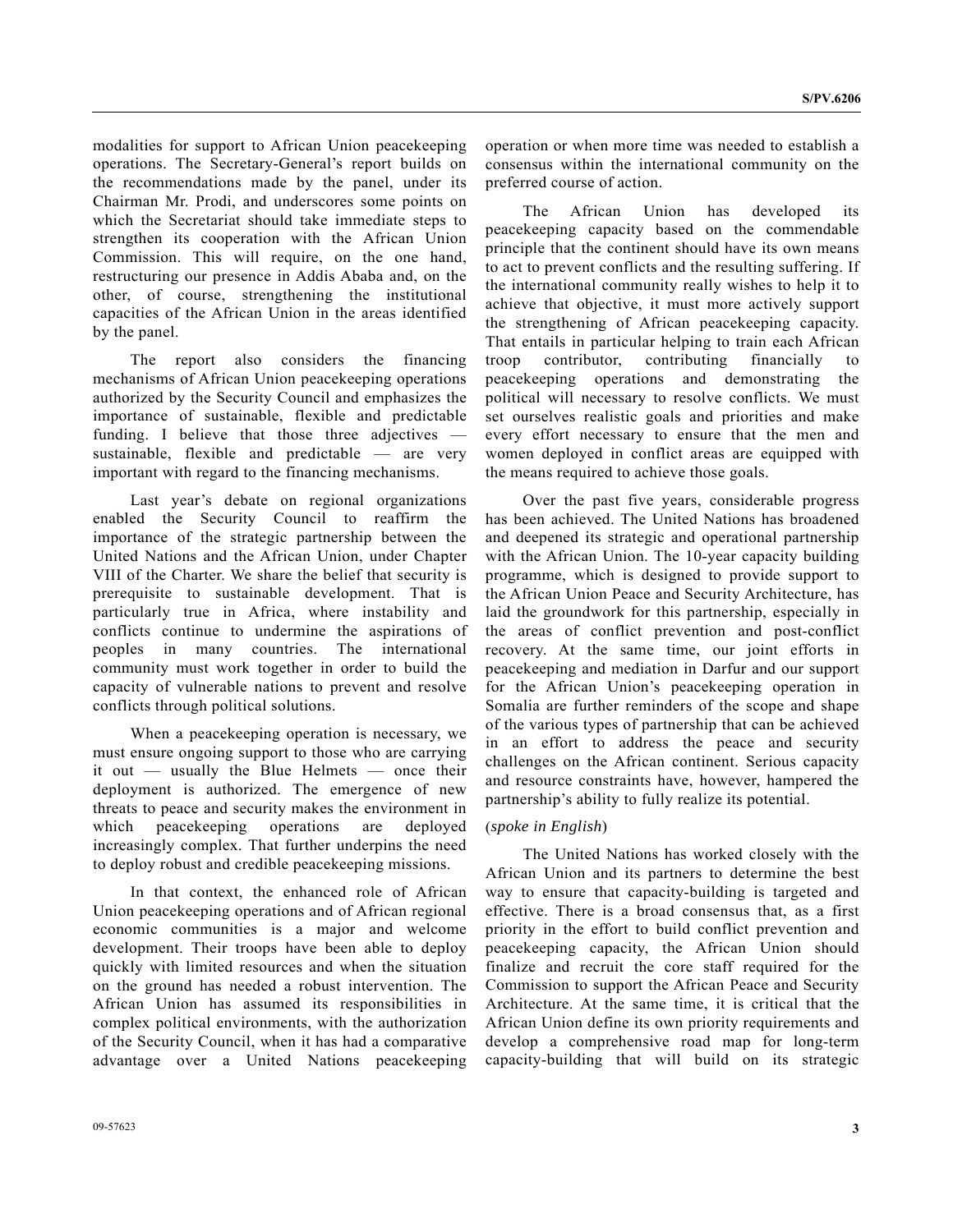framework and provide the framework for donor support. This will help to ensure that capacity-building is demand driven and not imposed externally. This is extremely important to ensure African Union leadership and ownership of the process.

 Limited capacity is not our only challenge. As has been noted by this Council and the General Assembly, there is a need to provide resources for peacekeeping in a sustainable and predictable manner without undermining the flexibility required to respond to a crisis quickly. Currently, African Union peacekeeping is entirely dependent on the same small pool of donors. There is little flexibility, sustainability or predictability in its stream of resources. The lack of certainty as to when donations will be made impacts the AU's ability to plan missions and pay troop-contributing countries. Reliance on unpredictable sources of funding means that there is no guarantee that essential capabilities will be available, which in turn may invalidate planning assumptions and put a mission at the risk of failure. If the international community requests the AU to bear the brunt of its initial response to a crisis, it has an obligation to support the AU in ensuring that that response is credible.

 In this regard, the report of the Secretary-General examines the various financing mechanisms which have been used in the past to ensure effective financing of AU peacekeeping. It also proposes ways in which each mechanism could be improved in order to allow for resources to be more predictable, sustainable and flexible. Building on the experience of the United Nations support packages to the African Union missions in the Sudan and Somalia, which were financed by assessed contributions and the European Union Africa Peace Facility, the international community must work together to find creative solutions and ensure that the most effective mechanism is made available to the African Union when the Security Council authorizes it to undertake a peacekeeping operation.

 Ultimately and as emphasized in the Secretary-General's report, it is the African Union's member States' responsibility to identify sustainable resources for the long term. To this end, we are very encouraged by the African Union Assembly's decision to increase the portion of funds — from 6 to 12 per cent contributed to peace support operations from its regular budget.

 At the same time, it is important to recall that peacekeeping is no replacement for a political solution and that peacekeeping operations are most effective when deployed in support of a peace agreement. Efforts continue, in parallel, to enhance and support preventive diplomacy, early warning and conflict resolution and mediation. Experience teaches us that peacekeeping operations should be embarked upon only after careful consideration of all available response options, and must be accompanied by a viable political strategy and a set of clear objectives.

 In looking forward, the United Nations system is committed to working with the AU in implementing the proposals in this report, especially concerning ways in which to enhance the strategic relationship between the United Nations Secretariat and the AU Commission and to provide additional support to the AU in the area of peacekeeping.

 We welcome the AU Peace and Security Council's 15 October statement on the Secretary-General's report and fully support the emphasis on the need for effective follow-up to implement the proposals made in the report. Of course, this is going to be a long-term process that will require continuous international engagement that is coordinated to ensure that support is prioritized appropriately. Building a resilient and responsive African Union is vital to the establishment of an effective and complementary system for global peacekeeping. I am confident that the Council's meeting today will contribute to that goal.

 In closing, we would like once again to thank former Prime Minister of Italy Romano Prodi, who is with us here today, for his leadership of the AU-United Nations panel. Its efforts have been a significant step forward in a process which will advance our collective peace and security objectives. We would also like to thank the African Union Commission, including Chairperson Jean Ping and our dear friend Commissioner Ramtane Lamamra, for their continued commitment and contribution to enhancing peace and security in Africa.

**The President**: I thank Mr. Le Roy for his briefing.

 I now give the floor to Mr. Tete Antonio, Acting Permanent Observer of the African Union to the United Nations.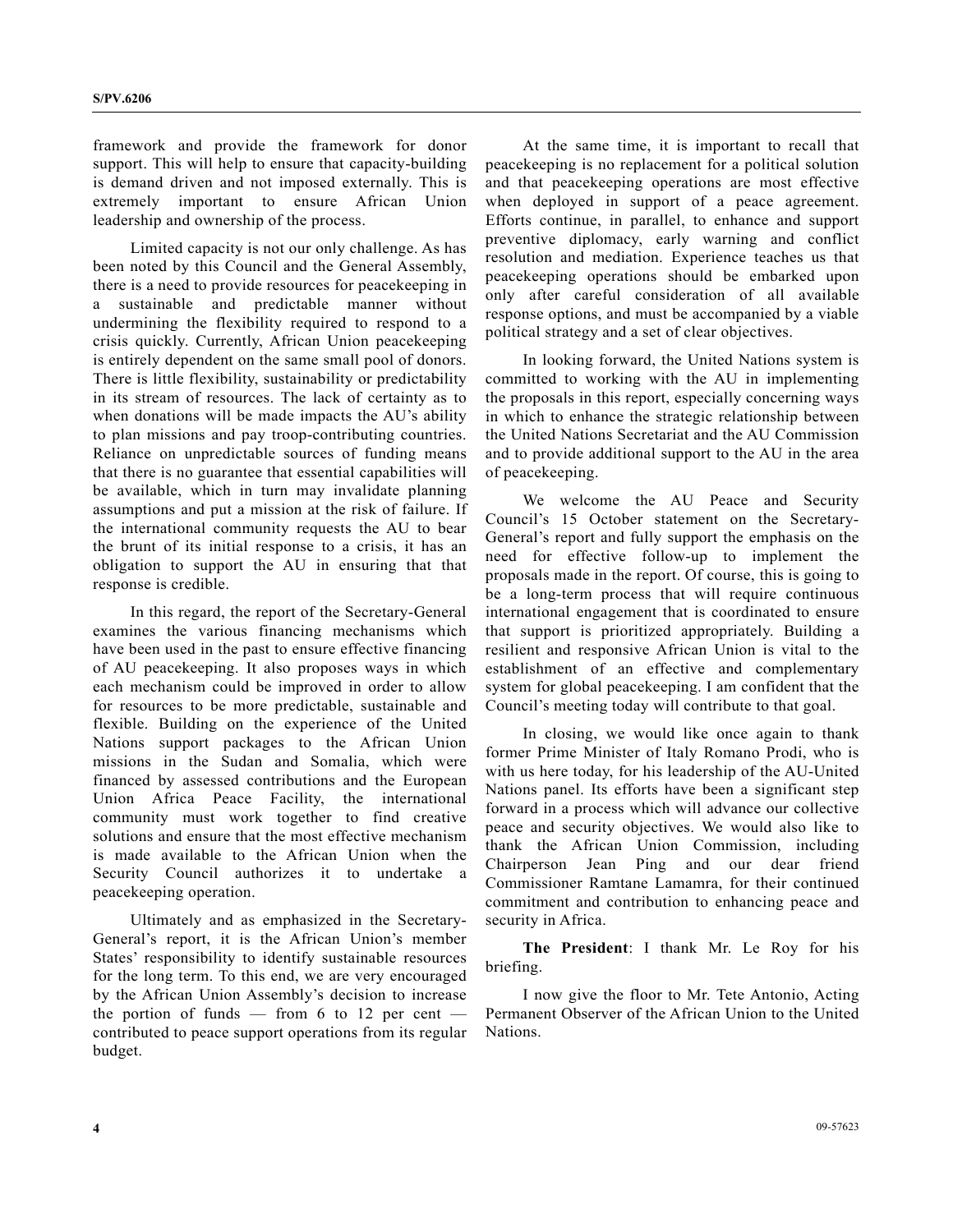**Mr. Antonio** (*spoke in French*): At the outset, I extend to you, Sir, the appreciation of Chairperson Jean Ping, who has been unable to travel but is closely following the Security Council's work in support of the African Union. I congratulate you, Sir, on behalf of the African Union on your assumption of the presidency of the Council. I join the previous speaker in thanking you for having convened this open debate.

 We also thank Under-Secretary-General Alain Le Roy for introducing the Secretary-General's report (S/2009/470) and for the support he has reaffirmed for the African Union. We are, moreover, honoured by the presence of Mr. Romano Prodi, whom we thank for his tireless dedication to the noble causes of Africa. We also thank all the members of the African Union-United Nations panel who have worked under Mr. Prodi's leadership to bring us together here to focus on the cause of Africa.

 The role of such regional organizations as the African Union in the maintenance of international peace and security has been the subject of the heightened interest and in-depth consideration of the Security Council and the African Union Peace and Security Council and Assembly of Heads of State and Government. At the same time, the Security Council's primary Charter responsibility in the maintenance of international peace and security has been amply reaffirmed by the Council itself and other stakeholders.

 Against that backdrop, funding for peacekeeping operations conducted by regional organizations remains a central concern of the African Union on the basis of its experience in various activities to promote peace and security on the continent. The pertinent issues addressed in the relevant documents of the United Nations and the African Union include the nature of the structure of the partnership between the United Nations and regional organizations; interinstitutional coordination and consultation mechanisms; the enhancement of resources to strengthen the capacities of the peacekeeping and peace-support operations of regional organizations; conflict prevention and mediation; support for peacebuilding and post-conflict reconstruction; human rights and humanitarian activities. Those are topics at the heart of the problems plaguing the African continent.

 While pursuing our reflections on this matter, we have simultaneously experimented with practical and innovative approaches in order to respond to pressing needs on the ground. Here I must mention the initial and heavy support packages authorized by the Security Council for the African Union Mission in the Sudan (AMIS) as well as the ongoing support for the African Union Mission in Somalia (AMISOM). Mention should also be made of the African Union-United Nations Hybrid Operation in Darfur (UNAMID), which is further evidence of the innovative approaches taken by the African Union and the United Nations to addressing the peace and security challenges on the African continent.

 We believe that the combination of reflection and pragmatism has significantly enhanced our understanding of how great a need there is to establish predictable and sustainable funding mechanisms for peace support operations conducted by regional organizations such as the African Union, with the authorization of the Security Council, of course. In this respect, it is clear that the most viable option is to make use of United Nations assessed contributions. We are convinced that obtaining predictable, sustainable and flexible funding for regional organizations such as the African Union through assessed contributions would also enable the Security Council to utilize local comparative advantages in its efforts to tackle, in a continuous way, the threats to international peace and security that affect us all.

 Over the past few years, the African Union, with the support of its international partners, has demonstrated a renewed will to shoulder its share of responsibility for the maintenance of international peace and security. The decision to deploy a mission in Somalia, in spite of the volatile security situation prevailing on the ground — with which we are all familiar — and the difficult environment overall, as well as earlier deployments in countries such as Burundi and the Sudan — and thus in Darfur — bear testimony to this determination. I should thus like to recall the decision taken by the special summit of the African Union held in Tripoli, Libya, at the end of August 2009, to increase the percentage of the AU regular budget transferred to the Union's Peace Fund.

 Looking to the future, we believe that the Council should, in the next stages of its consideration of this matter, fully utilize the constructive and rich environment created by the combination of reflection, pragmatism and lessons learned, in order to take decisive measures to address the specific issue of the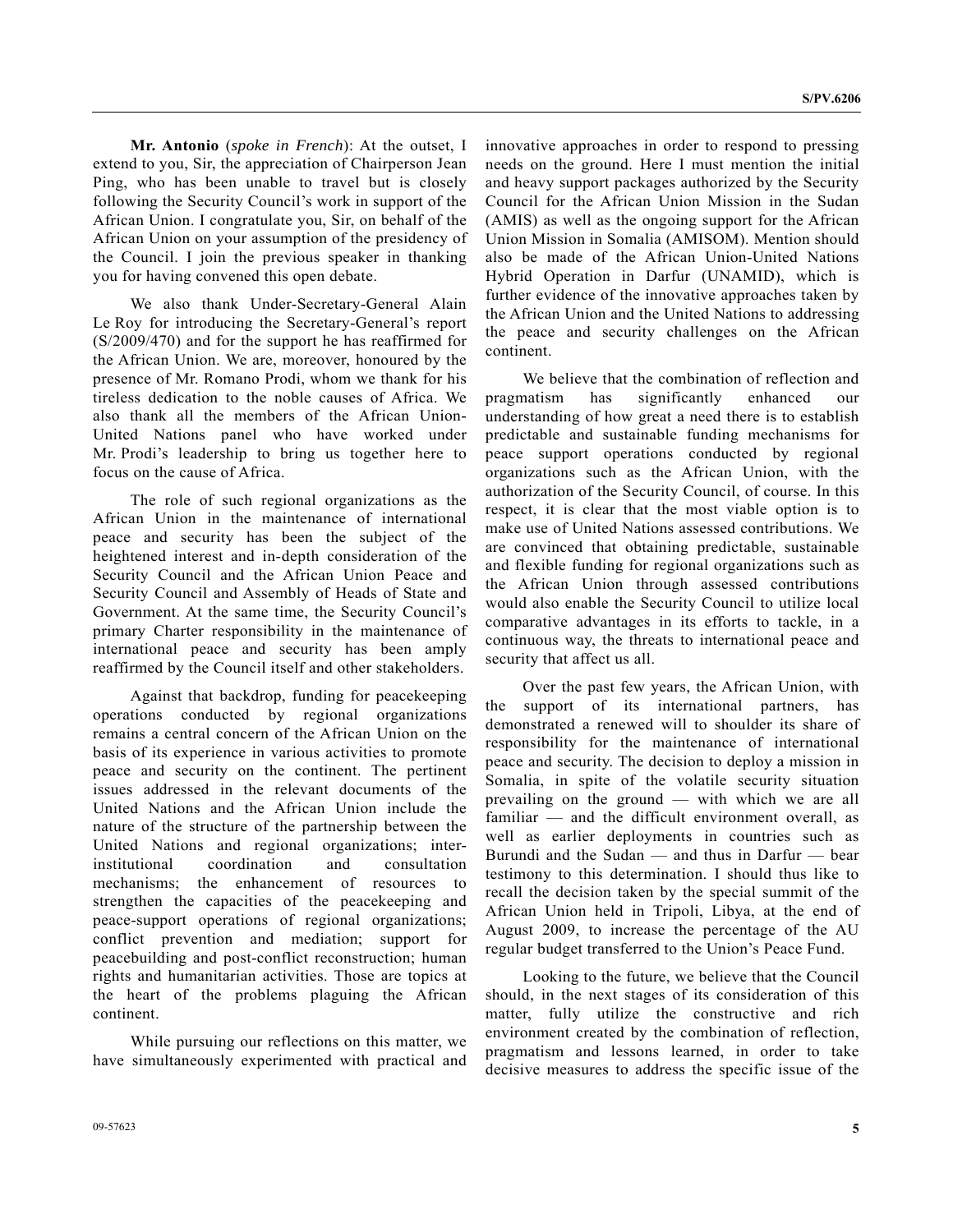predictability, sustainability and flexibility of funding for regional organizations when they undertake peacekeeping operations under a United Nations mandate, and to do so through assessed contributions.

 We note the recommendations contained in the report of the Secretary-General with respect to the strategic partnership between the United Nations and the African Union, which provide a good basis for strengthening the cooperation between the AU and the United Nations in the area of the maintenance of international peace and security. We also note the recommendations made with respect to capacitybuilding, and we stress the need for their speedy implementation, bearing in mind ongoing African Union efforts and the need to ensure very close coordination.

 It must, however, be clear that, in order to address the challenges of peace and security in Africa — something in which we all have a stake we need not only to enhance the capacity of the African Union, but also to find effective responses to the issue of financing peace support operations.

 Lest we lose sight of our goal, we must bear in mind that Security Council action on the subject of this debate will strengthen the unflagging confidence that the Governments and populations facing the scourges of conflict and instability place in the Council and in its readiness to help them restore lasting peace and security. I therefore seize this opportunity to reaffirm the commitment of the African Union to continue working with the Council, Member States and all international partners in pursuing and achieving this common goal.

**The President**: I thank Mr. Antonio for his statement.

 I now give the floor to His Excellency Mr. Romano Prodi.

**Mr. Prodi**: I am very grateful to be here and grateful that I have been asked to say a few words even if that had not been planned; I take this as a great sign of respect and gratitude for the work that the African Union-United Nations panel on modalities for support to African Union operations has done. At the outset, I should like to thank all the members of the panel for their efforts and the results that they achieved. I am deeply grateful for the quality of the individual contributions that all members of the panel made and for the intense work of the United Nations staff.

 Mr. Le Roy has already presented the main results to the Council, and I do not want to repeat them. I should like simply to speak of one simple concept. Peacekeeping is only one of the great African issues, which include development, health and infrastructure.

 Our panel found, and it is also my deep conviction, that we cannot continue dealing with Africa in a bilateral way. Looking at the economic aspects, at the peacekeeping aspects and at all the problems of education and health, we simply cannot go on with this country-by-country approach based on individual relationships between wealthy countries and African countries. If we examine the economic aspects, we cannot find any prospects for development unless we approach African countries in their wider context, as a regional and continental union. Inter-African trade is negligible. Inter-African infrastructure is absolutely insufficient. There is an absolute necessity to improve inter-African cooperation for peacekeeping in the continent.

 I invite all the members of the Security Council, which bears such great responsibility for the future of the world, to consider African peacekeeping in this wider context of relations between other continents and Africa. Clearly, this process related strictly to peacekeeping will require long-term capacity-building, on the basis of ownership and full responsibility by the African Union. In this process, a multilateral approach must be at the top of our priorities in dealing with Africa. That is the point of departure, and it is the conclusion of our panel.

 I ask, in particular, the countries that have the highest level of responsibility in the world economy, in development and in peacekeeping to analyse the necessity of helping with any major engagement of the African Union and other regional structures, in order to make African development feasible. That is the direction we need to go in. The proposals presented by the panel move towards developing the capacities of the African Union and allowing it to have responsibility for future peace in Africa.

 To be sure, the objections I hear are logical and understandable. Some say that the existing organization, the African Union, is not strong enough to tackle the problems addressed in the report. I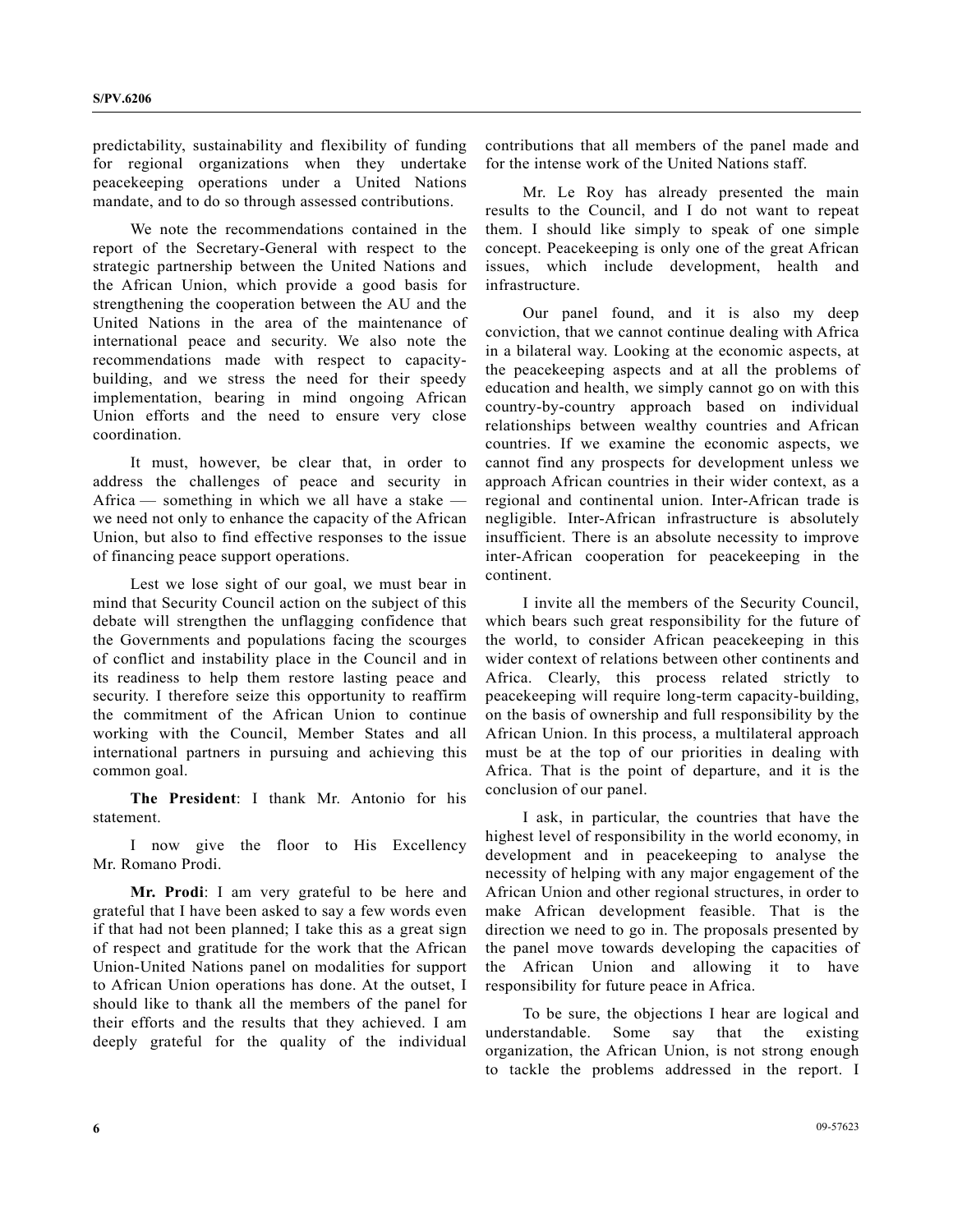completely agree, but the task before us is to give the African Union the ability to build its strength in the medium and long term. No one thought while writing the report that everything was ready today for full and efficient deployment of peacekeeping efforts. However, if we do not start now, we will never reach our goal.

# (*spoke in French*)

 That is the conclusion reached by our panel. I repeat that the Council will consider all the technical aspects and technical proposals, but the report must be seen in the context of a comprehensive African development plan aiming to provide Africa with all the means it needs for all countries to act collectively and in solidarity to promote development on the continent.

# (*spoke in English*)

 Those are our conclusions. That is our contribution to the discussion today. I repeat: let us now start this long-term effort and work closely with the entire United Nations system in order to coordinate the efforts of all countries in Africa so that Africa can act as a united continent within which cooperation among all countries is indispensable to a better future.

**The President**: I thank Mr. Prodi for his statement.

 I shall now give the floor to members of the Council who wish to make statements.

**Mr. Çorman** (Turkey): Allow me to begin by commending you, Mr. President, for organizing this meeting on United Nations support to African Union peacekeeping operations. This issue has been on our agenda for some time now, and today's meeting provides us with a very timely opportunity to review the steps taken so far and to chart the course of our future work.

 In that regard, I would like to pay a special tribute to the Secretary-General for his leadership on this issue and for his dedicated efforts to further strengthen the partnership between the United Nations and the African Union (AU). His most recent report (S/2009/470), in particular, contains valuable assessments and proposals for the way forward on this issue.

 I thank Under-Secretary-General Alain Le Roy for his briefing and for focusing our debate on the right issues, and Under-Secretary-General Susana Malcorra for her presence in the Council Chamber today.

 I would also like to thank His Excellency Mr. Romano Prodi for his briefing today, but even more for his most valuable contributions to the considerations of this issue. Indeed, it was his leadership of the United Nations-African Union panel last year and the ideas put forth in its report (see S/2008/813) that paved the way for United Nations action on this important matter.

 Last but not least I would like to express our thanks to Mr. Tete Antonio, Acting Permanent Observer of the African Union, for his participation in today's meeting and for the very comprehensive briefing he has just given us. What we are discussing today is indeed a partnership of vital importance for both organizations, and we are pleased to see the African Union approaching that issue with the professionalism and commitment it deserves.

 Over the past year or so, a lively debate has been going on in several forums, with the participation of all interested parties, on issues related to the United Nations peacekeeping system. Indeed, we have been putting our heads together with a view to finding the right ways and means to streamline the United Nations peacekeeping mechanism, which still stands as an indispensable tool for the maintenance of international peace and security.

 One common point that emerged from all those debates was the strong emphasis placed on the necessity of an enhanced strategic dialogue among all stakeholders, in particular between the United Nations and regional and subregional organizations. It has been stressed over and over again that the increasing demand for peacekeeping around the globe can be met only by forging new and strategic partnerships between the United Nations and regional organizations.

 That was also one of the main tenants of the recent "New Horizon" paper prepared by the Secretariat. In fact, it is a long-standing commitment we have collectively undertaken under Chapter VIII of the Charter of the United Nations and in paragraph 170 of the 2005 World Summit Outcome Document (General Assembly resolution 60/1), as well as in various other Security Council resolutions and statements. After all, there is no doubt that the role played by regional organizations in peace and security is indispensable and is complementary to the work of the United Nations, in particular that of the Security Council.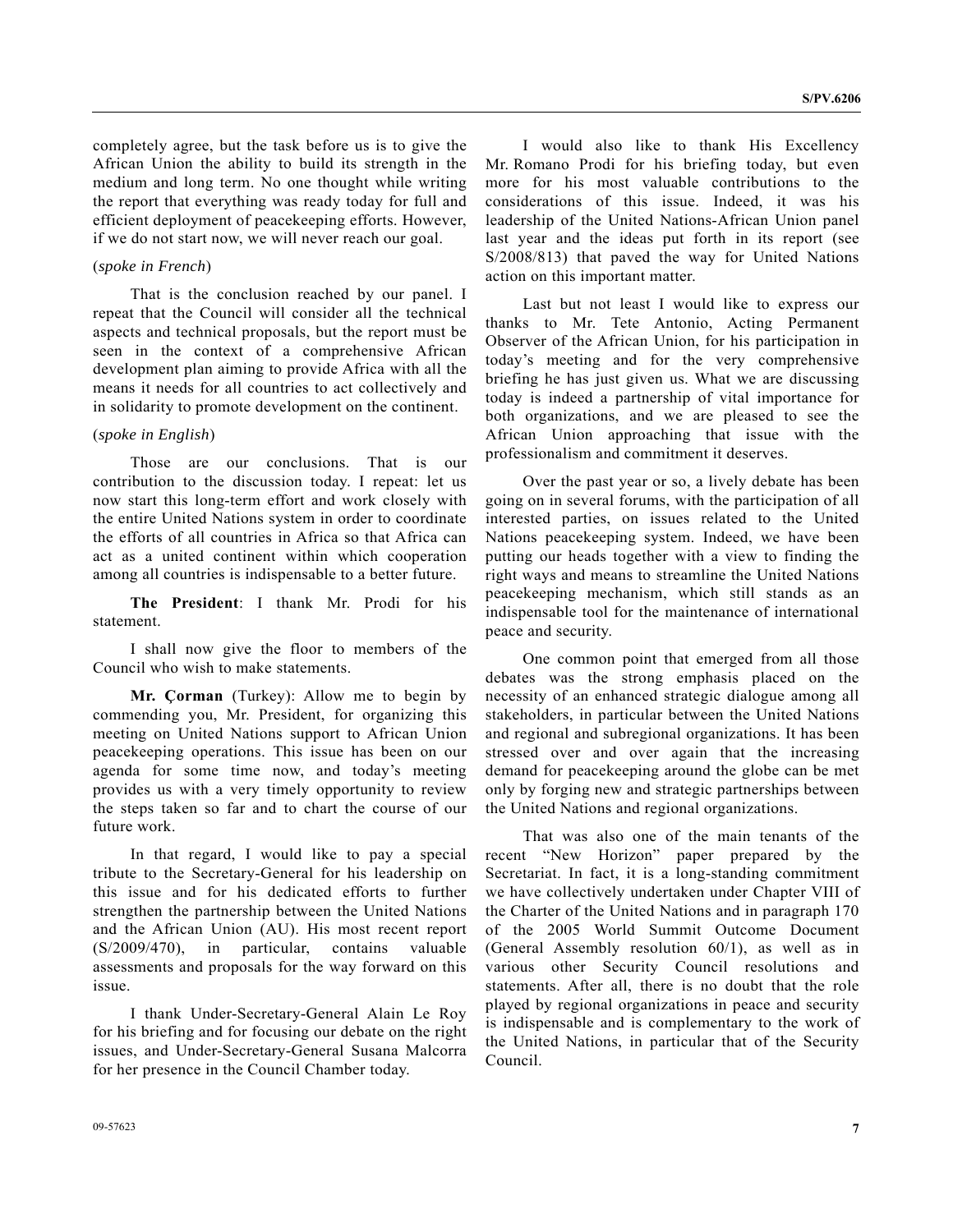In this regard, the African Union is a particularly important regional actor whose contribution to the settlement of conflicts on the African continent is of key significance in the overall efforts to maintain international peace and security. Indeed, given the time and energy we spend in the Council to help resolve the various conflicts in Africa, it is clear that the African Union provides most needed added value in areas of critical importance.

 It is for this reason that since the adoption of resolution 1809 (2008), in particular, the Council has been working very hard to develop a more effective partnership with the African Union, a partnership which mutually strengthens the capabilities of each organization and which creates a synergy of efforts towards peace and stability. Our point of departure has been, and still is, that the more efficient and valuable the African Union becomes in its peacekeeping operations, the stronger the United Nations and the entire international community become in their ability to maintain peace and security.

 Within this framework, the joint African Union-United Nations panel has put forward many useful recommendations which were first addressed in the presidential statement adopted in March of this year under Libya's presidency (S/PRST/2009/3). There we not only took note of those new ideas, but also called for further joint efforts in this direction, focusing on issues of mutual interest. We also called on the Secretariat to develop, in coordination with the AU Commission, a list of recommendations on ways to help the African Union further develop its military, technical, logistic, administrative and financial capabilities.

 That is precisely what the Secretary-General's report does. It further elaborates on those recommendations and proposes practical ways in which the United Nations can assist the African Union to enhance its effectiveness in the deployment and management of peacekeeping operations.

 As we see it, there are three main areas in which we can, and should, make further progress in order to realize the objectives we have collectively set out for ourselves. Those are: developing a strategic partnership between the two organizations at both the political and operational levels, supporting the institutional capacity-building of the African Union, and enhancing the predictability, sustainability and flexibility of financing for African Union-led peacekeeping operations under a United Nations mandate. To put it simply, we support the recommendations of the Secretary-General in all three areas. We believe that the time has come to translate them into practice. Indeed, we have spoken long enough. Now is the time for action.

 In that regard, we particularly share the Secretary-General's views concerning the need for the establishment of a predictable, sustainable and flexible funding system for AU-led peace support operations, as well as for developing a broad road map for capacitybuilding with a set of short- to long-term initiatives. Likewise, we very much welcome the idea of establishing a joint task force between the United Nations and the African Union to review immediate and long-term strategic and operational issues, as well as to conduct a lessons learned exercise on the basis of our joint endeavours in Somalia and Darfur.

 As I mentioned at the beginning of my remarks, today's meeting provides us a valuable opportunity to underscore our commitment to forge a strategic partnership with the African Union and to chart the course of our future work. Our deliberations today therefore have even more practical importance in the light of the statement issued on 15 October by the African Union Peace and Security Council, which also called for an increased strategic partnership on peacekeeping issues between the United Nations and the African Union. The draft presidential statement to be adopted at the end of today's meeting will therefore be the response of the Security Council to that call, as well as a testament of the Council's intention with regard to furthering our strategic cooperation.

 In our opinion, the comparative strengths of both organizations and the complementary nature of their objectives leave no doubt about the value of an increased strategic relationship between the two bodies. That is why we fully support the draft presidential statement before us, which clearly underscores that point. We would like especially to thank the Mission of Uganda for its leadership, acting on behalf of the African Union, in the preparation of that text.

 Investing in Africa's peacekeeping capacity means investing in the security, stability and future of that great continent, as well as of the entire world. It is a sound investment that will surely pay off as the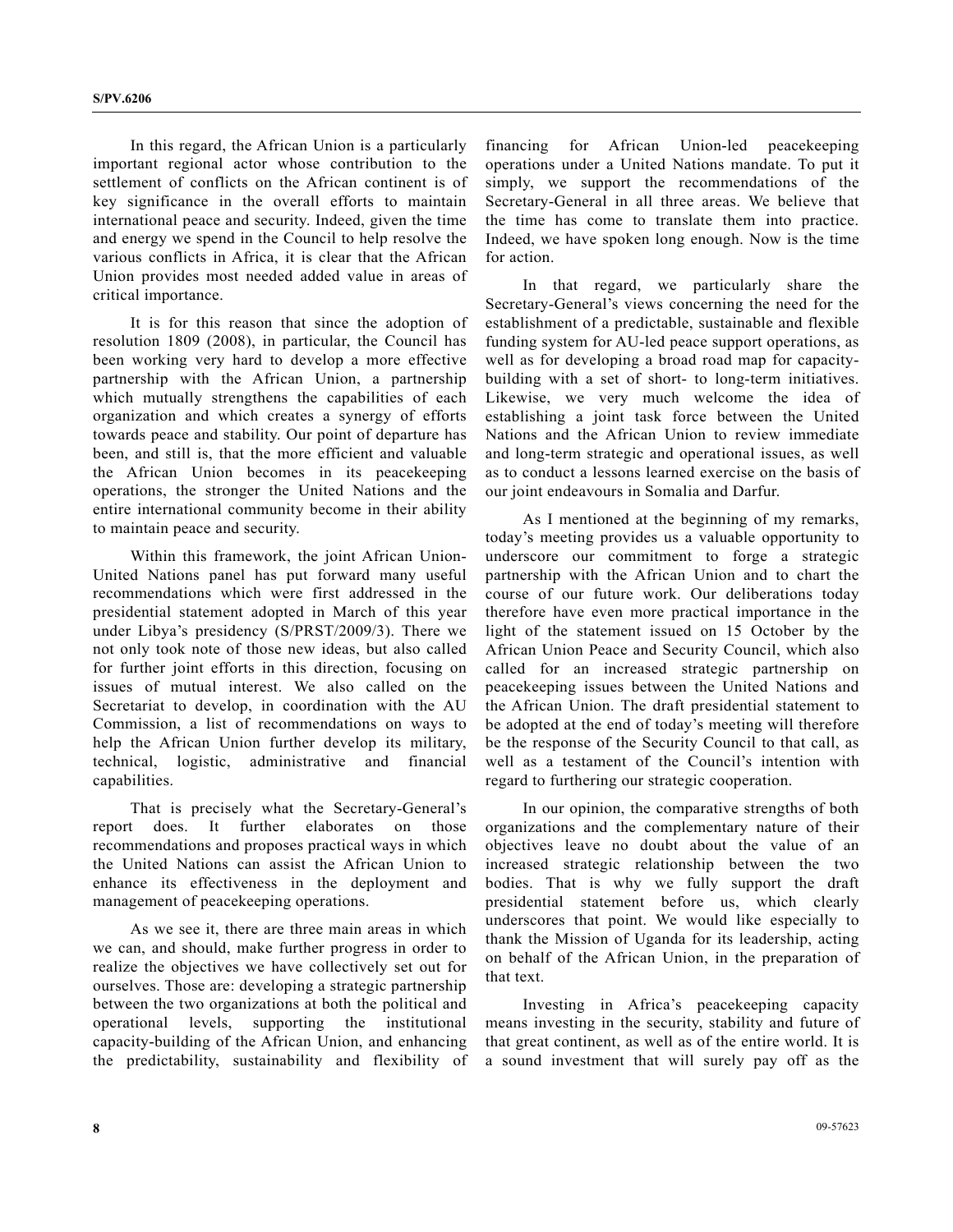African continent fully develops its own capabilities and realizes its potential. We have already come a long way in that direction. Now is the time to further increase momentum and redouble our efforts towards our shared objectives.

 Turkey is ready and willing to do its fair share in that regard. The rapidly developing relations between Turkey and African countries, as evidenced by the African Union's declaration of Turkey as one its three strategic partners, provides us ample ground on which to build. We are committed to doing so.

**Mr. Churkin** (Russian Federation) (*spoke in Russian*): We are grateful to Mr. Le Roy for his introduction of the report of the Secretary-General on support to African Union peacekeeping operations (S/2009/470). We are also pleased to once again welcome Mr. Prodi to the Security Council.

 Today's meeting illustrates anew the particular attention that the Security Council devotes to Africa, including when it comes to resolving tensions on the continent.

 There is a need to acknowledge that the African Union (AU) and subregional African organizations have in recent years become increasingly active in resolving the problems of the continent. We welcome and support the resolve of the African Union and its member States to bear primary responsibility for the prevention of conflicts and the conduct of peacekeeping activities in Africa.

 African peacekeepers play an essential role in the operations in Somalia and Darfur. There is no doubt that the African Union's peacekeeping capacities and resources need to be strengthened, including through the support of countries of the international community. That is the goal of United Nations cooperation with the African Union. In that regard, we must first and foremost focus on strengthening links between the Security Council and the African Union Peace and Security Council, as well as between the Secretariat and the African Union Commission.

 In addition to peacekeeping efforts, there is also a need to devote the necessary attention to the building of the AU's capacity in the areas of mediation, preventive diplomacy and peacebuilding.

 We welcome the Secretary-General's focus on further developing cooperation between the Secretariat and the AU Commission, including through the

establishment of a joint task force on peace and security, the reorganization of the Secretariat's current presence at African Union headquarters in Addis Ababa and the initiatives set out in the report on strengthening the AU's institutional capacities.

 We have taken particular note of the Secretary-General's analysis of existing avenues for providing United Nations logistical and financial support for AU peacekeeping operations. There is little accumulated experience to date in that regard. There was only one instance of efforts to implement a support package, and that was irregular in nature. Making such efforts part of a more regular process would be premature at this point. That is particularly so given the fact that the Secretary-General has correctly pointed out that United Nations support financed through the Organization's regular budget does not always ensure sustainability or predictability for the deployment of AU peacekeeping operations.

 We also share the Secretary-General's conclusions with regard to the fact that the responsibility for allocating sufficient resources for African Union peacekeeping operations falls first and foremost on the member States of that regional organization. We welcome the African Union's decision to increase its contributions to its Peace Fund. We believe that the idea of setting up a flexible trust fund under the AU Peace Fund merits further attention. We also think that the role of the United Nations in relation to such a fund should be to provide expert advice.

 The establishment by the African Union of a multilevel collective security structure to prevent crises and respond to them in a timely manner continues to be a priority. An important component of that architecture must be an international peacekeeping entity, namely, the African Standby Force, in whose establishment the international community is actively participating. There is also a need to continue to make active efforts to strengthen the institutional and legal foundations of the Force.

 The Russian Federation is participating in the development and implementation of international assistance programmes for Africa, including in the area of strengthening the peacekeeping capacities of the African Union. Russian specialized educational institutions include training programmes for participants in African peacekeeping operations.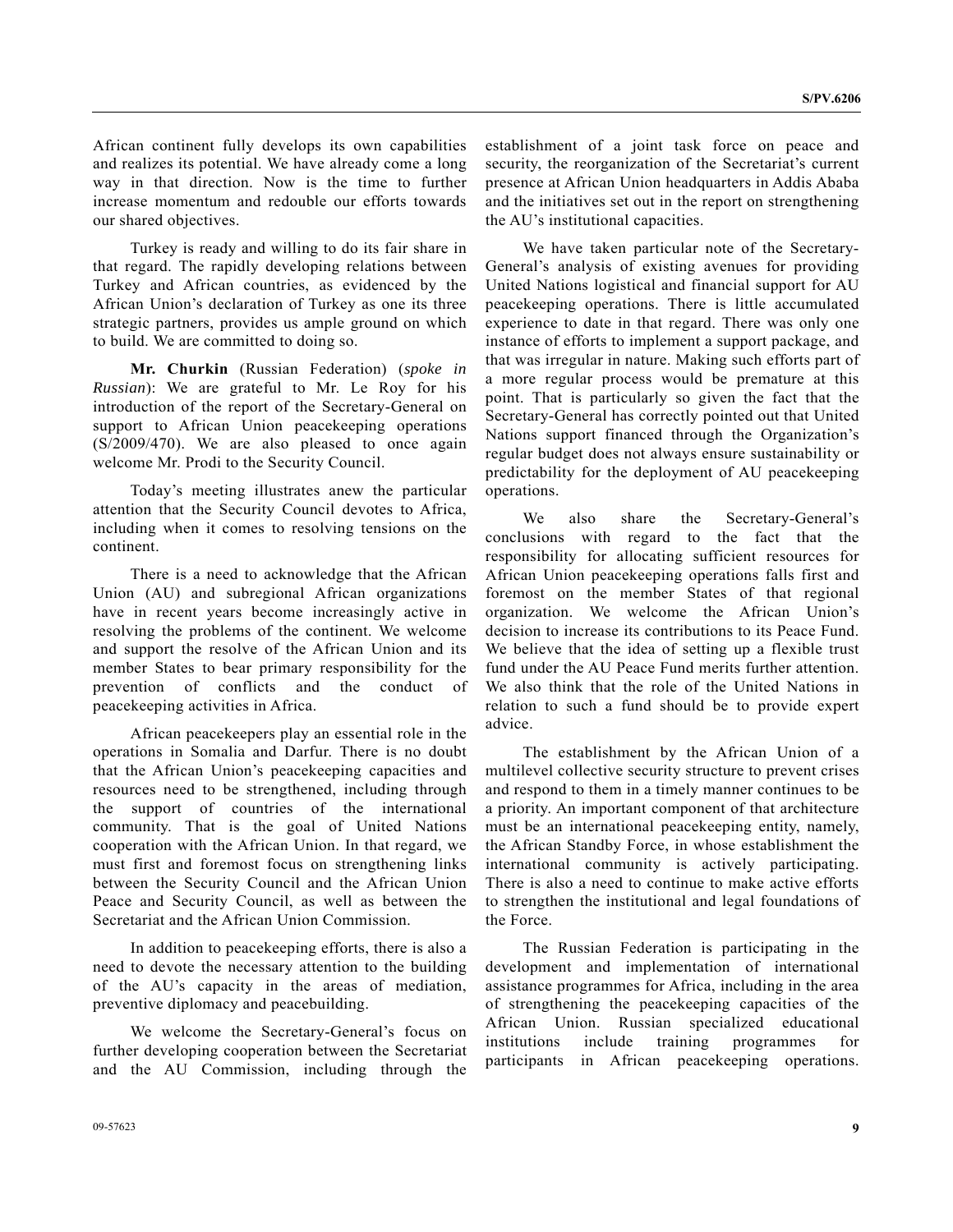Russian peacekeepers are active in almost all United Nations peacekeeping operations on the continent. A Russian helicopter unit is deployed as part of the United Nations Mission in the Sudan, and another helicopter unit has begun its activities as part of the United Nations Mission in the Central African Republic and Chad. We intend to continue to develop our multifaceted cooperation with African countries with a view to strengthening peace and stability in that region.

 We support the draft presidential statement that has been circulated among members of the Council.

**Mr. Araud** (France) (*spoke in French*): I would of course like to thank Mr. Le Roy for his introduction to the report of the Secretary-General (S/2009/470). I should also like to welcome the presence among us of President Prodi.

 My delegation would like to associate itself with the statement to be delivered shortly on behalf of the presidency of the European Union. For my part, I would like to highlight the following points.

 First of all, everyone is aware of, and shares, the considerations upon which our discussion today is based. The increase in peacekeeping operations in recent years poses a significant challenge. The United Nations has had to act continuously, putting eight times as many Blue Helmets on the ground as it had a decade ago. In order to better enable the Organization to overcome those challenges, early this year France and the United Kingdom began an exercise in thinking about and modernizing United Nations peacekeeping.

 Africa has a unique place in this process. On the one hand, it is the number-one recipient of peacekeepers. On the other, it is taking on increasing responsibilities in these peacekeeping efforts. These African efforts are being undertaken under the aegis of the United Nations, as one third of Blue Helmets are currently provided by African countries. This African effort is also taking place through the work of the African Union, including the gradual implementation of the African Peace and Security Architecture.

 This stepping up of African endeavours in the field of crisis prevention and management is in line with the spirit of Chapter VIII of the United Nations Charter and thus merits the full support of the international community. It merits this support all the more because the African Union faces peacekeeping challenges that are unique to Africa and that relate to the fact that its institutional capacity is so recently acquired.

 France, like its European Union partners, will assume its full role in supporting peacekeeping by African regional and subregional organizations. This support must have two facets, namely capacitybuilding and support for operations.

 The European Union has developed a plan of action for African Union capacity-building. The Renforcement des capacités africaines de maintien de la paix (RECAMP) programme, in particular, is aimed at helping the African Union to put the African Standby Force in place in 2010. France also contributes to capacity-building in Africa through numerous training activities that are aimed at building regional, subregional and national peacekeeping capacities.

 France and its partners in the European Union also support the operations undertaken by African organizations. This support is well known, but what I wish to underscore today is that it is taking increasingly varied forms. In the African Union Mission in Somalia (AMISOM), for example, we see a very clear case of this. France has contributed to the preparation and deployment of the Burundi contingent; the European Union naval operation, Operation Atalanta, is helping to secure AMISOM's provisioning routes; European countries are among the primary financial supporters of AMISOM; and France provided health care support to the Mission during the mid-September attacks.

 As the Secretary-General's report shows, international support for peacekeeping in Africa should be maintained and stepped up. The United Nations has a role to play in this. France agrees with the Secretary-General's opinion that our objective should be African Union ownership of its peacekeeping instruments, with full respect for the United Nations Charter. In this respect I would highlight in particular Article 24 of the Charter on the primary responsibility of the Security Council for the maintenance of international peace and security, and Chapter VIII on the role of regional organizations.

 Along these lines, we agree with the importance of strengthening the strategic partnership between the African Union and the United Nations. In this respect, we thank the Secretary-General for his evaluation of the various possible modalities for the financing of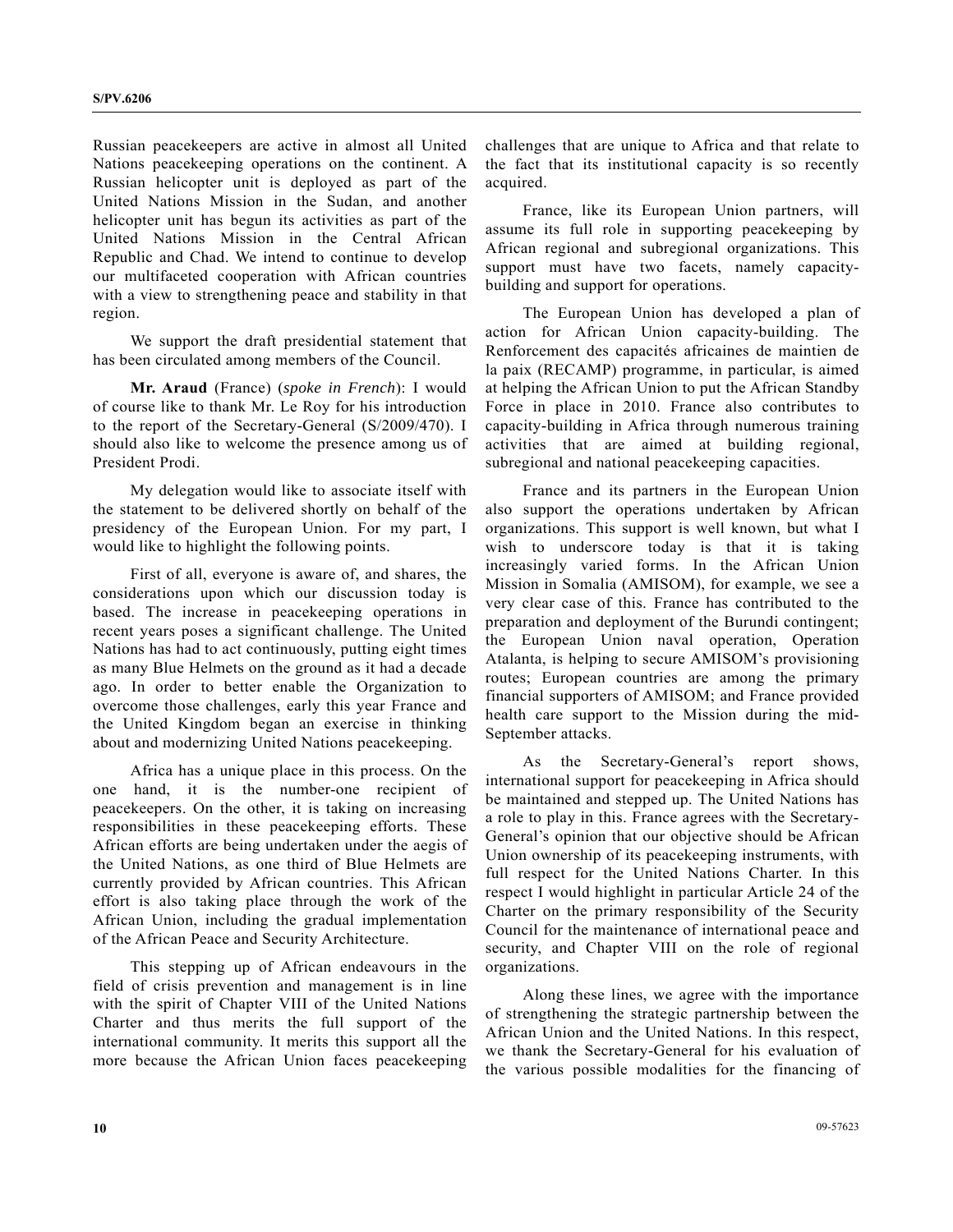African Union peacekeeping operations. Indeed, as we build African capacities, we must improve the ways to finance these operations.

 In this context, we must draw lessons from the support modules established previously in Darfur and more recently in Somalia. These are exceptional cases both for financial reasons — namely, the current crisis and substantial increase in United Nations needs and for reasons having to do with governance. Every organization, first and foremost the United Nations, has the primary responsibility for financing its activities.

 This is why the United Nations practice of financing from assessed contributions leads to political, legal and financial problems which we believe to be serious. There are other modalities that are effective and realistic. They must be used. The European Union played a pioneering role in this respect by establishing in 2004 the African Peace Facility and allocating  $\epsilon$ 740 million to it since then. We also welcome the Secretary-General's thoughts on ways to galvanize potential donors for the African Union and harmonizing their procedures, in particular by helping the African Union establish a trust fund.

 Finally, we recognize the importance of enabling the African Union to benefit from United Nations institutional experience, that is to say as regards the capacity of the African Union headquarters to plan, deploy, support and manage peacekeeping operations. We must of course not forget the responsibility of the African States themselves when it comes to strengthening their capacity as troop-contributing countries.

 Allow me to therefore conclude by underscoring that building African peacekeeping capacity is a matter not solely for the United Nations, but also for Africa and all of Africa's international partners. France is among them and will remain committed to this objective.

**Mr. Liu Zhenmin** (China) (*spoke in Chinese*): The Chinese delegation thanks you, Mr. President, for convening today's debate. I would like to welcome the report submitted by Secretary-General Ban Ki-moon entitled "Support to African peacekeeping operations authorized by the United Nations" (S/2009/470). I would also like to thank Under-Secretary-General Le Roy, Mr. Antonio and Mr. Prodi for their briefings.

 At present, peace and stability on the African continent are gradually improving. But regional conflicts still constrain faster progress in Africa. Maintaining peace and stability in Africa remains a real and pressing challenge facing the international community. Without peace and stability in Africa, there will be no sustainable development there. Without peace and stability in Africa, there will be no lasting peace and prosperity in the world.

 Comprehensive peace in Africa cannot be promoted without joint efforts by the international community. In recent years, the United Nations has been increasing its attention to and contribution to settling issues of peace and security in Africa. Sixty per cent of the items on the Council's agenda are related to Africa, and nearly half of the Councilauthorized United Nations peacekeeping operations are in Africa.

 We welcome the fact that in recent years, the African Union has displayed a high sense of its political responsibilities regarding regional peace and stability and has actively engaged in good offices and peacekeeping operations in dealing with hotspots and difficult issues in Africa. The African Union has been playing an increasingly important role in maintaining peace and stability in Africa and settling disputes there. It has also served as a bridge and linkage for more effective United Nations interventions in addressing African hotspot issues. However, issues related to African Union peacekeeping operations, bottlenecks in fundraising and capacity-building are becoming more prominent; here, the African Union needs the support and help of all international actors, including the United Nations.

 We support the establishment of a strategic partnership between the United Nations and the African Union aimed at maintaining peace and stability in Africa, and we support the provision of practical help by the United Nations to African Union peacekeeping operations. United Nations assistance has played an important role in enabling the African Union to better respond to problems such as those in the Darfur area of the Sudan and in Somalia.

 That is a concrete display of the Council's role in maintaining international peace and security. In the future, the Council should strengthen its communication with the African Union Peace and Security Council and assist the latter in increasing its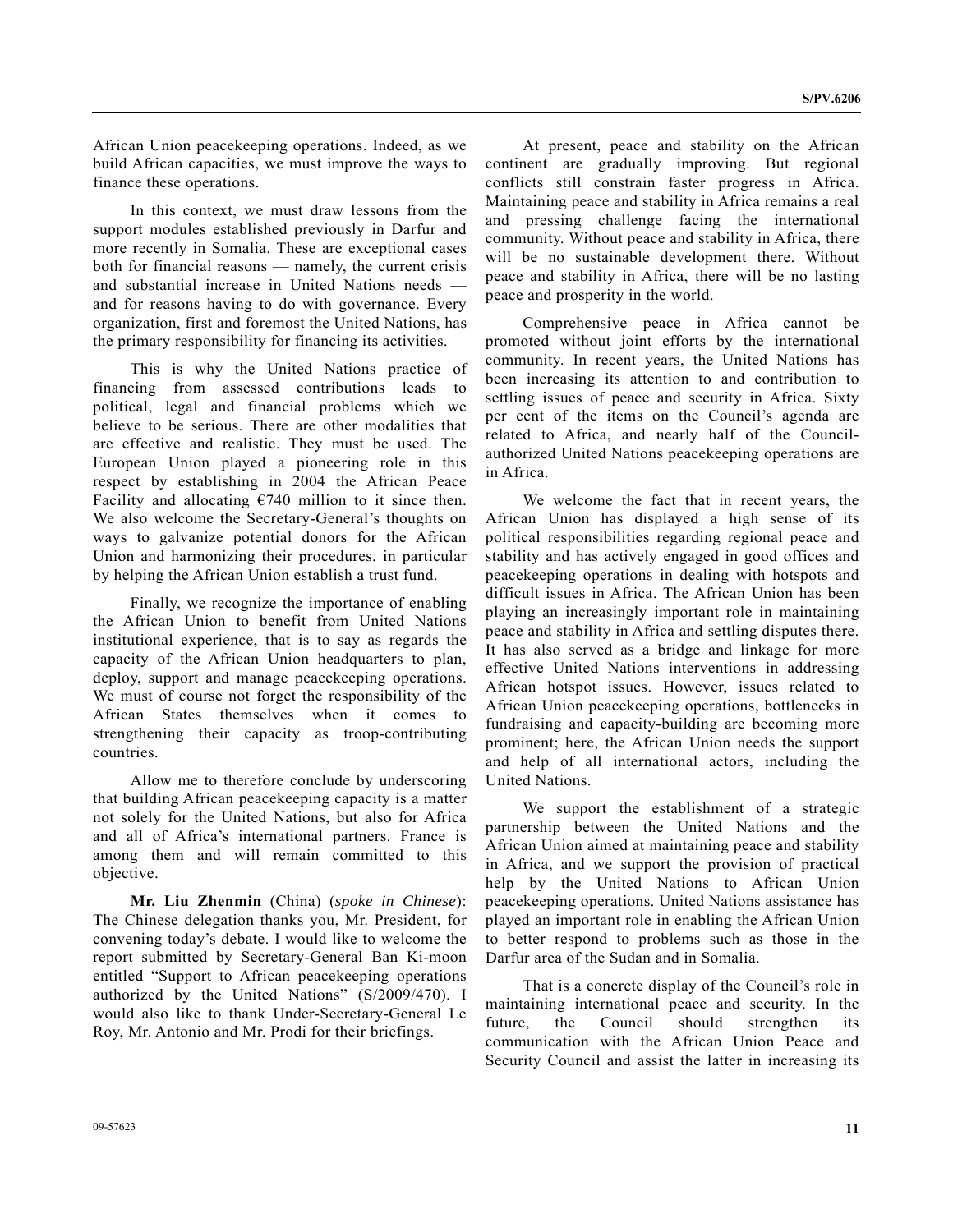collective capacity to respond to the challenges in Africa. The United Nations Secretariat and the African Union Commission should also step up their cooperation. As for the recommendation proposed in the Secretary-General's report for the establishment of a joint United Nations-African Union team, we consider it to be generally feasible. How such a team is to be implemented will require further consultation between both sides.

 We maintain that the United Nations should assist African Union peacekeeping operations in finding more reliable sources of funding. United Nationsauthorized African Union operations currently suffer from financial shortfalls, as a result of which mandated levels of troops for deployment have not been reached even after long delays, funding has fallen far below projected targets, and troop-contributing countries' forces have encountered difficulties in performing their duties.

 Due to various constraints, a predictable, sustainable and flexible financing mechanism has yet to be established. This is most regrettable. We believe that all parties should study the five financing mechanisms mentioned in the Secretary-General's report, define fair, balanced and effective mechanisms as early as possible, and ensure their full use by all parties, including United Nations support.

 We also support stepping up the institutional capacity-building of peacekeeping operations. In addition to the shortage of funds, inadequate institutional capacities in management and strategic planning pose another major challenge to African Union peacekeeping operations. We call for capacitybuilding to be made a priority in United Nations-African Union cooperation. Through personnel training, information-sharing and the exchange of experience, the United Nations should also step up cooperation with the African Union and accelerate implementation of the Union's 10-year capacitybuilding programme. We support the United Nations in helping the African Union to address, via the short-, medium- and long-term measures discussed in the report, such problems as logistics and human resources. The African Union, meanwhile, should also work out a long-term, comprehensive capacity-building plan.

 At present, the new strategic partnership between China and Africa is developing in a sustained, steady and rapid manner. China has consistently advocated and supported a greater role for the African Union in maintaining peace and stability on the continent. In recent years, through bilateral and multilateral channels, we have provided various forms of assistance to a number of peacekeeping operations in Africa. The fourth Ministerial Conference of the Forum on China-Africa Cooperation is scheduled to be held in Sharm el-Sheikh, Egypt, in early November. We believe that the meeting will further enhance pragmatic cooperation between China and Africa in all areas. In future, China will continue to help the African Union and countries of Africa to the best of its ability and to support the United Nations and the African Union in strengthening their comprehensive cooperation.

 Finally, I thank Uganda and other African countries for drafting the presidential statement under the agenda item under discussion today. China supports the Security Council's adoption of the draft statement to demonstrate to the international community the Council's political will in support of United Nationsauthorized African Union peacekeeping operations.

 **Mr. Kafando** (Burkina Faso) (*spoke in French*): I would like to thank the Council for organizing this debate to consider the Secretary-General's report (S/2009/470) assessing the recommendations of the African Union-United Nations panel on the modalities for support to peacekeeping operations authorized by the United Nations and led by regional organizations, in particular the African Union. I would also like to thank Under-Secretary-General Alain Le Roy, Mr. Tete Antonio, Acting Permanent Observer of the United Nations, and Mr. Romano Prodi for their important statements.

 Following the Security Council's consultations regarding the report submitted by the African Union-United Nations panel in December 2008 (S/2008/813), we awaited the Secretary-General's report with a great deal of interest. It would thus be remiss of us not to convey our wholehearted thanks to him for his report.

 We also wish to reiterate our appreciation for the panel's timely recommendations, which make significant contribution to collective efforts to strengthen the African Union's capacity to meet the challenges facing the African continent and to mobilize greater support on the part of the international community, especially with the aim of improving the predictability, sustainability and flexibility of financing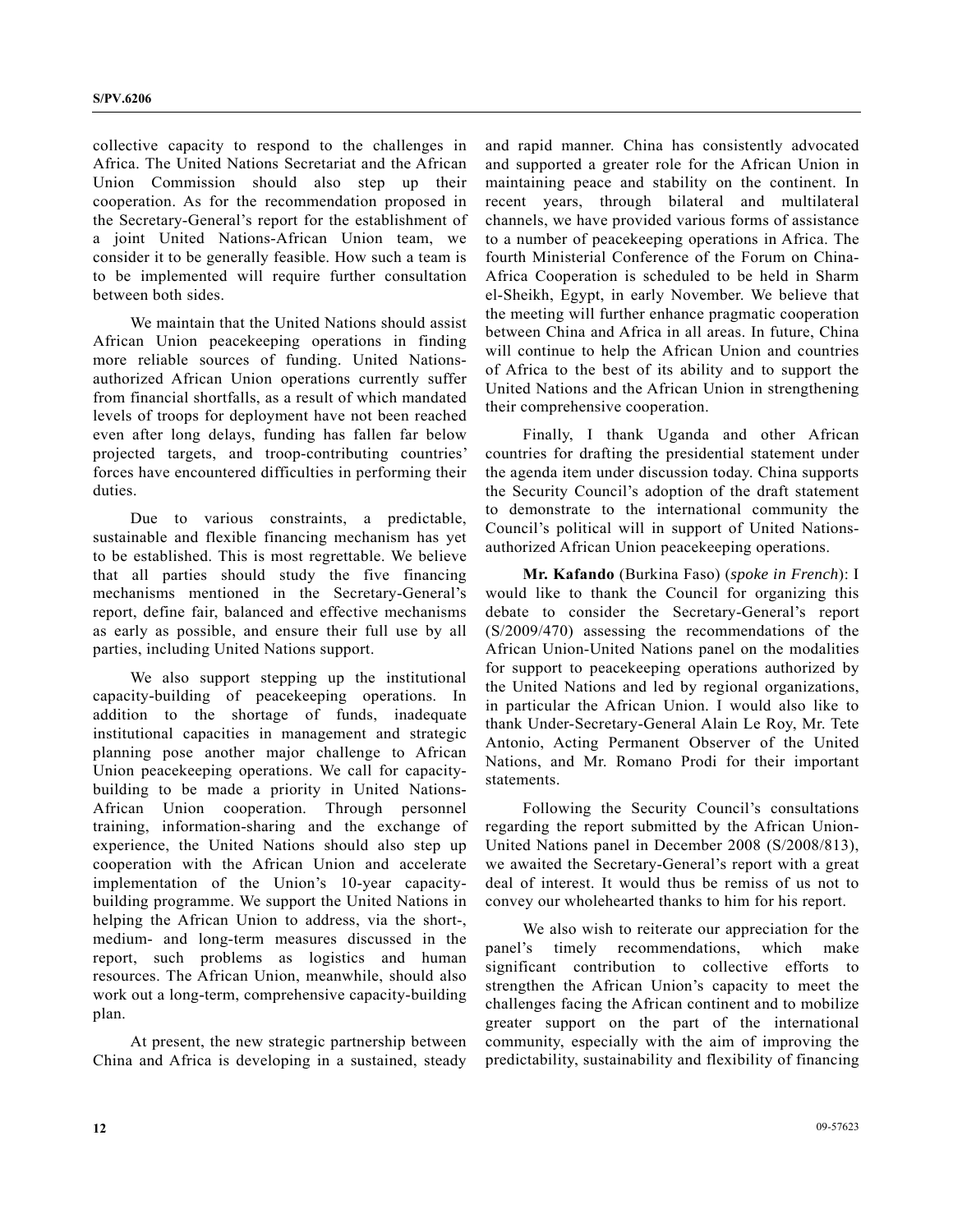for African Union peacekeeping operations authorized by the United Nations.

 That is all the more important because, despite their repeatedly demonstrated goodwill, subregional and regional organizations, especially the African Union, encounter objective difficulties in supporting increasingly expensive long-term peacekeeping operations or increasingly complex crisis situations. The most egregious and pressing such case is that of Somalia, where, as a result of insufficient financial assistance in support of the African Union's commitment, the conflict is only deteriorating. The diagnosis is therefore clear: a lack of modalities for guaranteed, flexible financing and limited institutional capacities. We now need to find the best way to address these difficulties, which are certainly not insurmountable.

 Since the report addresses United Nationsauthorized missions, we feel that the optimal solution is to be found in establishing cooperation, or better yet, an open partnership between the United Nations and the African Union, based on Chapter VIII of the Charter. The complexity of conflicts and threats to peace demand a collective response based on genuine political will on the part of the Organization, and in particular the Security Council, to support the African Union's efforts.

 Frankly, after all the statements of faith that have been made and commitments undertaken within this very body, which is fond of recalling its principal responsibility as a bulwark of international peace and security, the time has come to act. In the wake of the Secretary-General's assessment, my delegation would therefore like to underscore the importance of the following tasks.

 First is the need to strengthen strategic relations and to develop a common strategic vision for the United Nations and the African Union through reliable arrangements between the Security Council and the Peace and Security Council, as well as between the United Nations Secretariat and the African Union Commission, in order to improve their coordination and effectiveness in the prevention and management of conflict and on issues of common interest.

 The partnership between the two organizations must be maintained and reinforced in order to strengthen the African Union's human resources. In this regard, we support establishing a special joint United Nations-African Union team for peace and security whose mission is to review current and longterm strategic and operational issues.

 With respect to making financing for peacekeeping more predictable, sustainable and flexible, we need to establish appropriate financing mechanisms for United Nations-authorized African Union peacekeeping operations, with the ultimate aim of creating a standing African Union peacekeeping capacity and of providing African Union missions with operational resources.

 The African Union must pursue its internal efforts to set up its own logistical capacities. We must seek ways and means to strengthen the African Union's institutional and operational capacities in peacekeeping, and to give it all the support necessary to establish the African Peace and Security Architecture and to build a standing emergency response force.

While we recognize the importance of peacekeeping activities, special attention should also be paid to prevention and mediation efforts and to exploit the comparative advantages of regional and subregional organizations in this respect. We encourage the United Nations to maintain its support for the African Union's 10-year capacity-building programme, and we welcome the capacity-building activities undertaken by many United Nations departments with the African Union with respect to elections, mediation, conflict settlement, and peacekeeping planning and implementation. These efforts will have to continue, and we await with interest the assessment to be made later this year of the 10-year programme. We must also focus our attention on close cooperation between all international partners assisting the African Union's institutional and logistical capacity-building.

 Turning specifically to the issue of financing, the Security Council, through its resolution 1809 (2008), itself recognizes that the absence of predictable, sustainable and flexible resources constrains the African Union's capacity for action. Although it is true that voluntary contributions have facilitated the deployment and implementation of peacekeeping operations by the African Union, as many here have recalled, the lessons to be learned from the United Nations Mission in the Sudan or the African Union Mission in Somalia have highlighted the deficiency of such contributions in covering all the needs of a large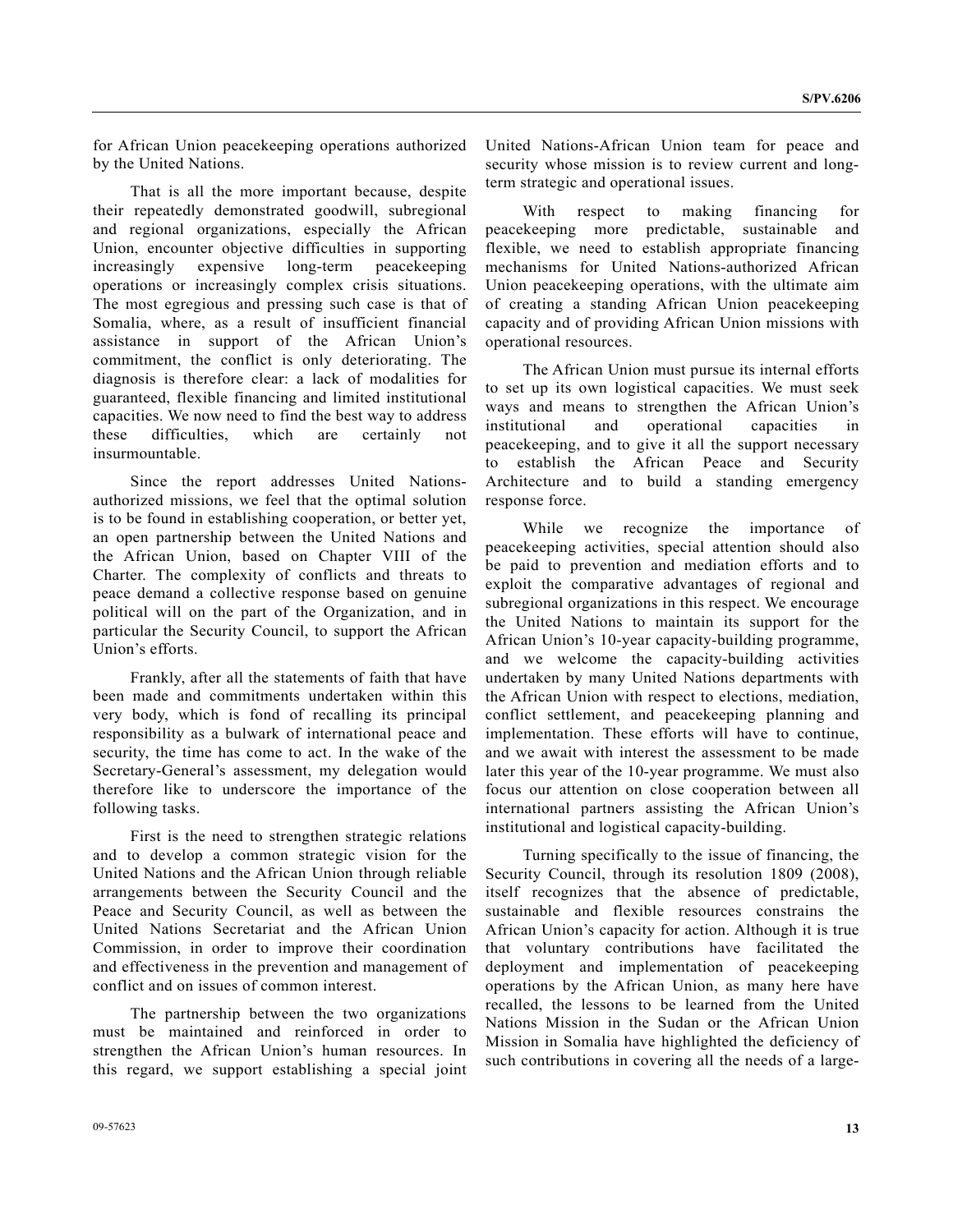scale peacekeeping operation. With that assessment in mind, and given the difficulties facing the African Union in assuming the financial and logistic responsibilities for peacekeeping operations on the continent, we reiterate our support for the recommendations of the African Union-United Nations panel and for the Secretary-General's assessment regarding the re-allocation of United Nations-assessed contributions to back African Union peacekeeping operations authorized by the United Nations.

 It will be recall that the African Union decided in August to devote 12 per cent of its regular budget to financing the African Union Peace Fund. That decision, which we commend, reflected the continent's desire and political commitment to find solutions to the thorny issue of taking responsibility for peacekeeping operations. Despite that very important decision, it is quite clear that there remains a need for partners and donors to support the efforts of the African Union.

 Regional organizations, especially the African Union, and indeed the Security Council cannot shirk their responsibility in the maintenance of peace under the relevant provisions of the Charter of the United Nations. Faced with the increased complexity of conflicts and peacekeeping mandates and with mounting requests for assistance, they must pool their efforts and define and strengthen the framework of their partnership and their action.

 We reiterate our gratitude to the Chairman of the high-level panel, Mr. Romano Prodi, as well as the members of his team for their very valuable contribution. We hail the constructive assessment of the Secretary-General regarding their recommendations.

 In conclusion, we wish to convey our gratitude to the Ugandan delegation for its efforts to promote the adoption of a draft presidential statement at the end of this meeting. Of course, we support the draft.

**Mr. Parham** (United Kingdom): I thank Under-Secretary-General Le Roy for his presentation and welcome the fact that Under-Secretary-General Malcorra is also here with us for this debate. We are also grateful for the presentation by Mr. Antonio on behalf of the African Union and to Mr. Prodi for his contribution and for the work of the United Nations-African Union panel under his leadership.

 The issue of United Nations support to African Union (AU) peacekeeping under a United Nations mandate is important. The United Kingdom welcomes the opportunity to debate it here in the Council.

 Peacekeeping plays a vital role in the maintenance of international peace and security. In recent years, we have seen an increase in both the scale and complexity of the challenges. The United Kingdom supports the efforts under way to develop a more effective and strategic approach to peacekeeping. Given the range of challenges faced not only in peacekeeping but also in conflict prevention, peacebuilding and mediation, the role of regional and subregional organizations is becoming increasingly important. We therefore welcome the enhanced relationship between the United Nations and regional and subregional organizations, in particular the African Union, as outlined in resolution 1809 (2008).

 Since the adoption of that resolution some 18 months ago, there has been much consideration of the different ways the relationship can be enhanced. We have also seen concrete examples of practical support from the United Nations to the African Union, notably on the African Union Mission in Somalia. The report of the panel chaired by Mr. Prodi (S/2008/813), which the Council debated in March, was an important contribution to the debate.

 The Secretary-General's report (S/2009/470) is the latest step in this work. It provides a number of useful ideas for how the two organizations can continue to develop their strategic and operational relationship. As the Secretary-General observes in his report, building sufficient institutional capacity in key management, support and strategic planning functions represents a major challenge for the African Union. We welcome his suggestions to help build African Union capacity, and in particular his proposal for a capacitybuilding road map. That should form part of the wider African Union strategic plan for 2009-2012 in order to underpin African ownership and responsibility and ensure synergy with the African Union's overall development.

 Building African Union management capacity, including resource management, is essential not only to managing immediate and future peacekeeping demands, but also to enabling a more effective partnership between the African Union and donors. We also need to see harmonized reporting requirements for donors.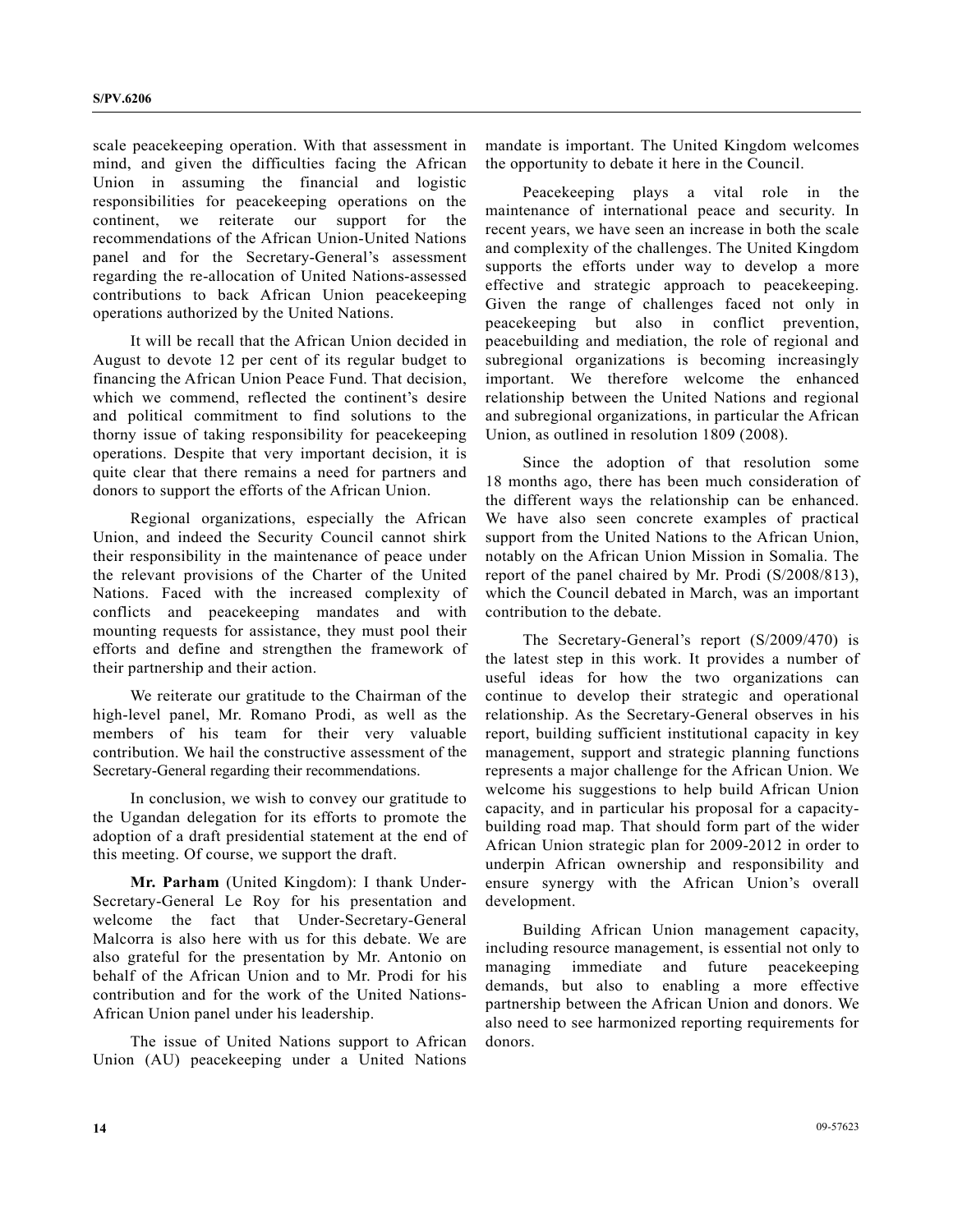The United Kingdom supports the development of African Union peacekeeping capability both bilaterally and through international partners, which includes support for the Africa Standby Force, regional training centres and African Union political offices. As Ambassador Araud has already told us, the European Union, as the main financial partner of the African Union, is providing substantial additional support — €300 million of funding for African Union capacitybuilding through the Africa Peace Facility, of which the United Kingdom contributes over  $\epsilon$ 45 million. We recognize the need to work towards enhancing the longer-term predictability, sustainability and flexibility of financing for AU-led operations under a United Nations mandate.

 The Secretary-General highlights a range of potential options in his report. We would not rule out any of these options at this stage. A proposal for establishing a standing flexible trust fund within the framework of the existing African Union Peace Fund has the potential to provide rapid funding for AU operations as well as for longer-term needs.

 We welcome the Secretary-General's intention to establish a joint task force on peace and security, which will review immediate and long-term strategic and operational issues. We also welcome the other proposals to develop the interaction between the United Nations Secretariat and the African Union Commission. We look forward to further Council discussion of these issues.

 We remain committed to continuing to assist the development of the African Union's capacity to deliver peace and security in Africa.

**Mr. Dabbashi** (Libyan Arab Jamahiriya) (*spoke in Arabic*): I would like at the outset to welcome Mr. Romano Prodi and to thank him for his presence with us today. We wish also to thank him and his panel for their laudable efforts in preparing the report (A/2008/813) and drafting its recommendations. These efforts have enabled us to meet on several occasions, including today. We also wish to thank Under-Secretary-General Le Roy for presenting the report of the Secretary-General (S/2009/470) before us and for the efforts he and his colleagues in the Secretariat have undertaken to prepare the report and the assessment contained therein.

 More than two years ago, the Security Council began to take a serious look at ways in which the United Nations and the African Union (AU) can find a predictable, guaranteed and sustainable source of funding for AU peacekeeping operations. The United Nations and the AU formed a joint panel, led by Mr. Romano Prodi, former Prime Minister of Italy, to study the issue. On 31 December 2008, following a indepth and detailed study, the panel issued its report (see S/2008/813), which recommended a number of practical steps aimed at converting the African Union Mission in Somalia (AMISOM) into a United Nations peacekeeping operation through the use of the United Nations regular budget for six months.

 In a presidential statement dated 18 March 2009 (S/PRST/2009/3), the Security Council, under the Libyan presidency, requested the Secretary-General to submit a report on practical ways to provide effective support for the African Union and to include in it a detailed assessment of the recommendations contained in the report of the African Union-United Nations panel. The African Union Peace and Security Council, in its communiqué dated 13 March 2009, stated that the panel's report was an important step in the efforts to enhance the AU's capacity to address the challenges facing the African continent in the area of peace and security. It also emphasized the need for continued efforts to find predictable, sustainable and flexible funding for AU peacekeeping operations. In the report before us (S/2009/470), the Secretary-General states that the AU Commission repeatedly emphasized that need during its consultations with the Secretariat.

 Clearly, there is an ongoing effort to support the African Union in building its own capacities. While we appreciate that acknowledged effort, it requires continuous assessment. The main problem — securing sustained, predictable and flexible funding for African peacekeeping — continues to completely elude us. It cannot be solved through voluntary contributions unless States with the capacity to do so commit themselves to making specific contributions to the AU Peace Fund for several years. However, because we doubt that that will happen, we remain convinced that funding from the United Nations regular budget is the best option, at least with regard to AMISOM. We believe that making it a United Nations mission as soon as possible is crucial to the restoration of peace and stability in Somalia and throughout the Horn of Africa region.

 While some here might say that the Libyan delegation is being radical in its demands, reality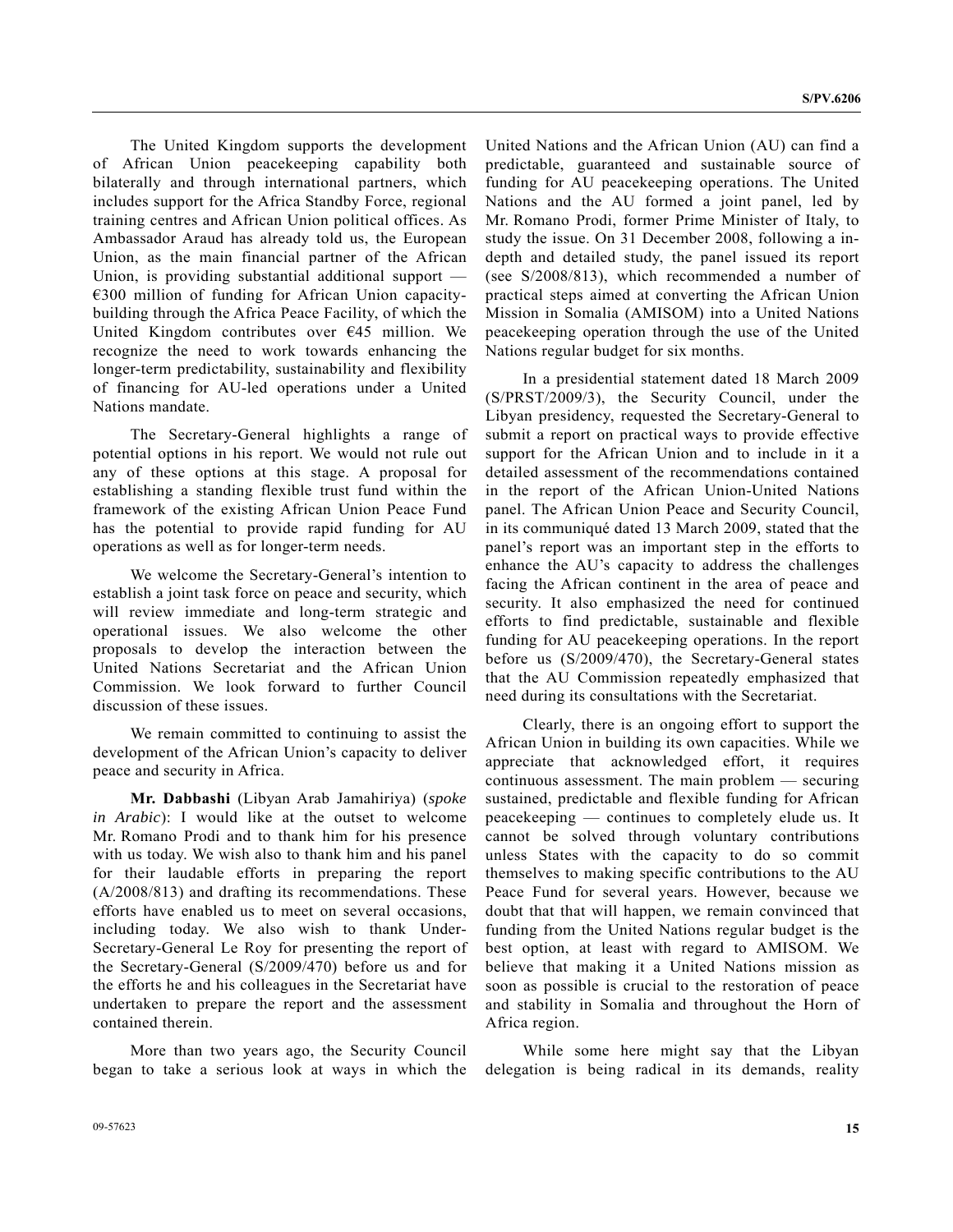shows otherwise. Our emphasis on the requests and needs of Africa is based on the following.

 First, accelerating the restoration of peace and security in Somalia is essential to restoring stability in the Horn of Africa and to enhancing the credibility of and strategic partnership between the United Nations and the African Union.

 Secondly, the United Nations spends huge amounts of money on peacekeeping operations in areas in which there are fewer threats to international peace and security and to the lives of civilians than in Somalia. Somalia must not be treated differently.

 Thirdly, a number of States that object to the use of the United Nations regular budget in Somalia spend hundreds of millions of dollars every year on their maritime presences off Somalia's coast. Had those resources been allocated to funding and developing AMISOM so that it could meet United Nations standards and reach its authorized strength, the Government of Somalia could have extended its authority throughout the country and the phenomenon of piracy off the Somali coast, which necessitated those foreign maritime presences, would have disappeared.

 Within its limited capacities, the African Union is attempting to meet the needs of its peacekeeping operations through its Peace Fund, which has been receiving 6 per cent of the AU's regular budget. On 31 August 2009, during the special session that it held in Tripoli on the consideration and resolution of conflicts in Africa and the promotion of sustainable peace, the AU decided to raise that amount to 12 per cent. We hope that the Fund's donor base will be expanded and that States able to do so will generously contribute to the Fund until a consensus can be reached within the Security Council on how to find a predictable and sustainable source of funding for AU peacekeeping operations that will enable them to meet United Nations standards and reach their authorized strength.

 We appreciate the efforts of the United Nations to enhance the capacities of the AU. We also appreciate the support provided to AMISOM by the United Nations and donors, and we hope that that support will continue and grow until AMISOM becomes a United Nations mission.

 We must not forget that responsibility for the maintenance of international peace and security rests first and foremost with the Security Council. The activities of the African Union are meant to support the role entrusted to the Security Council in Chapter VIII of the Charter. Therefore, promoting partnership and shouldering its responsibility towards African Union peacekeeping operations are duties mandated by the Charter, and the Council must carry out those duties and responsibilities without hesitation.

**Mr. Urbina** (Costa Rica) (*spoke in Spanish*): I wish at the outset to thank Under-Secretary-General Le Roy for his briefing and Mr. Antonio for his statement this morning. I recognize the presence among us of Mr. Prodi and thank him once again for his work as Chair of the African Union-United Nations panel.

 Costa Rica is convinced that a new era of cooperation between the United Nations and regional and subregional organizations has arrived. Such cooperation is no longer an aspiration or, much less, a claim; it is a need, given the array and the nature of the crises that must be faced by bringing together as many efforts as possible. Cooperation between the United Nations and regional organizations has received greater attention by the Security Council in recent years, particularly cooperation with the African Union. However dialogue between the two organizations stands to be strengthened. The Prodi report (S/2008/813) and the report of the Secretary-General that we are discussing today (S/2009/470) bear witness to this. Costa Rica understands the scope of the cooperation between the Security Council and the African Union Peace and Security Council; however we believe that the matters at the heart of that cooperation must necessarily go beyond the financing of peacekeeping operations.

 In the maintenance of peace and security in Africa there are shortcomings of which we are all aware. The hostilities among participants, sometimes violent, sometimes concealed, are long-lasting and consume resources essential to the task of building peace. Still, these are opportunities to show maturity and capability. Further, there is a wide array of other possible areas of cooperation that must be strengthened, such as on issues like conflict prevention, early warnings and mediation. The cases of Kenya and Madagascar and the current situation in Guinea are examples of what is possible and show clearly how necessary it is to strengthen cooperation. At this phase in the process of rapprochement and joint endeavours, the key to effective strategic association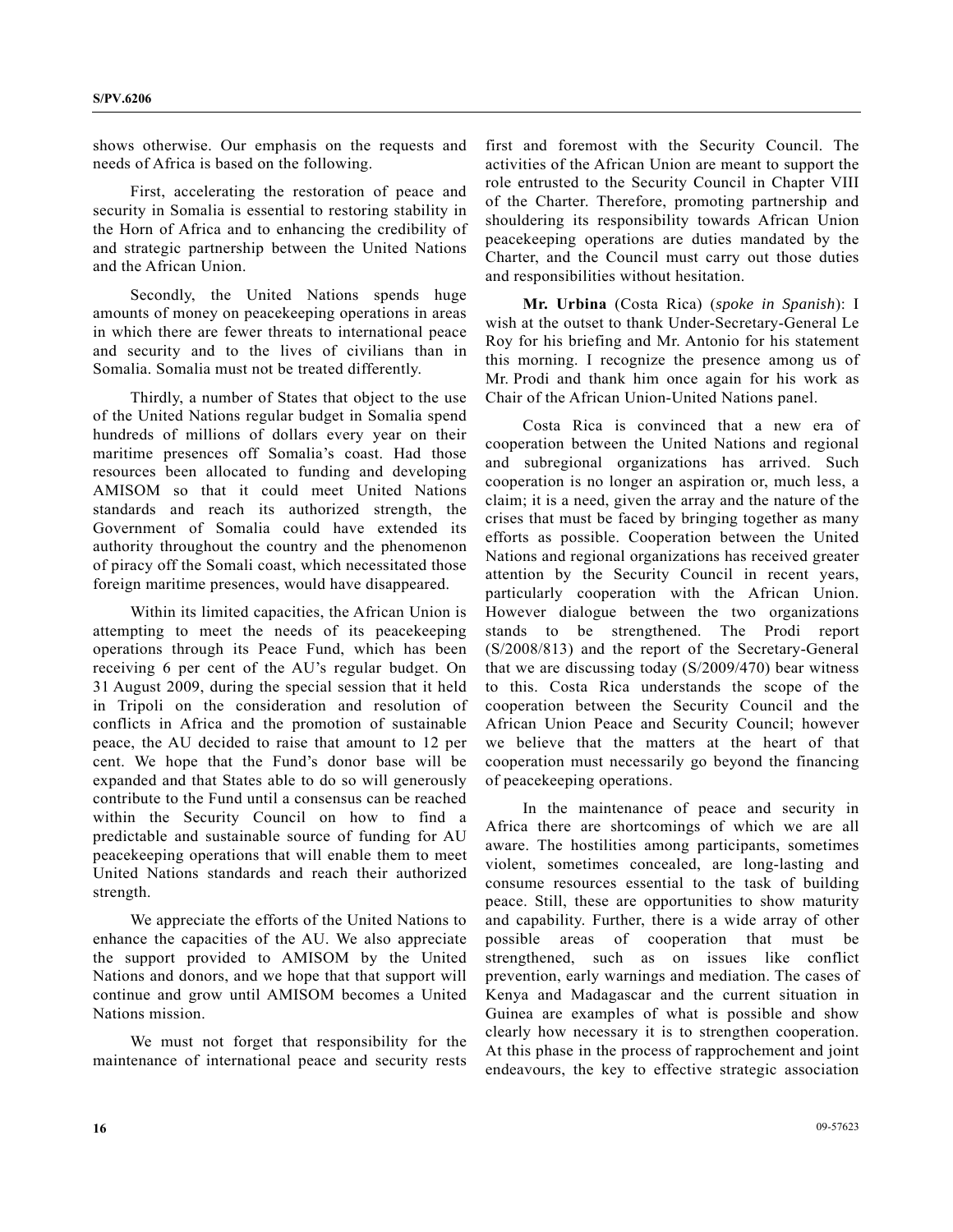would seem to be found in timelier, deeper interaction between the two organizations.

 Formal contacts between the Security Council and the African Union Peace and Security Council should be reviewed. Let us recall that this year the annual meeting of the councils did not take place due to a matter of formalities. The format of these meetings would not seem to be the most appropriate either. Because of the size of the two structures, the meetings are not very functional. There is a need for greater substantive preparation and this must include the preparation of special envoys, joint mediators and other senior officials who work directly in the primary situations of the joint agenda.

 On the level of the United Nations Secretariat and the African Union Commission, we support the recommendation of the Secretary-General aimed at establishing an official mechanism for consultation on matters of mutual interest, as well as the recommendation for the establishment of a team at the Under-Secretary-General and African Union Commissioner levels.

 Since the foundation of this Organization there has been a recognition, in Chapter VIII of the Charter, of the role of regional organizations in maintaining international peace and security. Because of their obvious relative advantages, the regional organizations can be in a better position to act in moments of crisis. The African Union has done just that on many occasions, including, most recently in Somalia and Darfur.

 However, beyond merely reacting to crises, the most important contribution of the regional organizations to international peace and security is that of their role as mechanisms of collective security. In its Presidential Statement of 19 November 2008 (S/PRST/2008/43), the Security Council underscored the relationship among collective security, disarmament and the development of peoples. The primary function of regional organizations is to offer their members real security assurances, allowing them to allocate their resources to development instead of diverting resources to arms races.

 This issue is particularly relevant in Africa, where each cent spent on weapons could be better used in education, health care or other areas promoting the economic and social development of their peoples. The African Union must bolster its efforts to vigorously

 To conclude, I express my appreciation to the delegation of Uganda for having prepared the presidential statement that we will adopt at the close of this debate. My country supports that statement fully.  **Ms. Rice** (United States of America): I want to thank Under-Secretary-General Le Roy for his briefing today, Under-Secretary-General Malcorra for her

his participation today.

social spheres of the nations of Africa.

 I would like to take a moment to salute the many African nations that support peacekeeping operations with resources, police and troops. These contributions have saved lives across the continent and around the world. We are here today to promote that vital work by deepening the partnership between the African Union (AU) and the United Nations. We appreciate the work of Mr. Prodi, the AU-United Nations panel and the Secretary-General in laying out and carefully analysing possible next steps to advance this important partnership.

presence and Mr. Antonio for providing the perspective of the African Union. We thank as well Mr. Prodi for

promote collective security on the continent. The situations between Chad and Sudan, between Djibouti and Eritrea and between Ethiopia and Eritrea represent a call upon the African Union to deploy additional efforts and to attain greater effectiveness in maintaining peace and security. There are also opportunities to strengthen African Union commitments to development in the economic and

 The United States fully supports enhanced strategic ties between the Security Council and the AU Peace and Security Council, along with more structured coordination between the United Nation Secretariat and the AU Commission. We also welcome the attention of the African Union to develop a longterm, comprehensive, capacity-building roadmap in cooperation with the United Nations and international partners. We will continue to support the effort to enhance the AU secretariat's capacity to plan, manage and sustain peacekeeping operations. And we are dedicated to helping to build the capacity of all African nations to secure peace through mediation, crisis management, post-conflict reconstruction and the development of conflict-prevention capabilities within civilian institutions and civil society.

 The United States applauds the contributions of African nations to peace and security. Currently more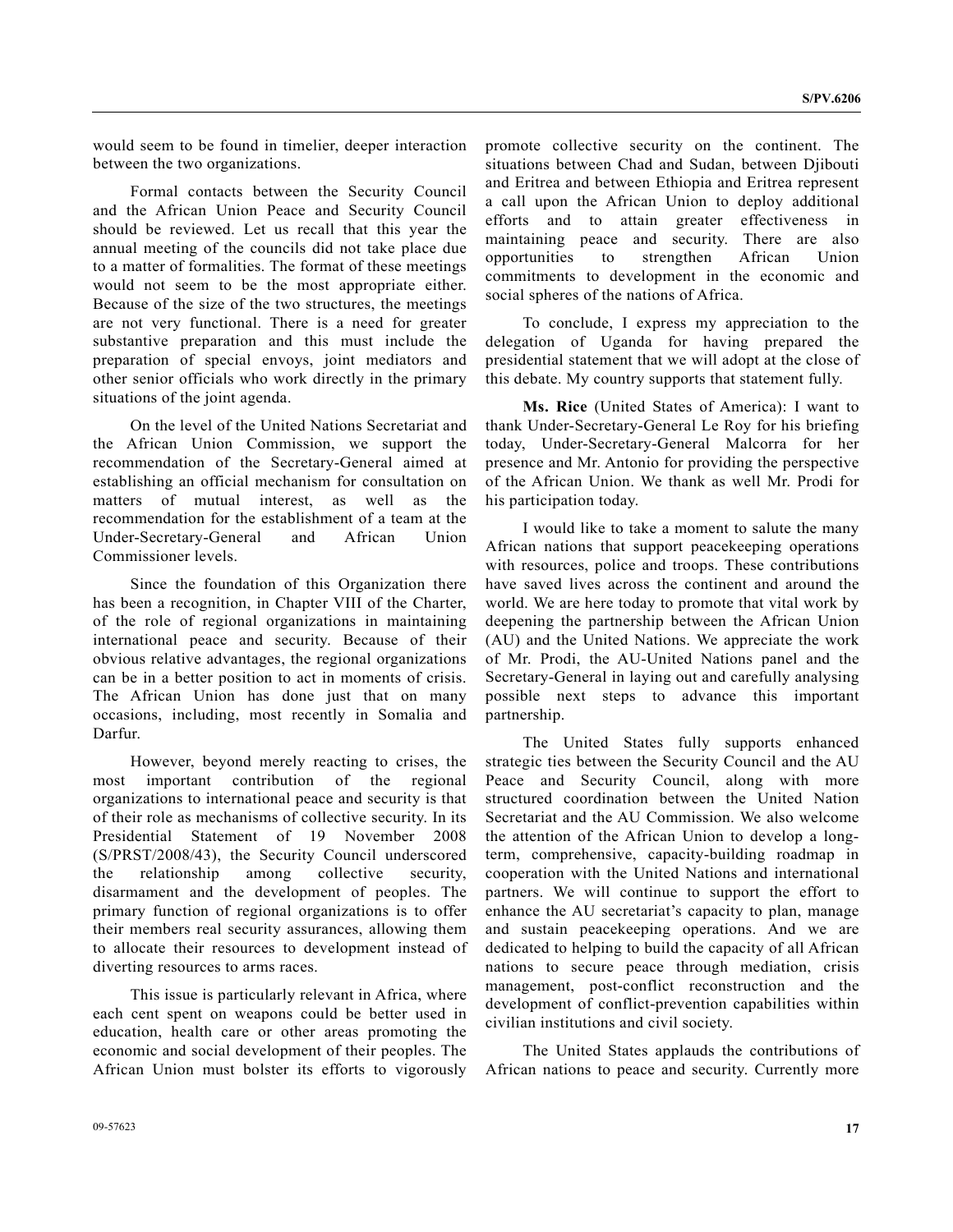than 70 per cent of United Nations military personnel are deployed to missions in Africa. We note that African nations provide approximately 43 per cent of the forces in United Nations missions on the continent, and we recognize the major deployment of over 5,100 AU personnel in Somalia and the critical work being done together by the African Union/United Nations Hybrid operation in Darfur.

 As President Obama emphasized during his meeting with major troop- and police-contributing countries last month, the United States is doing its part to improve peacekeeping operations across the continent and around the globe. We are consulting more closely and frequently than ever with leading troop- and police-contributing countries, as well as other peacekeeping partners. We are seeking mandates that are matched by the capacity and resources of their peacekeeping missions. We are intensifying efforts to mediate conflicts and revive flagging peace processes. We are helping the United Nations to mobilize critical assets, including medical, engineering and transportation units, and are devoting more attention to peacebuilding activities so that Governments can enable peacekeepers to responsibly exit when their work is done.

 Throughout all this, we recognize the need for secure and stable funding for African Union peacekeeping. The United States has been and will remain a major bilateral contributor to African peacekeeping operations and to training and equipping initiatives. We support the use of a multi-donor trust fund. We have also supported, on an exceptional basis, the use of assessed contributions to support the African Union Mission in Somalia. However, we must stress that that decision was only possible in the unique circumstances of Somalia, and the United States is unable to make a broad commitment to support such arrangements in future operations.

 To demonstrate clearly our seriousness of purpose, I will mention just a few of our investments in African peacekeeping since we last discussed this topic in March.

 Through the African contingency operations and training assistance programme, the United States has trained over 28 battalions from 15 African countries to prepare over 23,000 peacekeepers for deployment. We have provided substantial equipment packages to African troop-contributing countries, including nearly \$20 million in equipment packages for Burundian and Ugandan battalions in AMISOM and another \$20 million for 72 urgently needed armoured vehicles. The United States Government has also trained, equipped and airlifted several battalions to serve in Darfur. We continue to support the presence of peace and security advisers at both the African Union's Strategic Planning and Management Unit and at ECOWAS headquarters.

 Those contributions demonstrate our commitment to strengthen the African Union's peacekeeping capabilities, but we recognize that there is much more work to be done. The scale of the challenge is great, and so we encourage other donors to provide financial support for African peacekeeping bilaterally, through multi-donor trust funds or through other mechanisms.

 We have taken careful note of the Secretary-General's call for donors to coordinate more closely and to harmonize administrative reporting and accounting requirements.

 It is in the interest of all nations to improve the efficiency and effectiveness of African peacekeeping. We believe that through coordinated efforts between African nations and the international community, including the United Nations, we can achieve real progress. The United States remains steadfast in its commitment to strengthen peacekeepers across Africa and around the world. We are pleased to support the presidential statement that will be issued today.

**Mr. Rugunda** (Uganda): Thank you, Mr. President, for organizing this important debate. I would like to thank Under-Secretary-General Alain Le Roy for presenting the report of the Secretary-General (S/2009/470). I recognize the presence of Under-Secretary-General Susana Malcorra. Let me also thank the representative of the African Union, Mr. Tete Antonio, for his statement and thank His Excellency Romano Prodi for his words of wisdom and for his formidable leadership regarding the need for building a strategic relationship between the African Union and the United Nations.

 This debate gives the Council and other Members of the United Nations another opportunity to focus on peace and security in Africa in general and on support to African Union peacekeeping operations authorized by the United Nations in particular.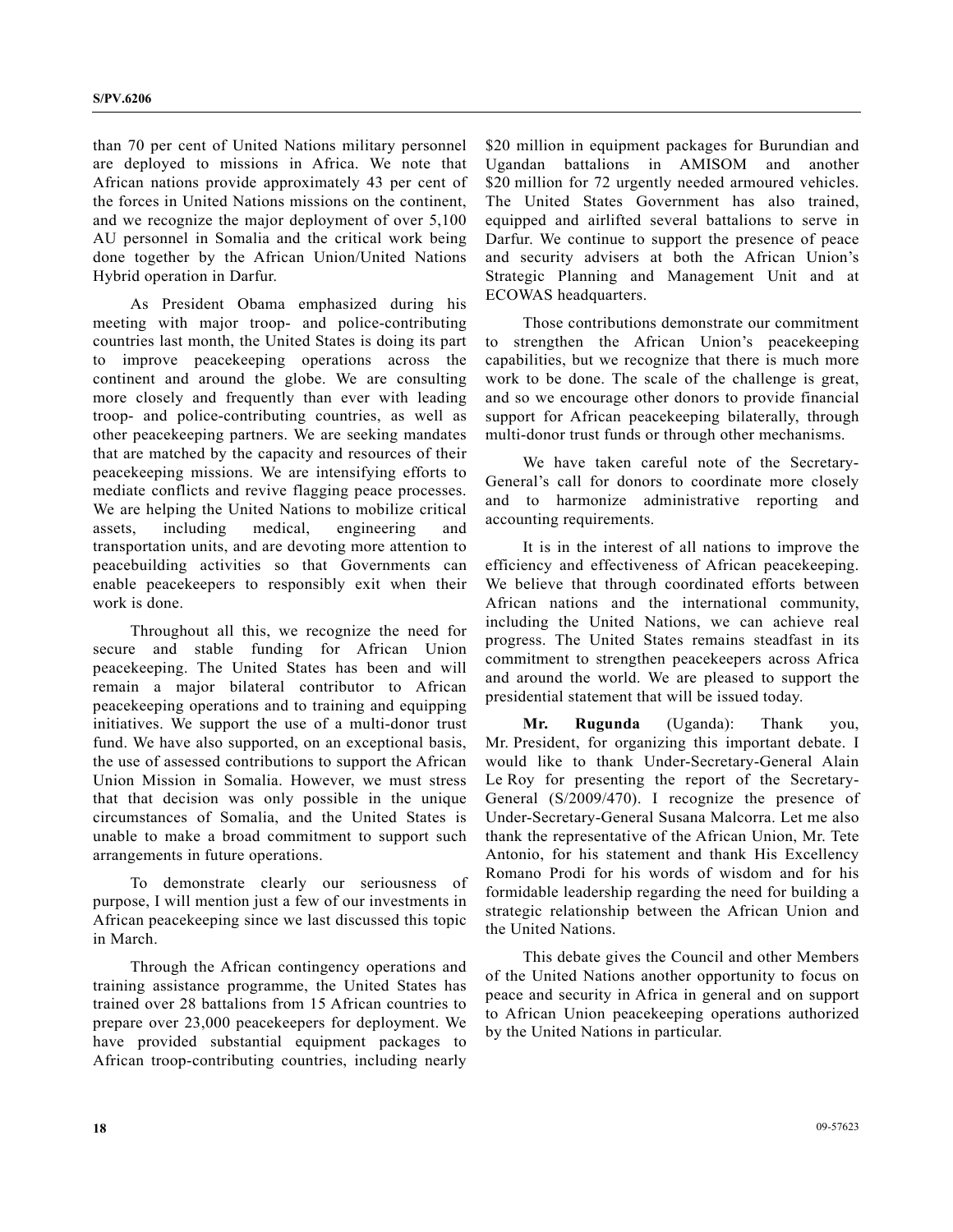We commend the panel led by Mr. Prodi for their report (S/2008/813), which made a number of key recommendations on how the strategic relationship between the African Union and the United Nations could be further strengthened. That report was an important contribution towards the overall efforts to enhance the capacity of the African Union in undertaking peacekeeping operations.

 We recall that after the debate on the Prodi report (see S/PV.6092 and 6092 (Resumption 1)), the Security Council requested the Secretary-General to submit an assessment of the recommendations contained in it. We are convinced that the Secretary-General has made a reasonable assessment of the Panel's recommendations, giving the Council a firm basis on which to take the process forward.

 The primary responsibility for maintenance of international peace and security is vested in the Security Council. But peacekeeping is increasingly becoming a shared responsibility in which the United Nations, regional and subregional organizations and the wider international community have critical roles to play. The United Nations/African Union Hybrid Mission in Darfur (UNAMID) and African Union Mission in Somalia (AMISOM) are good examples of the collaboration between the United Nations and African Union.

 The African Union has shown its resolve towards conflict prevention, mediation and resolution in Africa. It is working on a comprehensive peace and security architecture, including an African standby force and early warning system. The African Union has also underscored the need for its member States to adhere to constitutionalism, democratic governance and the rule of law.

 The African Union and its subregional organizations such as the East African Community (EAC), the Economic Community of West African States (ECOWAS), the Intergovernmental Authority on Development (IGAD) and the South African Development Community (SADC) have developed significant capacity, as demonstrated by their response to conflict situations in various countries. African ownership has been shown through the contribution of troops, logistics, political leadership and finances, according to the capacity of its member States.

 Uganda welcomes the ongoing efforts to strengthen cooperation between the United Nations and

the African Union. We commend the Secretary-General and his staff, and also the Chairman of the African Union Commission, for the efforts undertaken in fostering stronger ties between the African Union and the United Nations. We are convinced that building a more strategic and effective relationship will be mutually beneficial in our collective efforts towards peace, stability and development. My delegation would like to focus on three fundamental elements that we consider critical for the success of this strategic partnership.

 First, when the African Union deploys peacekeeping operations it is contributing to the maintenance of international peace and security. It has the advantages of proximity and capability to mobilize and respond quickly. But often the African Union lacks the financial resources to do that. The Security Council, in its resolution 1809 (2008), recognized the need to enhance the predictability, sustainability and flexibility of funding for regional organizations when they undertake peacekeeping operations under a United Nations mandate.

 It was the expectation of the African Union that the Security Council would, this time, make a firm commitment in this regard. The African Union-United Nations Panel made an unequivocal recommendation to consider the use of assessed contributions for specific peacekeeping operations on a case-by-case basis for a period of six months to facilitate transition to a United Nations mission. That recommendation was also positively assessed by the Secretary-General in his report.

 Both the Panel and the Secretary-General also acknowledged that voluntary contributions are not only unpredictable but also unsustainable. That is borne out by the example of pledges to AMISOM of over \$230 million that were made in April 2009; to date only a small proportion of the confirmed pledges have been disbursed. And yet the AMISOM troops are on the ground in Somalia, taking enormous risks and at times making the ultimate sacrifice, on behalf of the region and the international community. The authorization of a support package for AMISOM was therefore a welcome and significant contribution.

 After several months of deliberations on the critical issue of financing African Union peacekeeping operations authorized by the Security Council, it is not enough for the Council to only undertake to keep all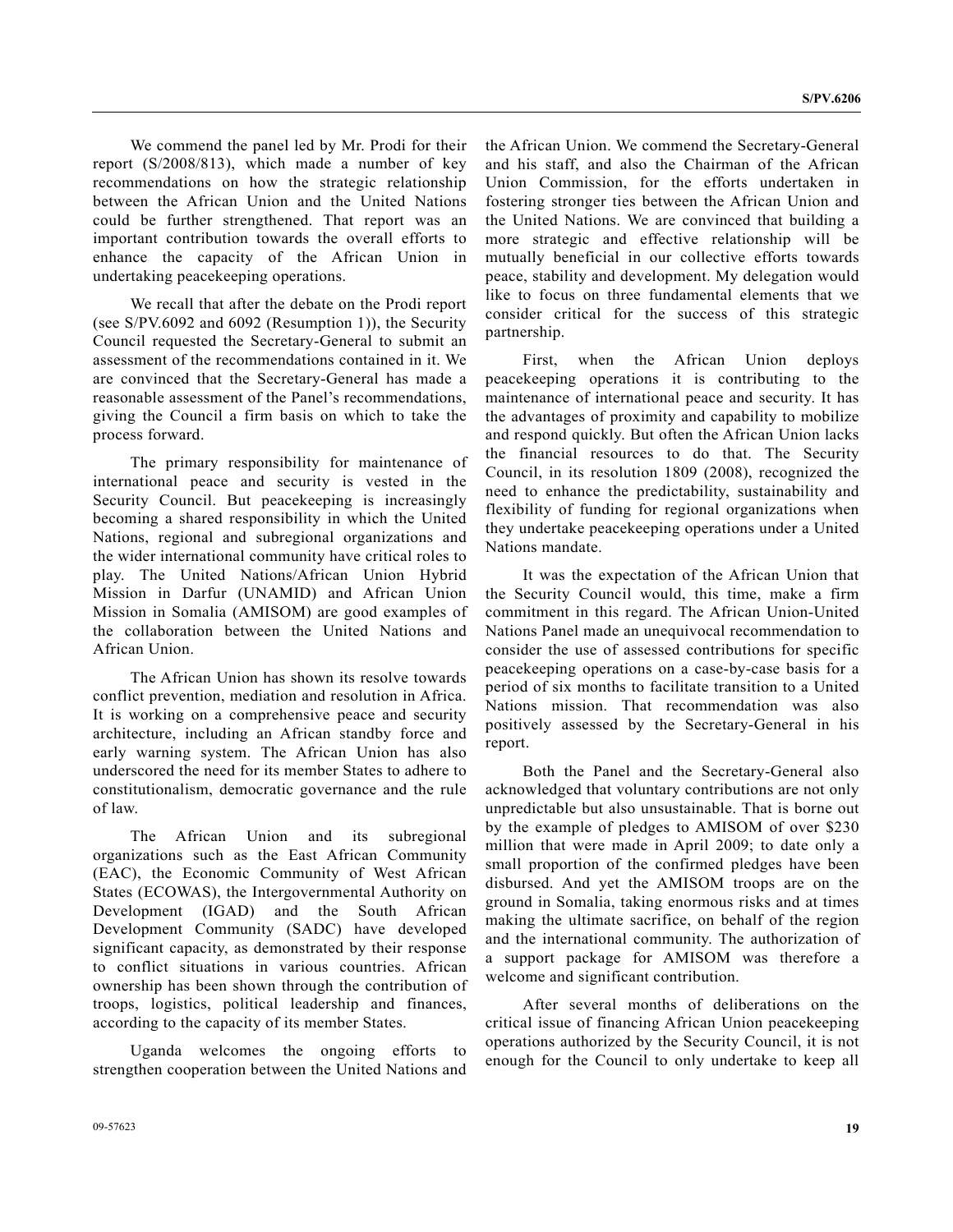options under consideration. It is important to recognize that an ineffective United Nations peacekeeping capacity anywhere in the world greatly undermines the credibility of the United Nations in the eyes of the population.

 Secondly, there is a need to strengthen further the relationship between the Security Council and the African Union Peace and Security Council with respect to conflict prevention, mediation, peacekeeping and peacebuilding. We also call for the enhancement of regular interaction, coordination and consultation between the United Nations and the African Union Commission on matters of mutual interest.

 Thirdly, the institutional capacity of the African Union needs to be enhanced to ensure the effective planning, management and deployment of peacekeeping operations. We encourage the African Union Commission to develop a long-term comprehensive capacity-building framework, in consultation with the United Nations and other international partners.

 Let me reiterate that peacekeeping is an essential and indispensable tool available to the United Nations and regional organizations in the maintenance of international peace and security. Its effectiveness will be further enhanced through closer cooperation and coordination between the United Nations and the African Union. Uganda therefore considers this debate to be part of a process in which actions and decisions will be taken to better support and facilitate AU peacekeeping operations.

 It is time that the Council took decisive action and committed itself to practical ways to provide effective support for the African Union when it undertakes peacekeeping operations authorized by the United Nations. I wish to once again commend the AU-United Nations panel and the Secretary-General for their reports and, finally, I thank all delegations for their contributions to the draft presidential statement as an outcome of our deliberations.

**Mr. Mayr-Harting** (Austria): We are grateful for the important contributions made today to our debate by Under-Secretary-General Alain Le Roy, Ambassador Tete Antonio and President Romano Prodi. I would also like to acknowledge the presence here today of Under-Secretary-General Malcorra.

 I would like to join others in thanking the Secretary-General for his report (S/2009/470) on support to African Union peacekeeping operations authorized by the United Nations. Austria fully supports the statement to be delivered later in our meeting by the representative of Sweden on behalf of the European Union.

 Since earlier this year, the Security Council has been examining key questions of United Nations peacekeeping. The Council does so in response to the increased demand for more complex peacekeeping activities and the subsequent new approach that is required towards the successful implementation of these activities. The Secretary-General's report, following up on the work of the African Union-United Nations panel (see S/2008/813), provides us with one more important contribution to our discussion of this very pertinent issue. It rightly focuses on areas of particular relevance to the close cooperation between the United Nations and the African Union.

 The strategic partnership between the United Nations and regional organizations with regard to peacekeeping is of great importance to international peace and security. In this context, the close cooperation and coordination between the United Nations and the African Union, including the regional economic communities, have been of vital importance to conflict resolution, prevention, early warning and mediation on the African continent. Austria strongly welcomes the increasingly important role of the African Union in this regard.

 Strengthening the African Union's institutional capacities for peacekeeping operations is essential if the African Union is to take on a more significant role in the maintenance of peace and security in Africa. The Secretary-General has made several proposals on how to address this issue, including the development of a comprehensive plan and road map for capacitybuilding to be drawn up by the African Union with the support of the United Nations and other relevant partners. Austria welcomes this recommendation and believes that its implementation needs to be considered in the light of ongoing efforts in capacity-building, supported by the European Union and other international actors with a view to ensuring African ownership and close coordination among all relevant activities and actors.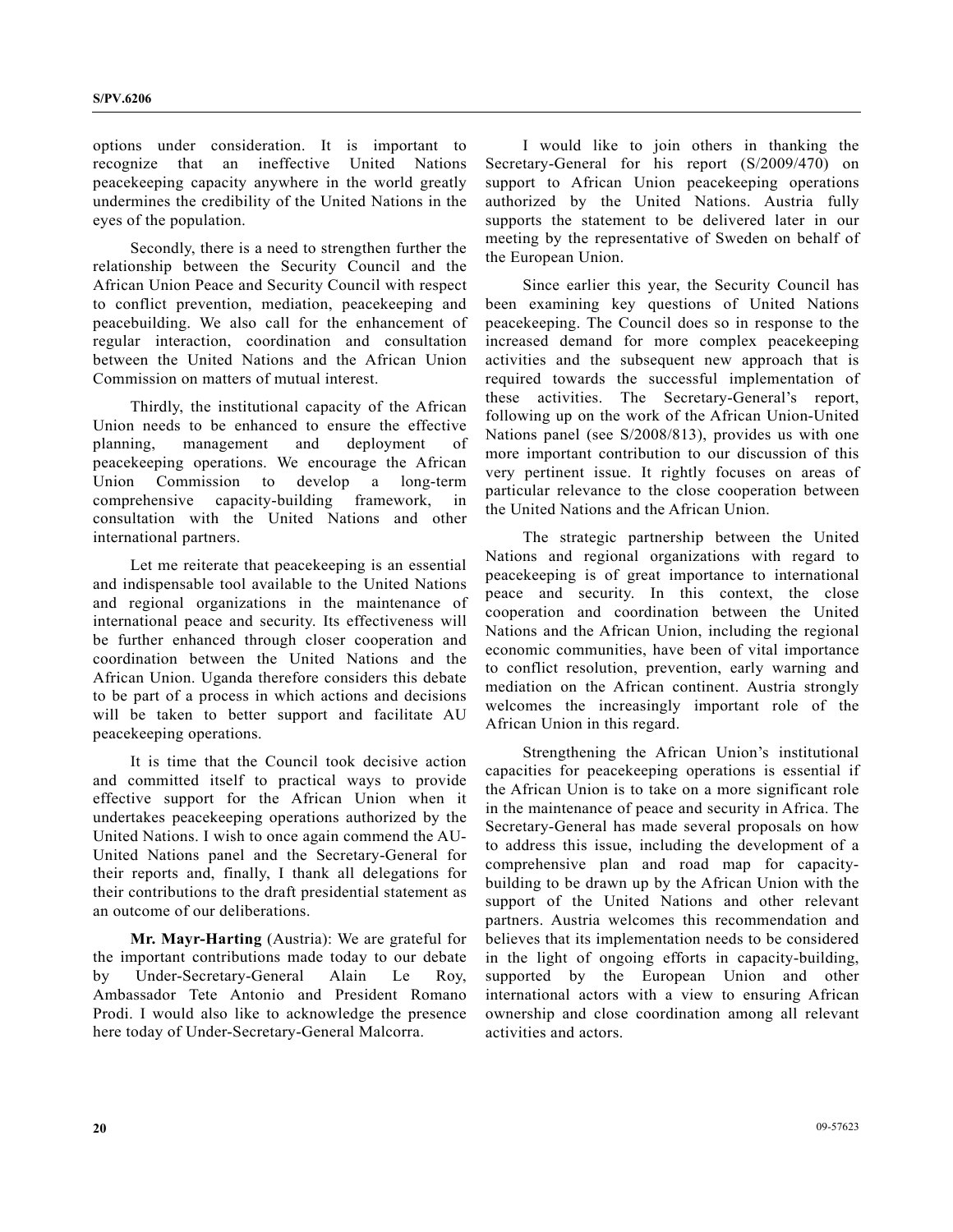In this context, we would also like to commend the current African Union Commission for its leadership in strengthening African capabilities, and would like to invite all African Union member States to lend their full support to these efforts. We hope that important and courageous decisions will be taken in the near future.

 We are of the opinion that the partnership among the African Union, the United Nations and the European Union has been extremely beneficial to crisis management on the African continent. The Africa Peace Facility, as well as the close coordination and cooperation among the three organizations in specific peacekeeping situations — such as we experienced in the case of the transition from the European Union military operation in the Republic of Chad and in the Central African Republic to the United Nations Mission in the Central African Republic and Chad demonstrate that this triangular partnership is beneficial to all.

 In his report, the Secretary-General also outlines possible ways to support African Union-led peacekeeping missions under a United Nations mandate. As I have said on an earlier occasion at which we discussed this matter, Austria warmly welcomes a stronger role for the African Union in conflict prevention and resolution in Africa. We therefore believe that all options — and I insist on all outlined by the Secretary-General in his report, aimed at supporting African Union-led peacekeeping missions under United Nations mandates should be seriously and substantively considered further. I listened very closely to what my colleague, the Permanent Representative of Uganda, just said on this subject.

 The question of establishing adequate accountability mechanisms for the different support activities to the African Union is also critical. We concur with the assessment of the Secretary-General that donors and all other stakeholders should harmonize their respective reporting and accountability standards to alleviate the burden imposed on the African Union by numerous existing requirements.

 Austria believes that the use of lessons learned is of great relevance to future cooperation between the organizations and would allow them to identify measures for improving their cooperation even further. We welcome the idea of drawing up such lessons, and we believe that this exercise should be undertaken with

all partners involved in order to benefit from their respective comparative advantages and insights.

 Austria is convinced that, in our way ahead, important cross-cutting issues such as respect for international law and human rights — especially the rights of women and children in armed conflict — and the protection of civilians should be integral parts of our approach. We further believe that it is essential to take into account the views and concerns of troop- and police-contributing countries.

 Finally, let me express my delegation's full support for the draft presidential statement and thank Uganda for drafting it and for leading the negotiations to a successful conclusion.

**Mr. Vilović** (Croatia): At the outset, allow me to thank Under-Secretary-General Alain Le Roy for his valuable remarks, and Under-Secretary-General Susana Malcorra for her presence with us today. I would particularly like to thank Mr. Romano Prodi for his contribution and for all his endeavours, and Mr. Tete Antonio for his contribution to our work today.

 Croatia fully supports the statement to be delivered later today by the Swedish representative on behalf of the European Union.

 We have read with great interest the report of the Secretary-General (S/2009/470) on practical ways to provide effective support to the African Union in undertaking peacekeeping operations authorized by the United Nations, including his detailed assessment of the recommendations contained in the report (S/2008/813) of the African Union-United Nations panel established under resolution 1809 (2008).

 Recognizing the primary responsibility of the Security Council for the maintenance of international peace and security, Croatia supports the increasing engagement of regional and subregional organizations in conflict prevention, peacekeeping and post-conflict reconstruction, consistent with Chapter VIII of the United Nations Charter.

 In that context, we further support the development of an effective strategic partnership between the United Nations and African Union (AU) on matters relating to the maintenance of peace and security, as well as the strengthening of coordination and consultation mechanisms between the two organizations at all levels in order to make the most of their respective advantages and, at the same time, to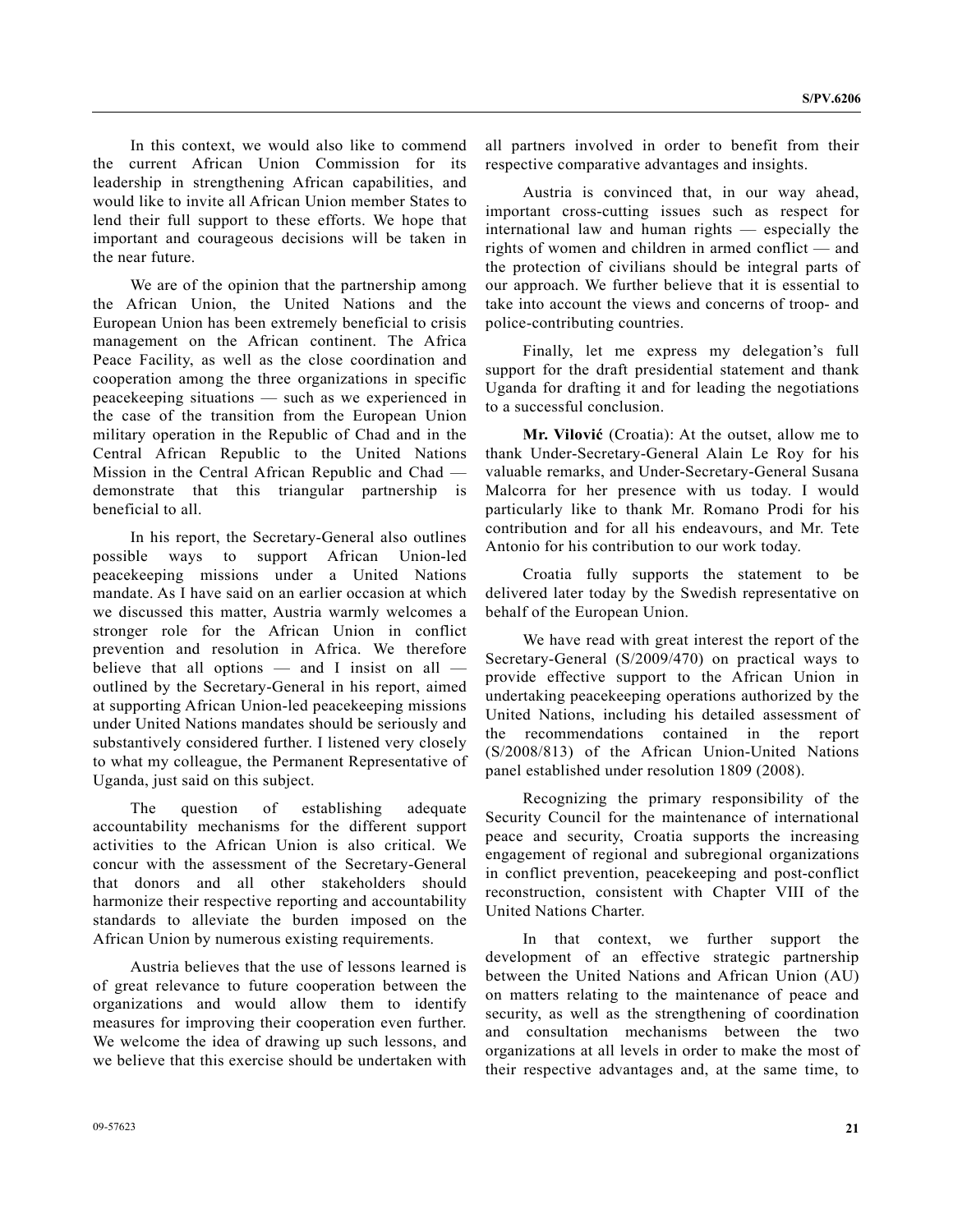avoid working at cross purposes. I should like to mention that the third meeting between Security Council and African Union members during the Council's visit to Africa last May constituted a step in that direction. In that regard, we welcome the establishment of a United Nations-AU task force charged with reviewing immediate and long-term strategic and operational issues.

 Peacekeeping operations undertaken by the AU so far have clearly shown the exceptional value of rapid response on the part of regional actors, as well as the benefits of national and local ownership of such actions. In this regard, we welcome the AU decision to increase the statutory transfer from the Union's regular budget to the AU Peace Fund from 6 per cent to 12 per cent.

 Furthermore, we salute all those African States that have so far contributed troops and supported peacekeeping operations throughout the region and beyond. We salute Uganda and Burundi, in particular, for their extraordinary involvement and sacrifices in Somalia. On the other hand, the fact that some of the operations undertaken were seriously constrained by a lack of military capabilities, inadequate resources or weak institutional capacity is certainly a reason for major concern.

 Croatia shares the view that peacekeeping is not the only tool for dealing with every conflict and that peace and stability in Africa — as well as in many other troubled regions of the world — cannot be achieved through military means alone. We strongly encourage cooperation between the AU and the United Nations on a number of capacity-building initiatives under the 2006 United Nations-African Union Ten-Year Capacity-Building Programme in relevant fields such as conflict prevention, early warning and conflict resolution and mediation. We believe that a forwardlooking capacity-development strategy must link the resources of the United Nations with those of other partners in the field. We also strongly support ongoing efforts to strengthen the African Peace and Security Architecture as well as to operationalize the African Standby Force, which would definitely represent a major contribution to peace and security in Africa.

 We call on the AU to undertake further intensive efforts to enhance its capabilities to plan and execute peacekeeping operations, as well as to develop a longterm capacity-building road map in cooperation with its international partners. At the same time, we are of the view that there is a dire need for better coordination between the numerous donor-sponsored initiatives and other contributions targeting the area of peace and security — of which there are more than 130, as we learned from the Prodi report (S/2008/813). This should alleviate, to a certain extent, the burden on the AU administrative capacities in the field, which have not been fully developed and which are often bogged down by reporting obligations to donors and by multiple audits. In that context, we welcome United Nations efforts to develop a harmonized administrative and financial management framework that could consolidate funding based on a limited number of thematic programmes and a single financial reporting format in order to further engage existing donors and to attract new ones, including from the private sector.

 Croatia believes that the issue of the funding of regional peacekeeping operations remains central to enhancing the relationship between the United Nations and the AU. We share a common understanding that predictability, sustainability and flexibility of financing of AU peacekeeping operations is of the utmost importance. We are looking forward to the continuation of the consideration of all options outlined in the Secretary-General's report, bearing in mind at the same time the established rules and practices of the United Nations.

 We also note with great interest the idea of establishing, within the framework of the African Union's Peace Fund and in accordance with the principles of financial accountability, a flexible multidonor trust fund in order to maximize the effectiveness of voluntary contributions and provide the necessary sustainability, predictability and flexibility of resources.

 Finally, let me reiterate our full support for the principle of African ownership as a crucial factor not only for effective action in the field of peace and security in Africa, but also for socio-economic development. In that context, strong partnerships with the international community should only serve as a tool to finally cement and reconfirm that ownership.

 Lastly, I express my full support for the draft presidential statement and I thank the Ugandan delegation for having prepared it.

**Mr. Takasu** (Japan): I should like to thank Under-Secretary-General Le Roy for his introduction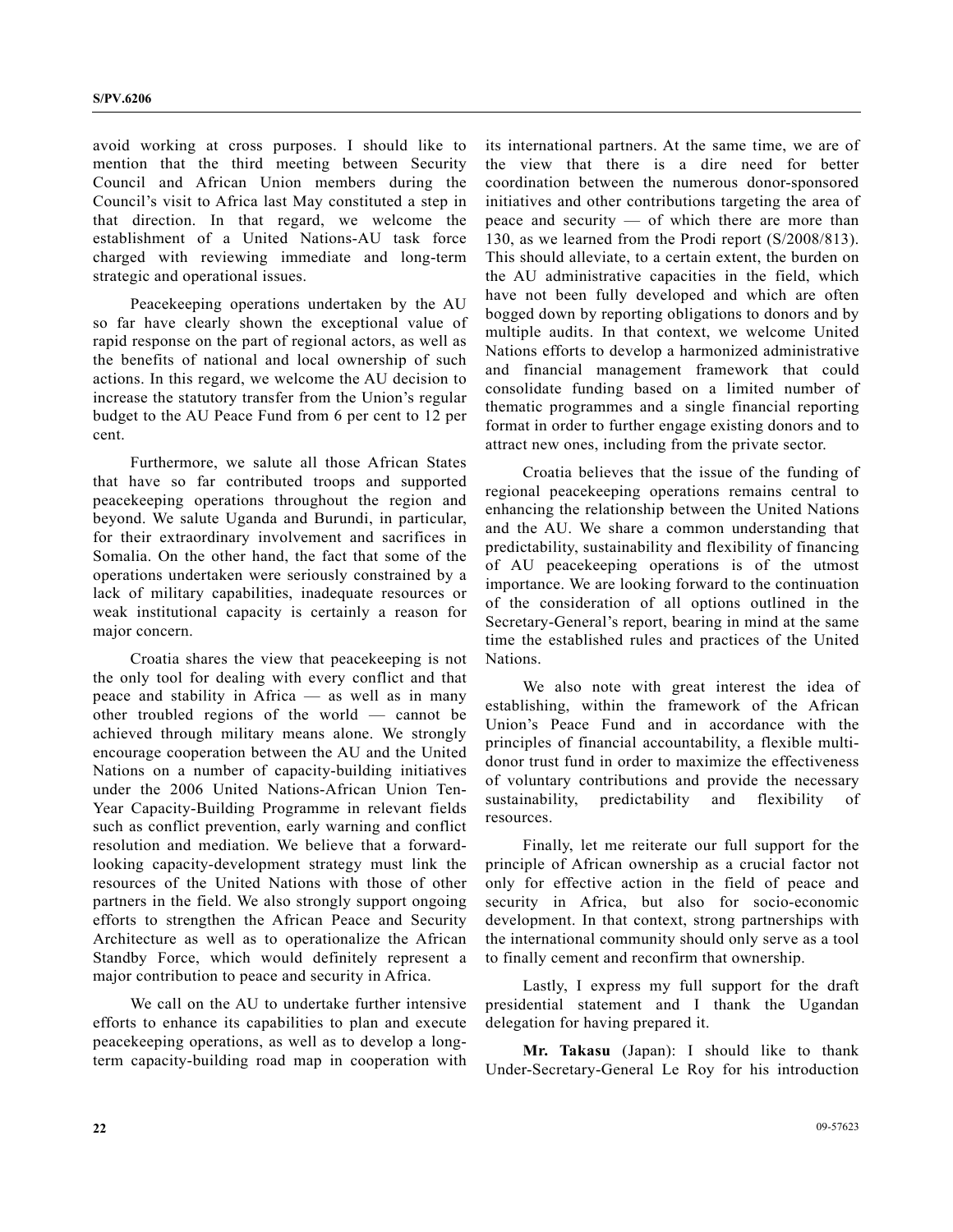of the report of the Secretary-General (S/2009/470). I also welcome the participation of His Excellency Mr. Romano Prodi and the representative of the African Union (AU) and, of course, the presence among us of Under-Secretary-General Malcorra.

 First and foremost, there will be no peace and security in the world without peace and security in Africa. Japan therefore welcomes the opportunity to discuss how to further strengthen cooperation between the United Nations and the AU.

 We are grateful for the report of the United Nations-African Union panel (see S/2008/813) and the report of the Secretary-General, which together provide a sound basis for our considerations. I should like to emphasize that to achieve peace and security in Africa we must address peace and development in an integrated manner. Durable peace cannot be achieved without securing the safety, livelihood and dignity of the people living in conflict situations. Efforts towards peace and security should be accompanied by appropriate actions in favour of development. In that belief, Japan continues to support the efforts of African countries to consolidate peace and achieve economic growth through the process of the Tokyo International Conference on African Development, which has been very successful.

 More than 68,000 uniformed men and women are now deployed in peacekeeping operations, at work throughout Africa. We are deeply grateful to them. Taking the magnitude of this number into account, close cooperation between the United Nations and AU is indispensable at every stage from conflict resolution to peacekeeping and peacebuilding. The mandates of peacekeeping operations increasingly include such activities as disarmament, demobilization and reintegration, and the promotion of good governance and the rule of law. The broad range of peacebuilding activities which go beyond peacekeeping operations could be synchronized closely with the operations. Effective peacebuilding efforts are also an important factor in planning exit strategies for peacekeeping operations.

 I should like now to turn to the issues of the strategic partnership between the United Nations and the AU, capacity-building and the financing of AU operations. First, we should further promote the strategic partnership between the United Nations and the AU at all levels — at the Council level and between the Secretariat and Commission — because it is beneficial to both organizations to share information and to consult and coordinate whenever making decisions affecting each other. Close cooperation between the United Nations and the AU is also essential for the planning and management phase of peacekeeping operations. In this connection, I should like to urge the Secretariat to review and streamline the various United Nations presences in its Addis Ababa office, and to make them more cost-effective, to achieve the purpose of strengthening the strategic partnership with the AU.

 Secondly, I should like to address ownership and capacity-building. The efforts of the AU and African countries to undertake peacekeeping operations should be highly commended. But durable peace cannot be achieved by peacekeepers alone. Political and peace processes are essential to promote and consolidate peace. The most effective political processes come from the initiatives of African leaders themselves. We therefore welcome the political efforts of African countries, through the AU and subregional organizations such as the Economic Community of West African States and the Southern Africa Development Community, to resolve conflicts with a strong sense of ownership. We welcome the decision of the AU Summit to request the AU Commission to take preparatory steps to increase statutory transfers from the AU budget to the Peace Fund from 6 to 12 per cent. Japan has also welcomed and supported the AU Panel of the Wise, which is playing an important role to mediate and resolve conflict in the region.

 With regard to capacity-building, it is essential to extend support to strengthen the capacity of African troop-contributing countries. Japan has committed to assist the capacity-building of the African Peace and Security Architecture through the Peace Fund. We are also contributing to national and regional capacitybuilding, including support for peacekeeping operations training centres in Egypt, Ghana, Kenya, Mali, South Africa and many other places. It is also important to support the African Union's Ten-Year Capacity-Building Programme, as the Programme will be evaluated at the end of this year. I hope this assessment will contribute to improving future implementation.

 Thirdly, with regard to the financial aspects of African Union-led peacekeeping operations, I wish to make the following general points at this stage. First,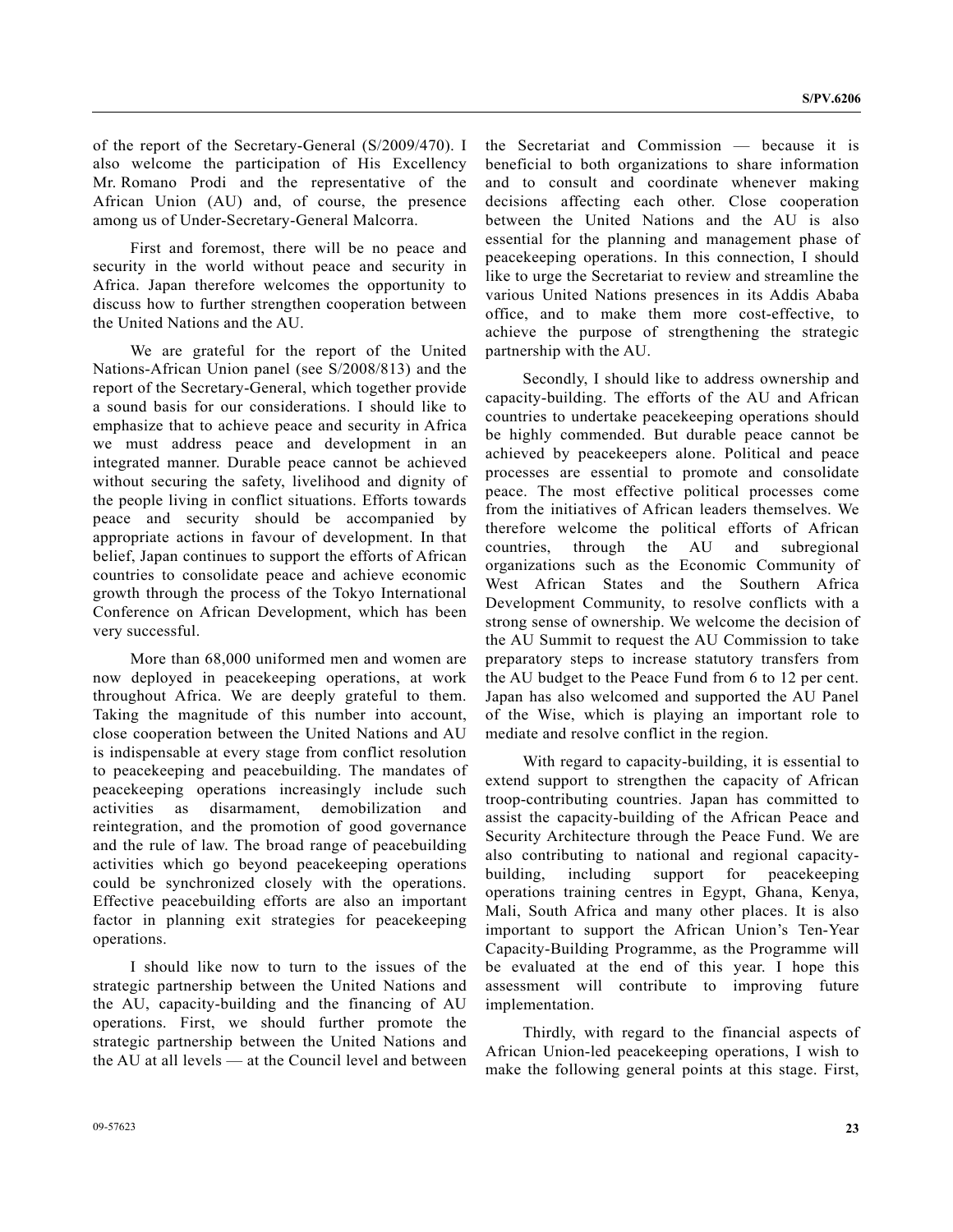the launching of peacekeeping operations requires well-qualified personnel, training, equipment, transportation, logistical support and financial resources. We understand the desire to secure stable resources for those purposes. Secondly, peacekeeping operations which are authorized and conducted by the African Union and its subregional organizations are supported by the African Union budget and voluntary contributions. Thirdly, the main issue is peacekeeping operations which are organized and conducted by the African Union but also authorized by the Security Council. Such operations are also financed by the African Union budget and voluntary contributions. Japan, for its part, has been actively contributing to African Union operations, including \$11 million to support African Union activities in the Sudan and \$9 million to the trust fund for the African Union Mission in Somalia (AMISOM), as well as support for other activities.

 It is important for all donors to disburse their pledges early and to monitor and coordinate their activities with other donors. This practice is similar to peace operations in other parts of the world which are also authorized by the Security Council but conducted by non-United Nations entities. We note recent cases of using United Nations assessed contributions for United Nations support packages to African Union peacekeeping operations — the African Union Mission in the Sudan (AMIS) and AMISOM — when it is a matter of either the start-up stage of a United Nations peacekeeping operation, as in the case of AMIS, or an essential integral part of a transition to a United Nations peacekeeping operation, as in the case of AMISOM.

 In order for the United Nations budget to be used established rules and procedures of the United Nations must be followed. The United Nations Charter clearly states that all expenses of the United Nations shall be borne by Members through assessed contributions. This is a fundamental rule of the Organization, which must be taken into account when considering the options mentioned in the report of the Secretary-General.

 In conclusion, the issue of peace and security in Africa entails many challenges. Japan is hopeful, however, that the African countries can find a way towards a bright future, and we are determined to continue contributing to that process.

**Mr. Heller** (Mexico) (*spoke in Spanish*): My delegation thanks Under-Secretary-General Alain Le Roy for his introduction of the report of the Secretary-General (S/2009/470), and we are grateful for the analysis and recommendations it contains. We also appreciate the presence of Under-Secretary-General Susana Malcorra and thank Mr. Tete Antonio for his message from the Permanent Observer Mission of the African Union to the United Nations. We also very much regret that no member of Mr. Prodi's delegation has taken the trouble to remain in the Chamber to hear the Council's debate.

 Pursuant to Chapter VIII, Article 52, of the United Nations Charter, the Security Council has repeatedly reaffirmed the importance of building African Union capacities in the maintenance of peace and security in Africa in coordination and cooperation with the United Nations. However, it is clear that the international community should work together to improve the situation and capacity of the African Union, in order to create a true bridge of international and regional cooperation and communication aimed at optimizing collective attention to the challenges faced by the African continent, in the light of the proliferation of conflicts on the agenda and the fact these constitute a good part of that agenda.

 My delegation believes that to strengthen peacebuilding and peacekeeping in Africa, four main profoundly interrelated areas must be addressed simultaneously: conflict resolution, which means establishing peace; economic development and the building of institutions; respect for human rights; and conflict prevention, based on attention to and eradication of the causes of conflict. None of these tasks may substitute for the other. In many cases, the challenge posed by the magnitude of the task lies in addressing these four enormous tasks simultaneously.

 We praise the resolve of the United Nations in moving forward in those areas, and we recognize the stated willingness of the African Union to rapidly deploy mediation and peacekeeping missions, with the support of subregional organizations, in order to prevent the escalation of conflict. However, we also recognize that material and logistical limitations of the African Union have reduced the scope of these objectives.

 It is essential — and we must be honest on this point — to promote greater coherence within the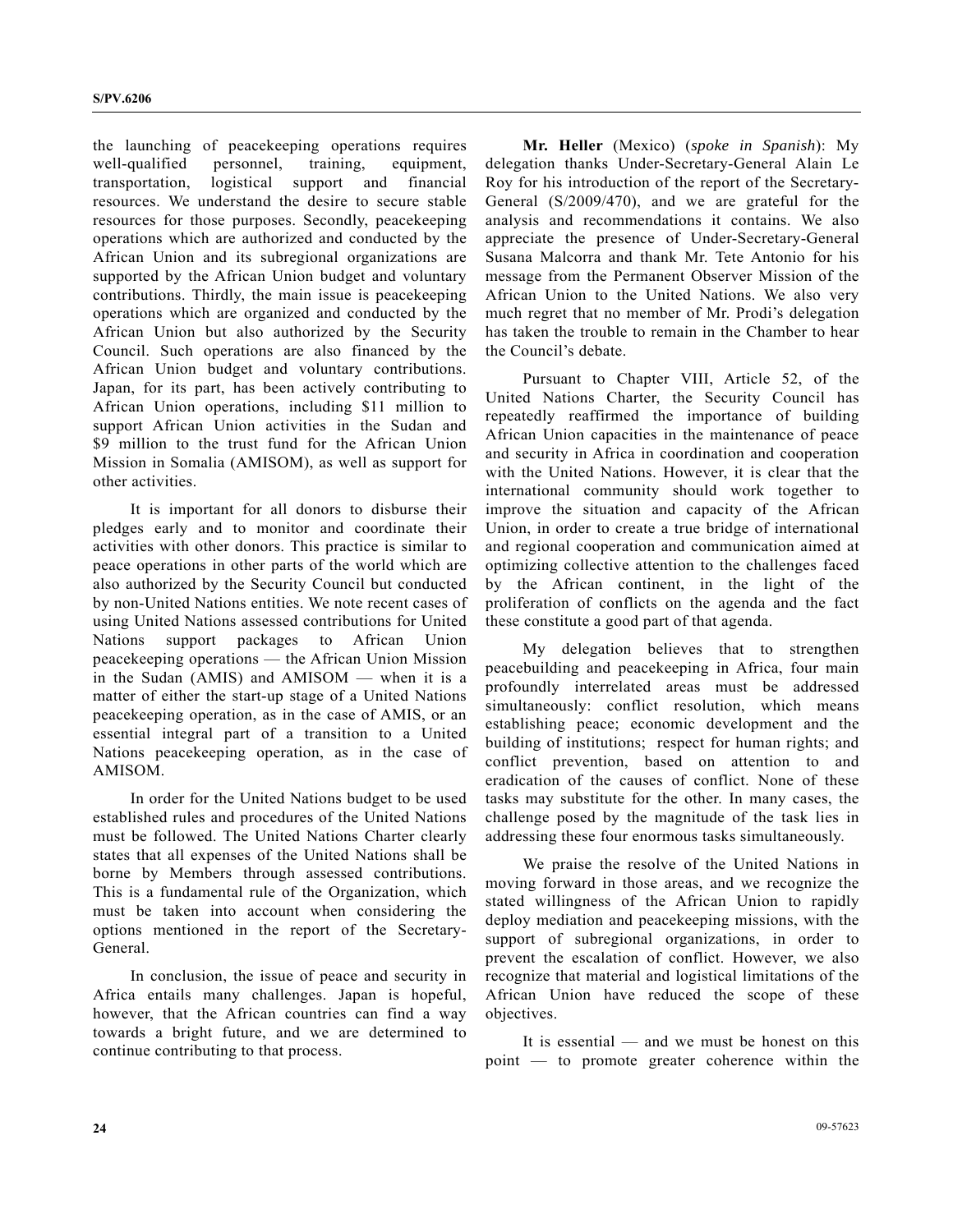Security Council in order to achieve greater coordination when joint decisions are taken by the African Union Commission and the United Nations Secretariat. In that regard, we support the recommendation of the Secretary-General that relations between the African Union Peace and Security Council and the United Nations Security Council be strengthened in the areas of mediation and peacekeeping. In that regard, we welcome the fact that in the context of the May 2009 Security Council trip to Africa, representatives of both bodies made a commitment to us that they would carry out consultations on ways and means for strengthening cooperation and partnership.

 It is obvious that much remains to be done along those lines. Clearly this relationship will lead to greater understanding and clear and comprehensive approaches in specific situations such as the crises in Somalia, the Democratic Republic of the Congo and the Sudan. Should this not occur, there is a risk that we will not achieve better coordination and will be left with only our good intentions.

 We also welcome the recommendations for the establishment of a structured mechanism for consultations and information exchange on matters of mutual interest to both bodies to examine current and long-term strategic and operational matters. This would also assist the implementation of the 2006 Ten-Year Capacity-Building Programme as a general framework for United Nations support for the African Union in the area of international peace and security.

 Further, my delegation awaits the proposal to be submitted by the Secretary-General to the General Assembly on restructuring United Nations support to the African Union in the area of peace and security on the ground, including further measures aimed at bringing greater integration and streamlining of the Secretariat presence in Addis Ababa.

 Mexico agrees with the African Union-United Nations panel chaired by Romano Prodi that the success of any peacekeeping operation requires not only a clear mandate but also the support and resources needed for the fulfilment of the mandate. For that reason, we understand that predictable, sustainable and flexible financing mechanisms are a priority requirement. In that regard, we recognize the efforts of the Secretary-General to propose possible financing options for African Union-led and United Nationsendorsed peacekeeping operations for a period of six months and based on concrete cases.

 We believe it is relevant to analyse in depth the five proposed financing mechanisms based on the efficacy and experience of the African Union Mission in Somalia, the African Union Mission in Sudan and the African Union-United Nations Hybrid Operation in Darfur. We should also consider the report that the African Union will submit on identifying capacitybuilding priorities for peacekeeping logistics, administration and management, which would serve as the framework for guiding assistance programmes and financing mechanisms.

 We welcome the progress made in recent years in strengthening the role of the African Union and the continent's subregional organizations in the maintenance of peace and security. We also welcome the implementation of strategies for prevention, early warning, conflict resolution and mediation. In this regard, we deeply appreciate the efforts of African countries that provide contingents for peacekeeping operations in and outside of the region, including on other continents.

 Lastly, we support the draft presidential statement prepared by the delegation of Uganda that will be adopted as the outcome of today's debate. We agree that a peacekeeping operation is part of a political solution, but not a substitute for such a solution. Parallel actions must be undertaken to strengthen and support preventive diplomacy, early warning, mediation and conflict resolution. We must focus on those areas if we are to attain peace and security in Africa.

**The President**: I shall now make a statement in my national capacity.

 I thank Under-Secretary-General Alain Le Roy; Mr. Tete Antonio, Acting Permanent Observer of the African Union to the United Nations; and Mr. Romano Prodi for their participation and contribution to the work of the Council in today's meeting. I also thank Under-Secretary-General Malcorra for her presence here today, and welcome the participation of the States members of the African Union (AU) in this debate.

 While the Security Council has primary responsibility in the maintenance of international peace and security, regional and subregional organizations are playing an increasingly significant role in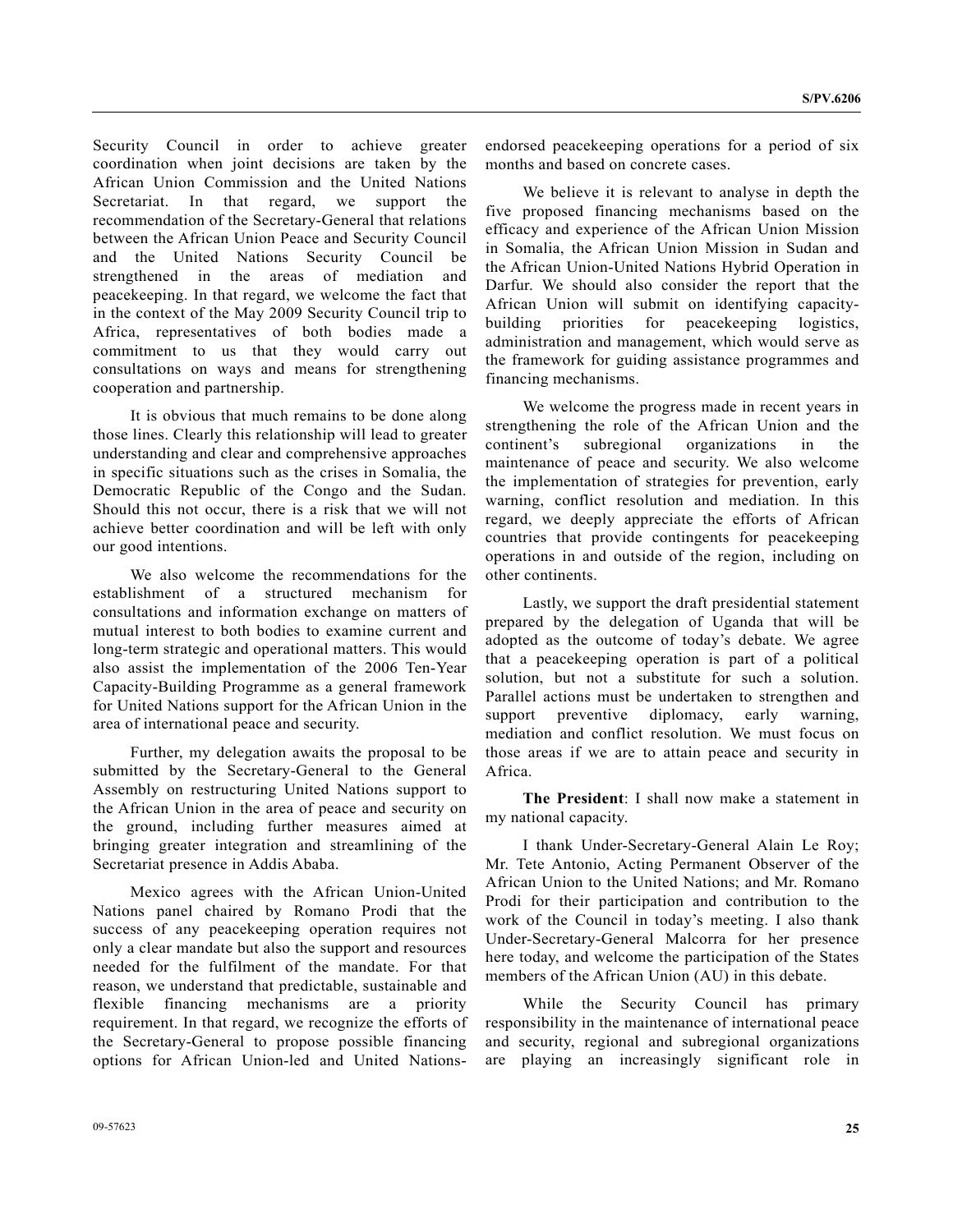peacekeeping operations authorized by the United Nations. Nowhere in the world has this fact manifested itself more vividly than in Africa. Hence, enhancing the strategic partnership between the United Nations and the African Union will boost the international community's collective power in resolving conflicts in Africa and improve the latter's capacity to resolve existing local conflicts and prevent future ones.

 We fully support the promotion of the strategic partnership between the United Nations and the African Union in the area of peacekeeping, in accordance with Chapter VIII of the United Nations Charter, resolution 1809 (2008) and relevant presidential statements of the Security Council.

 Since the adoption of resolution 1809 (2008) in April 2008, considerable progress has been made in United Nations-AU cooperation and partnership in this field. Endowed with its comparative advantage and valuable experiences and lessons accumulated through decades of carrying out peacekeeping operations in Africa, the African Union is capable of making important contributions to the success of any United Nations-authorized joint peacekeeping operation on the African continent.

 Finding ways and means to effectively support AU peacekeeping operations will add value to the Security Council's task of maintaining international peace and security. Enhanced dialogue and close consultation in their respective decision-making processes between the United Nations and the African Union should be further promoted, especially between the Security Council and the AU Commission. This cooperation can range from conflict analysis to strategy development and the operational planning of peacekeeping activities.

 We note with appreciation that a mechanism for joint annual meetings between the Security Council and the African Union Peace and Security Council has been established and implemented for the past three years. We support ongoing efforts to promote information exchange and cooperation between the United Nations Secretariat and the African Union **Commission** 

 Due to its limited resources and capacity, the African Union has faced tremendous difficulties in carrying out peacekeeping operations authorized by the United Nations. Further support should be extended to ensure the successful finalization of the United

Nations-African Union 10-year capacity-building programme. The efforts made by the African Union, with the support of the United Nations, to build, over the long term, the African Standby Force, should also be recognized and encouraged.

 Regarding financial contributions, which remain one of the thorniest challenges to the success of joint United Nations-AU peacekeeping operations, we take due note of the recommendations put forth in the AU-United Nations panel report (S/2008/813) and the Secretary-General's assessment of these recommendations, and hold that all options deserve due consideration.

 We call on all able donor countries to extend necessary financial and logistical resources to facilitate the implementation of present and future AU peacekeeping operations authorized by the United Nations. In this connection, we welcome the readiness of the European Union to earmark funds for the AU in the framework of its Africa Peace Facility.

 Finally, we share the Secretary-General's observation that peacekeeping is merely part of a political solution, not an alternative to it. Adequate attention should be paid to preventive diplomacy, early warning, conflict prevention and mediation. Lessons from Kenya, Darfur, Mauritania, Zimbabwe, Madagascar and many other flashpoints in Africa have shown the importance of early warning and mediation in preventing and resolving local conflicts.

 Apart from pooling resources for peacekeeping operations, earmarking sufficient resources for socioeconomic development to address the root causes of conflicts on that continent must be considered a priority because it is the only way to prevent the recurrence of conflicts and sustain peace and stability where it they have been hard-earned.

 I thank the delegation of Uganda for drafting the draft presidential statement that we will adopt at the end of this meeting.

 I resume my functions as President of the Security Council.

I call on the representative of Sweden.

 **Mr. Lidén** (Sweden): I have the honour to speak on behalf of the European Union. Turkey, Croatia, the former Yugoslav Republic of Macedonia, Albania, Bosnia and Herzegovina, Serbia, Ukraine, the Republic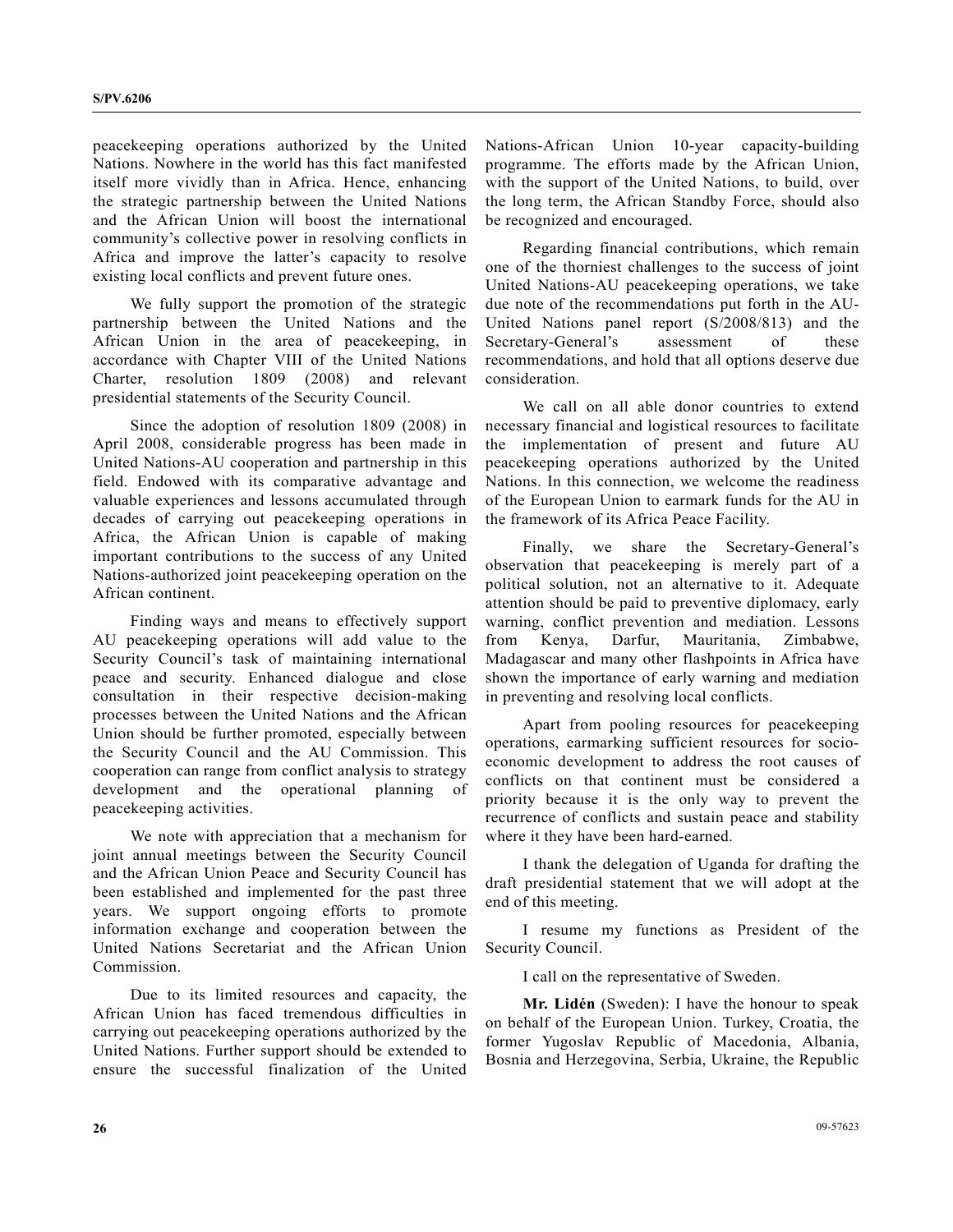of Moldova, Armenia and Georgia align themselves with this statement.

 As highlighted in the recent New Horizon non-paper, the global demand for peacekeeping activities requires a new strategic approach. Developing close and effective partnerships between key actors should be the centrepiece of such an approach. We agree with the assessment of the Secretary-General in his report on support to African Union-led peacekeeping operations (S/2009/470) that partnerships between the United Nations and regional organizations have become a critical factor of modern peacekeeping.

 The strategic partnership between the United Nations and the African Union, including the regional economic communities, should continue to be developed. Efforts should be made to increase the efficiency of relations between the Security Council and the Peace and Security Council, as well as between the United Nations Secretariat and the African Union Commission. The European Union takes note of the measures proposed by the Secretary-General on how to move forward with this partnership.

 In peacekeeping, a triangular dynamic is evolving among the United Nations, the African Union and the European Union. The current support to Somalia is a case in point. The United Nations and the European Union both give substantial support to the African Union Mission in Somalia. The European Union has also deployed a naval operation to protect vessels of the World Food Program from pirates.

 The European Union continues to support the institutional capacity-building of the African Union. A road map to operationalize the African Peace and Security Architecture is about to be finalized by the African Union, the regional economic communities and the European Union. The United Nations is engaged through a 10-year capacity-building programme.

 The Secretary-General has now proposed a number of new initiatives. One useful idea is to develop a broad road map for capacity-building. African ownership has to be ensured, and it should be part of the wider strategic plan of the African Union. Lessons learned from, inter alia, the African Peace Facility should be taken into consideration in any new initiative for capacity-building.

 We recognize the need to enhance the predictability, sustainability and flexibility of financing for African Union-led operations under a United Nations mandate, while not ruling out any option currently being studied. We are committed to seeking pragmatic and effective ways by which bilateral and other international partners of the African Union could further support the development of the African Peace and Security Architecture.

 The European Union recognizes the authority of the Security Council and the General Assembly to decide on United Nations modalities of support on a case by case basis for African Union-led peacekeeping operations under a United Nations mandate. Any proposal must be accompanied by appropriate accountability mechanisms. At the same time, longterm capacity-building should be pursued.

 The European Union remains strongly engaged with the United Nations and the African Union in peacekeeping. The United Nations and the European Union are increasingly developing joint strategic responses. The members of the European Union bear roughly 40 per cent of the costs of United Nations-led peacekeeping operations. Peace and security is a central part in the strategic relationship between the African Union and the European Union. The African Peace Facility has become an important tool for the funding of African Union-led peacekeeping operations. Today, the European Union bears about 40 per cent of the costs of African-led peacekeeping operations.

 The United Nations and the European Union share the ambition to support the African Union in general and, not least, in peacekeeping. The information exchange and coordination of our respective support should be further strengthened to ensure coherence and additional synergies.

 The European Union is strongly committed to further developing its respective partnerships with the United Nations and the African Union, as well as to supporting similar endeavours between the United Nations and the African Union. We are determined to continue to assist the African Union in developing its own capacity to deliver peace and stability on the continent. The European Union would also welcome increased support for the peacekeeping efforts of the African Union from non-traditional donors.

**The President**: I now give the floor to the representative of Brazil.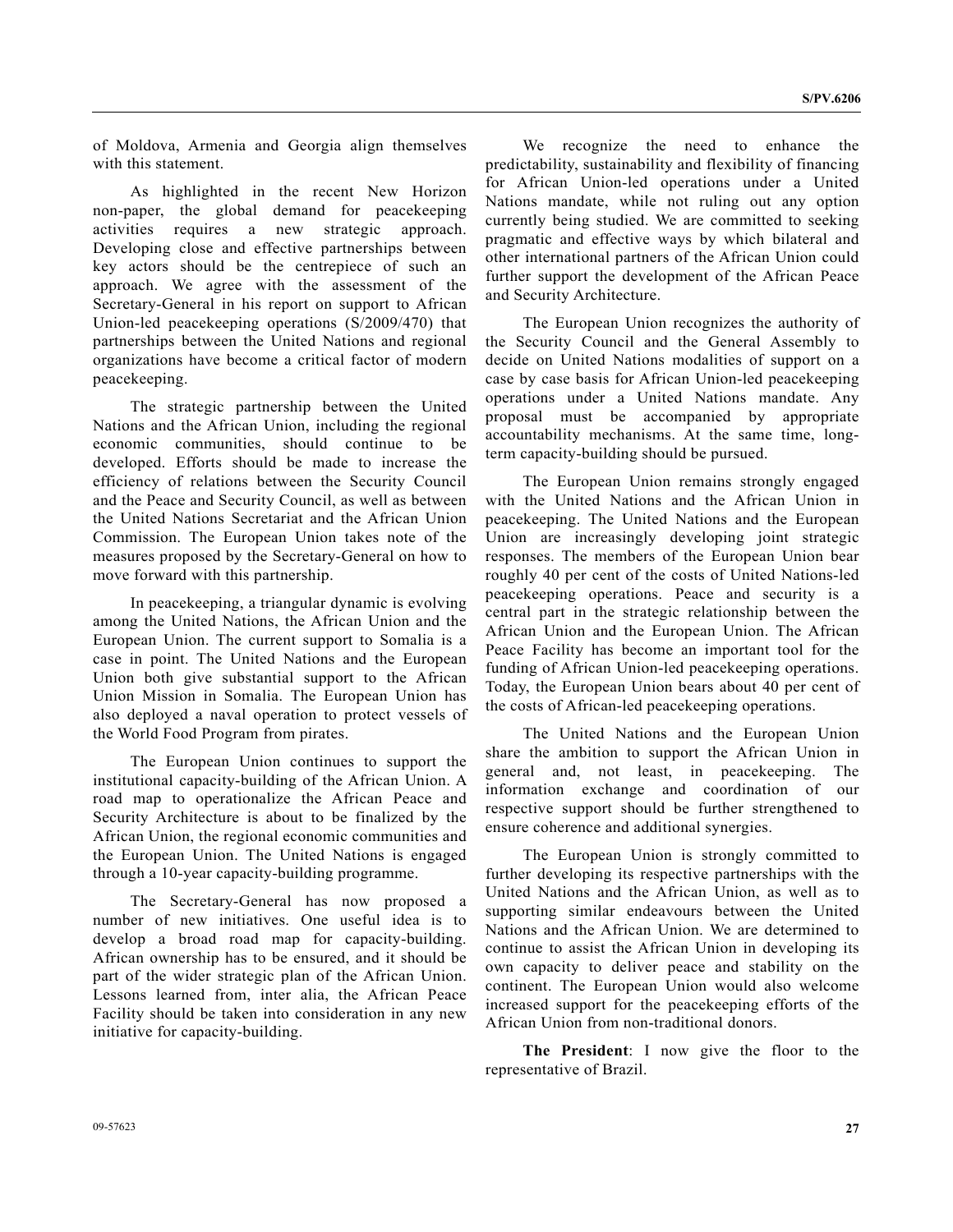**Mrs. Viotti** (Brazil): I would like to thank you, Mr. President, for the opportunity to address the Council on this important issue. I also wish to thank Under-Secretary-General Alain Le Roy for his briefing, and I appreciate the participation at this meeting of Mr. Tete Antonio, Acting Permanent Observer of the African Union (AU).

 I also want to welcome the presence among us today of Mr. Romano Prodi. The Secretary-General's report on support to African Union peacekeeping operations (S/2009/470) draws effectively upon the Prodi report and its vision for an enhanced partnership between the United Nations and the African Union. I would like to echo Mr. Prodi's call for an approach that looks at Africa from a regional perspective, analyses African peacekeeping within the broader context of promoting social and economic development and strengthens the multilateral dimension of our efforts.

 Brazil has a permanent, deep and multifaceted commitment to Africa that is rooted in our important historical, cultural and political links with the continent. We seek to support Africa's efforts to achieve peace, security and development through various means, from military cooperation to technical assistance and capacity-building. Brazil is currently contributing to five peacekeeping missions in Africa and has participated in many others in the past. We also seek to contribute to peacebuilding, in particular through our work in the Peacebuilding Commission's country-specific configuration for Guinea-Bissau.

 More recently, we have engaged in initiatives designed to broaden the scope of our bilateral cooperation with African countries in such matters. In Guinea-Bissau, for instance, a Brazilian military mission has been established that is expected to be fully operational early next year, with a focus on training. We are beginning a programme of intense military cooperation with Mozambique, with a specific focus on capacity-building for peacekeeping operations. That involves training officers and exchanging experiences, which will ultimately enable Mozambique to create its own peacekeeping training centre. Consultations are under way with other countries in order to define the terms of enhanced bilateral military cooperation.

 Peacekeeping is a global responsibility as well as a global asset. As the United Nations recognizes the African Union's ability to make a unique contribution to conflict prevention and peacekeeping on the continent, it must seek to extend all the necessary support for those endeavours. Cooperation with regional organizations under Chapter VIII of the Charter is, first and foremost, a way for the Council to better exercise its primary responsibility for the maintenance of international peace and security.

 The Secretary-General's report on support to African Union peacekeeping operations is a rich document that contains many useful proposals. I am certain that the Special Committee on Peacekeeping Operations, the Security Council and the Fifth Committee will give it the careful consideration it deserves. Today, I would like to briefly comment on a few of the ideas put forth in the report.

 My delegation endorses the need for a broader and more institutionalized dialogue between the Security Council and the Peace and Security Council of the African Union. Such a dialogue must be informed by the will to listen, thus allowing for a genuine exchange of views with the aim of finding the most appropriate avenues of cooperation between the two organizations.

 Brazil also believes that strengthening the ties between the Secretariat and the Commission of the African Union is of great importance. We welcome the report's suggestions in that regard. We look forward to debating the Secretary-General's forthcoming proposal to reconfigure the Secretariat's presence in Addis Ababa in the Fifth Committee.

 Concerning the financing of peacekeeping operations carried out by the African Union under a United Nations mandate, it seems to my delegation that more work needs to be done. Building the African Union's capacity in the areas of budgeting, accounting and management is certainly an important aspect of that. Donors should also strive to harmonize their accountability requirements and to make their funding mechanisms more flexible, long-term and predictable.

 The creation of a trust fund for African Union peacekeeping operations is an idea that deserves serious consideration. In our view, a trust fund could have two valuable results. First, it could attract a number of non-traditional donors who would find it difficult to participate in such efforts through the bilateral route. Secondly, by its very nature, the fund could help to address the challenge of coordinating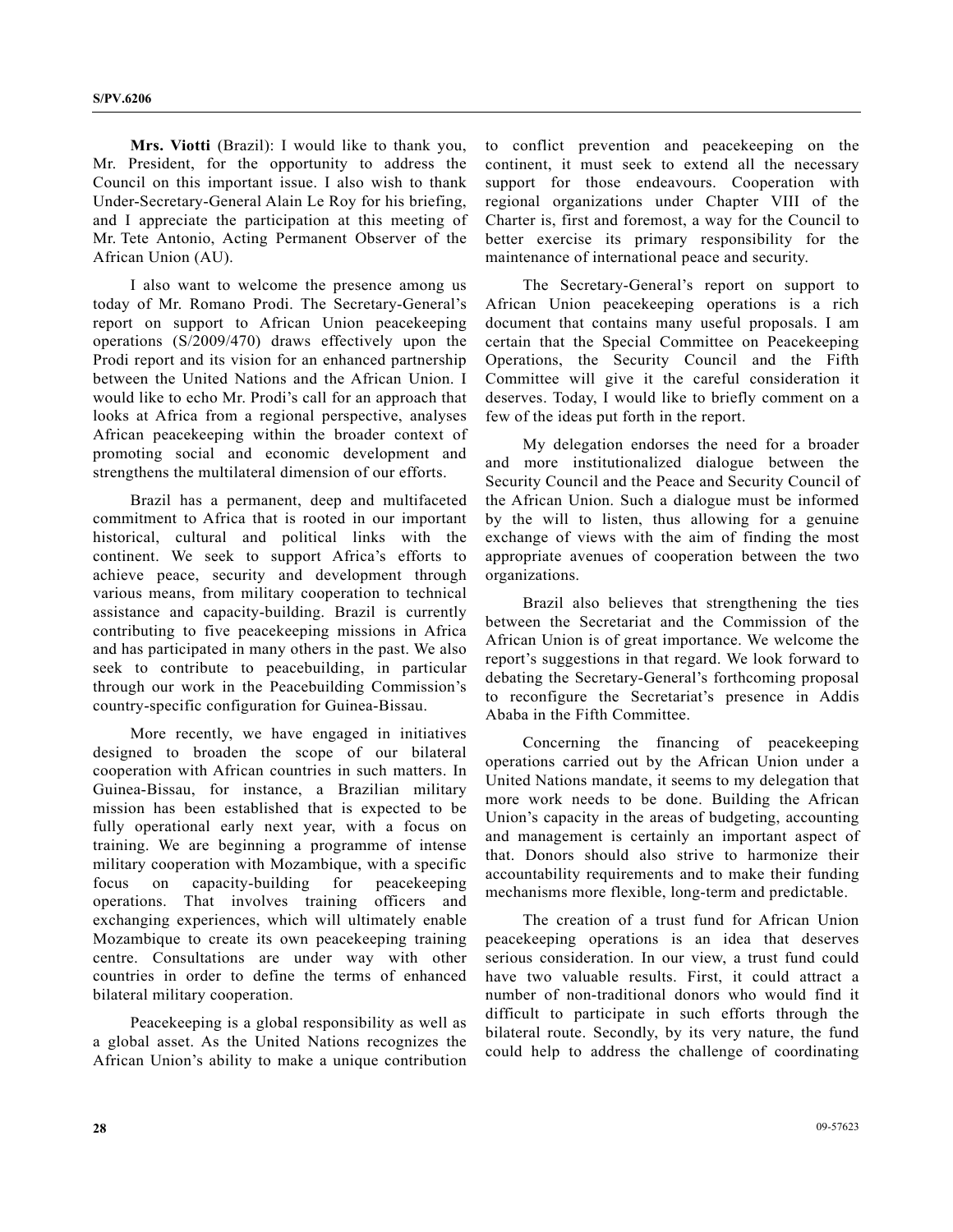international cooperation, and thus make it more effective.

 In conclusion, I wish to mention the need for us to see the maintenance of international peace and security in Africa, as anywhere in the world, as a process that is not, and cannot, be limited to peacekeeping. Conflict prevention, post-conflict peacebuilding and strong socio-economic development are key to maintaining and consolidating political stability. The Security Council, United Nations agencies, funds and programmes, national Governments and the Secretariat should redouble their efforts to work together, under the principle of national ownership, to effectively support the efforts being made all over the African continent to build peaceful and prosperous societies. Brazil will continue to do its part.

**The President**: I now give the floor to the representative of South Africa.

**Mr. Sangqu** (South Africa): We thank you, Mr. President, for allowing us to participate in this important debate today on peace and security in Africa. My delegation joins others in welcoming the presence of His Excellency Mr. Romano Prodi at this important debate. We also welcome the participation of Under-Secretaries-General Le Roy and Malcorra, and we thank them for introducing the report of the Secretary-General on support to African Union peacekeeping operations authorized by the United Nations (S/2009/470). We also wish to thank the Permanent Observer of the African Union (AU) for his statement. Our appreciation also goes to the Secretary-General for his report and for his assessment of the important recommendations contained in the report of the African Union-United Nations panel (S/2008/813) chaired by Mr. Prodi.

 The United Nations Charter, as emphasized at the 2005 World Summit, recognizes the importance of forging predictable partnerships and cooperation between the United Nations and regional organizations in order to confront current and future peace and security challenges. This recognition is articulated in accordance with the provisions of Chapter VIII of the Charter.

 Our efforts towards a strategic partnership between the United Nations and the African Union (AU) in the maintenance of peace and security on our continent are informed by the reality that regional organizations have a comparative advantage in confronting such challenges within their regions, as recognized by the Secretary-General in his report. The comparative advantage is increasingly allowing the AU to respond to conflicts in a proactive and rapid manner, limiting the escalation of conflict and human suffering in cases where the United Nations processes take a long time to decide and deploy while the situation on the ground is deteriorating. The comparative advantages of such an approach are clearly evident in the recent interventions by the African Union in the Sudan and Somalia, as well as through its mediation efforts and peace support operations, thus clearly demonstrating its political will and commitment to confronting peace and security challenges.

 The African Union continues its efforts to implement the African Peace and Security Architecture to deal with conflict prevention in a sustainable manner. Recalling resolution 1809 (2008), we are cognizant that despite the demonstrated political will to resolve conflicts, the availability of predictable resources remains the most important constraint on Africa's capacity to give effect to those commitments and help resolve its own conflicts. The increase in peacekeeping operations in the past few years and the increasingly important role regions play in preventing, resolving and managing necessitate the continuation of dialogue between the United Nations and the AU to address that challenge.

 We expect the Security Council, in acknowledgement of Africa's efforts, to play its role as the primary body responsible for the maintenance of international peace and security, as provided for in its Charter. That support cannot be rationalized by advancing bureaucratic arguments to prevent us from doing what is morally and politically correct. A clear commitment and unambiguous message by this Council will dispel the perception of many Africans confronted by conflict that the international community is apathetic and indifferent and, at worst, places financial considerations above the interests of people's lives.

 It is in this context that the current report of the Secretary-General is to be welcomed. In acting on the mandate of the Security Council as articulated in its presidential statement of 18 March 2009 (S/PRST/2009/3), the Secretary-General reported on practical ways to provide effective support for the African Union when it undertakes peacekeeping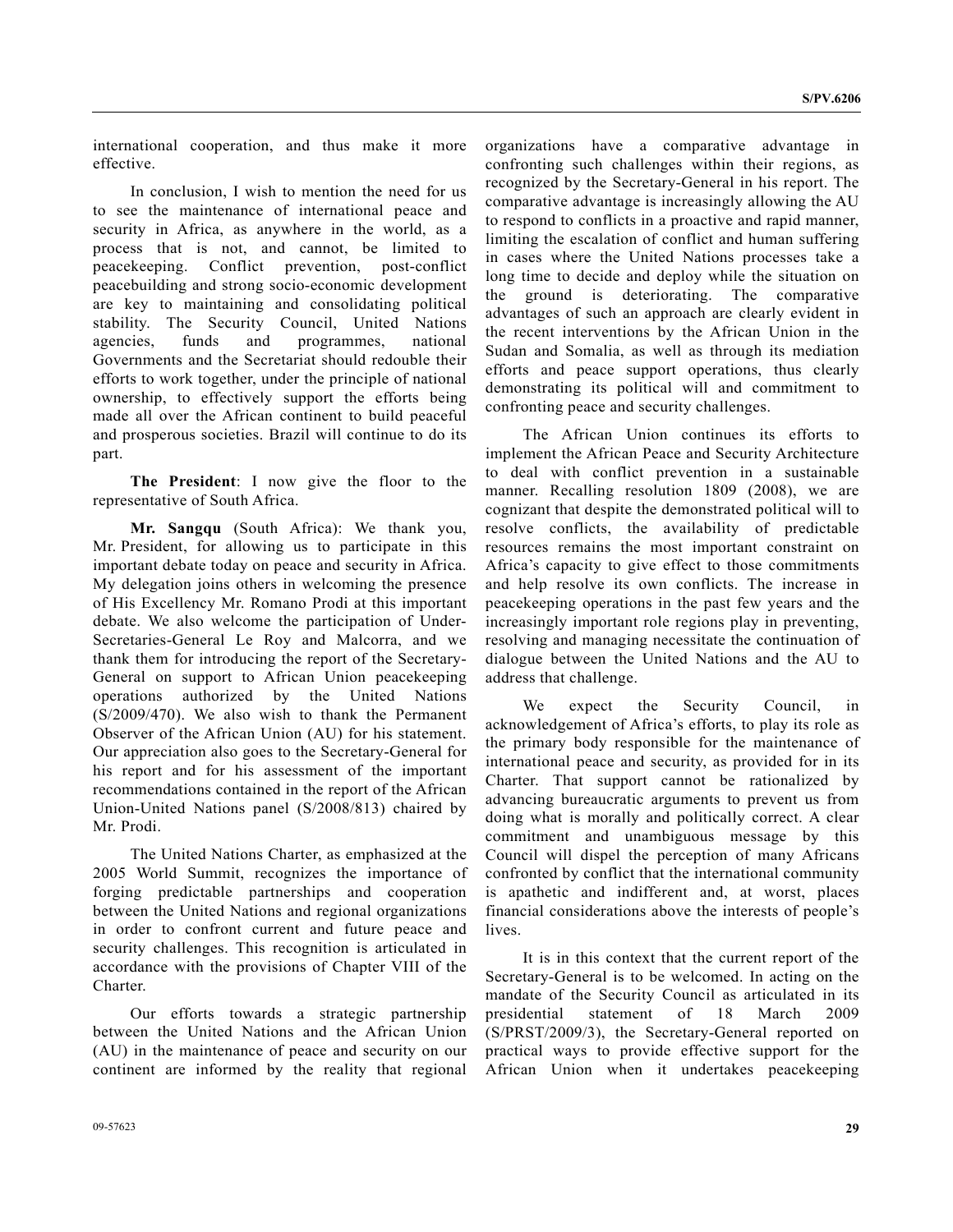operations. The report provides useful proposals and a detailed assessment of the recommendations contained in the report of the African Union-United Nations panel.

 The report of the Secretary-General characterizes the role of the African Union and its regional organizations in supporting the Security Council under Chapter VIII of the Charter as a welcome development and makes important recommendations on how the United Nations and the international community could further ensure the sustainability and predictability of Africa's peacekeeping efforts that are mandated by the United Nations. The report provides clear guidelines and recommendations for ensuring a structured and strategic relationship between the United Nations and the African Union, which are worthy of serious consideration and immediate implementation.

 The proposed recommendation on financial mechanisms also warrants particular attention and further exploration. Whereas those developments are to be welcomed and could form the basis for continued support and engagement, they should not result in complacency. Rather, in working with the African Union, the United Nations should continue to review and seek ways of ensuring predictable, flexible and sustainable financing for peacekeeping operations undertaken by the African Union.

 It is my delegation's view that the General Assembly also could demonstrate its willingness to strengthen Africa's peacekeeping capacity and capability by considering the recommendations of the Secretary-General on financing options, just as the Council is doing here today.

 In conclusion, South Africa supports the presidential statement to be adopted today by the Security Council. We eagerly await the establishment of the African Union-United Nations task team and its subsequent report on the implementation of the Secretary-General's recommendations.

**The President**: I now give the floor to the representative of Tunisia.

**Mr. Jomaa** (Tunisia): I have the honour to speak on behalf of the African Group.

 Allow me at the outset to congratulate you, Mr. President, upon your presidency of the Security Council for this month and on the wise manner in which you have been conducting the Council's

proceedings. We want to thank Mr. Le Roy for his presentation today and to welcome among us Mr. Romano Prodi.

 It has been seven months since the Security Council adopted its presidential statement on the agenda item "Peace and security in Africa" on 18 March 2009 (S/PRST/2009/3). That statement constituted additional proof of the Council's recognition and awareness of the crucial importance of establishing more effective strategic relationships between the African Union and the United Nations. The ongoing process of continuous consultations and cooperation between the main bodies of both organizations is indeed commendable and should be further strengthened and improved.

 We therefore welcome today's Council meeting to consider the Secretary-General's report entitled "Support to African Union peacekeeping operations authorized by the United Nations"(S/2009/470), and we hope it will contribute to achieving tangible progress in this area.

 While recognizing the Security Council's primary responsibility for the maintenance of international peace and security, we are all well aware of the increasing importance of regional arrangements in the promotion of peace, security and stability in their respective regions. Africa is a perfect example of this rising new dynamism in regional arrangements.

 The African Union has established a continental peace and security architecture and has shown its unswerving willingness and commitment to meet the challenges faced by the continent in terms of security and stability. The Peace and Security Council, the initiatives undertaken by the Panel of the Wise, the measures undertaken in the establishment of the Continental Early Warning System and the measures aimed at the launching of the African Standby Force illustrate this new dynamic.

 Nevertheless, Africa's strong political will to overcome the difficulties related to peace and security on the continent needs to be bolstered by substantial support for the African Union's resource base and capacities. That was in fact the spirit of the report of the African Union-United Nations panel to consider the modalities of how to support African Union peacekeeping operations chaired by Mr. Prodi (S/2008/813) and the main purpose of the Secretary-General's report. The issues dealt with were, first, how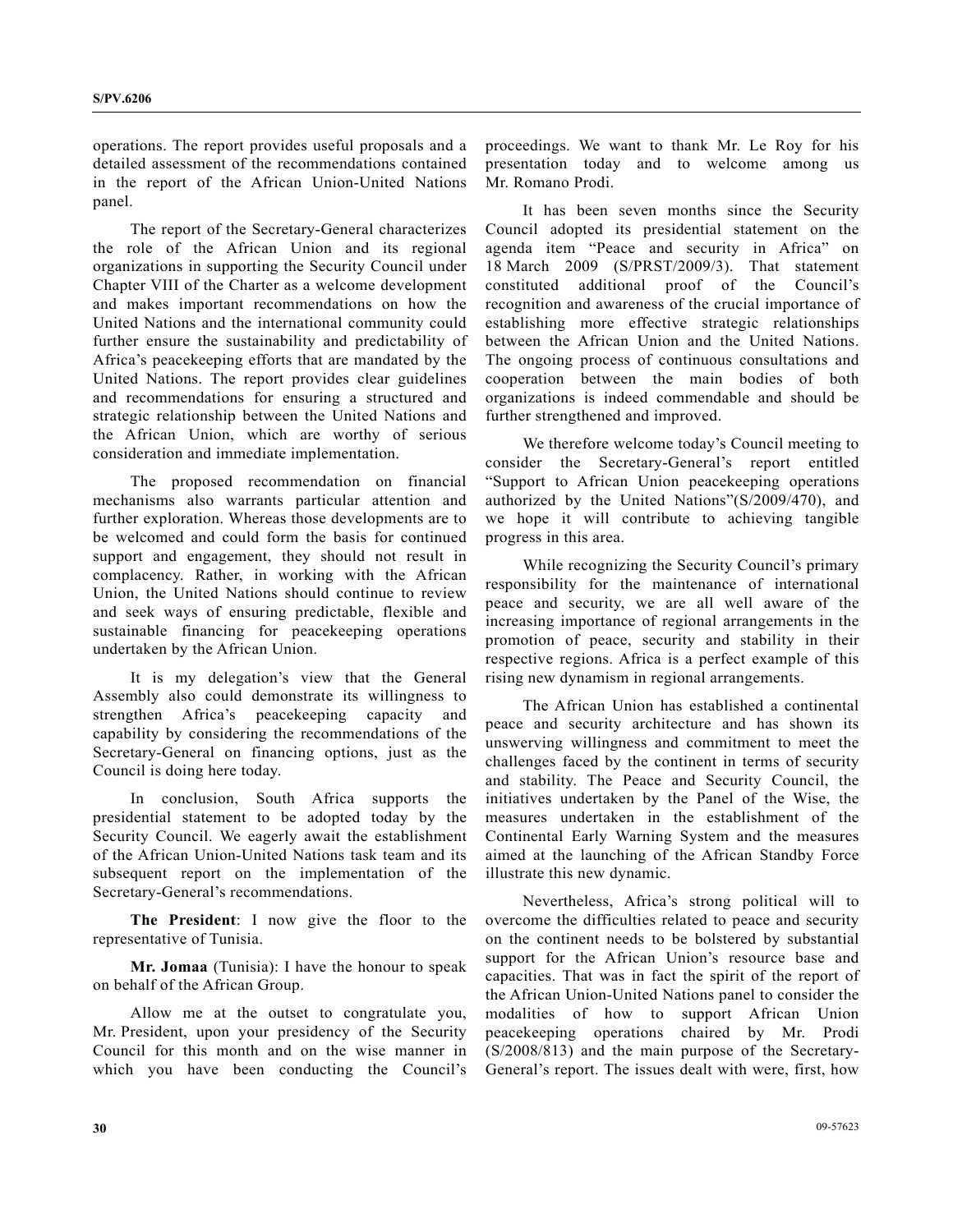to establish a close strategic partnership between the United Nations and the African Union and which mechanisms and processes should be put in place to enhance the partnership between the two organizations; and secondly, what mechanisms are the most appropriate to ensure the predictability, sustainability and flexibility of financing African Union peacekeeping operations authorized by the United Nations.

 In this context, the African Group would like to share with Council members some of our observations on these issues. We stress the importance of a more developed and effective partnership between the United Nations and regional organizations, especially the African Union.

 Secondly, we underline the importance of the African Union-United Nations panel's report, dated 31 December 2008, on the modalities for support to African Union peacekeeping operations as a qualitative and decisive step towards improving this partnership for peacekeeping operations in Africa.

 Thirdly, we take note of the recommendations in the Secretary-General's report of 18 September 2009. Those recommendations, as underlined at the 206th meeting of the African Union Peace and Security Council held in Addis Ababa on 15 October 2009, "provide a good basis for strengthening cooperation between the African Union and the United Nations in the maintenance of peace and security".

 Fourthly, we express the readiness of the African Union to continue its consultations and close cooperation with the United Nations in order to ensure "predictable, sustainable and flexible funding for African Union-led peace support operations" (*S/2009/470, para. 6*).

 Fifthly, we note with appreciation the recommendations concerning capacity-building for peacekeeping operations.

 Sixthly, we underscore the crucial importance of effective and continuous follow-up of these recommendations and the means to implement them.

 The African Group considers that maintaining the momentum of fruitful discussion and consistent consideration of these issues, and ensuring adequate and timely follow-up on the agreed recommendations and measures to be taken, is essential to achieving our common ultimate goal: maintaining peace and security

throughout the world by rendering peacekeeping more effective and more compatible with the requirements of each region.

**The President**: I call on the representative of Nigeria.

**Mr. Onemola** (Nigeria): Mr. President, I thank you for convening this debate on peace and security in Africa as it relates to support for African Union peacekeeping operations authorized by the United Nations. The fact that this debate is taking place a few months after a similar one under the presidency of Libya (see S/PV.6092) is indicative of the importance the Council attaches to the issue.

 Nigeria commends the Secretary-General for his incisive report contained in document S/2009/470, and thank Ambassador Tete Antonio, Acting Permanent Observer of the African Union, and Mr. Alain Le Roy, Under-Secretary-General for Peacekeeping Operations, for their illuminating briefings to the Council. Similarly, we recognize the presence of Mr. Romano Prodi in our midst at this important debate.

 The recognition by the framers of the United Nations Charter that peace and stability are the precursors of social and economic development explains the special role given the Council on the question of maintaining international peace and security. Nigeria firmly supports the Security Council in its primary responsibility for the maintenance of international peace and security. However, regional organizations are a critical and integral component of a broader global strategy for maintaining and strengthening peace and security within the ambit of Chapter VIII of the Charter.

 My delegation is encouraged by the continued close collaboration between the United Nations and the African Union in their efforts to strengthen partnership in the area of peace and security, and by the cooperative endeavours of the two organizations towards achieving peace and security in such challenging situations as in Darfur and Somalia. The Council should therefore build on lessons learned from these endeavours in strengthening future cooperative work.

 If the African Union is to continue to undertake responsibilities effectively and efficiently, it requires robust support for its existing peace and security architecture, which consists of the Peace and Security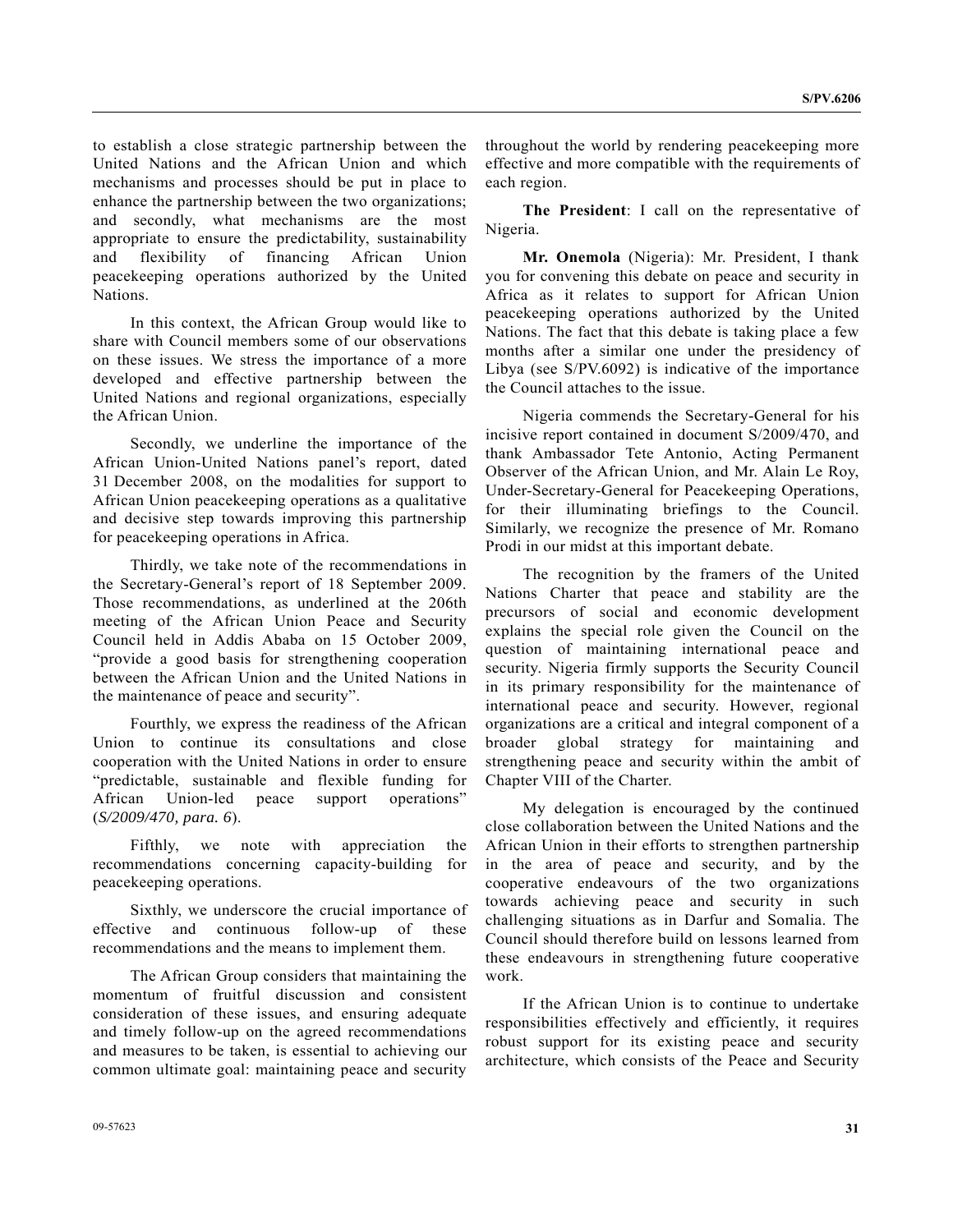Council, the Continental Early Warning System, the Panel of the Wise, the African Standby Force and the Peace Fund. Africa also needs sustainable, flexible and predictable funding for peacekeeping operations, as well as support for facilitating building the continent's peacekeeping capacity and institutional mechanisms.

 For these reasons, Nigeria has been steadfast in its commitment to the United Nations, the African Union and the Economic Community of West African States (ECOWAS) in regard to strengthening peace and security, particularly at the regional levels. In this regard, Nigeria has played a proactive role in regional efforts to complement the Security Council's primary duty of maintaining peace and security and in consonance with Chapter VIII of the Charter, concerning regional arrangements. As chief motivator for the creation of the ECOWAS Ceasefire Monitoring Group in 1990, Nigeria provided the backbone of the troops that enforced the Cotonou peace agreement for Liberia, ended the civil war and military rule, and restored democratically elected Governments in Liberia and Sierra Leone.

 As an active and founding member of the African Union Peace and Security Council, Nigeria would like to reiterate its firm support for the Secretary-General's recommendations on the panel's report (S/2008/813), as well as the detailed analysis provided in his latest report. We are not unmindful that, no matter how painstaking the exercise may be, it cannot address all the peacekeeping challenges that have built up on the African continent over the years. We are, however, encouraged that, if genuinely implemented by all stakeholders, the recommendations would indeed lay a solid foundation for viable support to the African Union peacekeeping operations authorized by the United Nations.

 The use of United Nations-assessed funding to support United Nations-authorized African Union peacekeeping operations, and the establishment of a voluntarily funded multi-donor trust fund, canvassed over the years as a panacea for the lingering problems of peacekeeping in Africa, would be of immense assistance. Similarly, there is a need to establish a trust fund for capacity-building, the development of the African Union's logistics capacity, and the establishment of a joint United Nations-African Union team to examine the implementation of the panel's proposals.

 While reaffirming the decision of world leaders, as expressed in the 2005 World Summit Outcome Document (General Assembly resolution 60/1), that the development of African peacekeeping capacity should be the central objective of the United Nations in the next decade, Nigeria hopes that today's debate will assist the Council in forging a new consensus and support for the proposals contained in the Secretary-General's report. Once more, we urge the Council to adopt a presidential statement approving the five financing mechanisms that have been proposed to fund African Union peacekeeping operations, with a view to strengthening the African Union's capacity to respond to the ever-growing peacekeeping and security challenges in our region. We look forward to the emergence of a robust and more strategic alliance between the African Union Peace and Security Council and the Security Council, as well as between the United Nations Secretariat and the African Union Commission.

 **The President**: I now invite Mr. Antonio to respond to comments and questions raised.

 **Mr. Antonio** (*spoke in French*): Thankfully, there were no questions addressed to the African Union, but I could not leave this Chamber without thanking all the members of the Security Council and all the delegations that have taken the floor to once again show their solidarity with Africa through their support of the African Union. We have taken note of all the concrete proposals that have been made, and I would like to reaffirm the desire of the African Union to live up to its part of the responsibilities.

 At this late hour in the debate I would like to underscore in particular Mr. Prodi's remarks at the outset of the meeting, referred to also by some delegations, that the issue of peacekeeping operations is just part of the problem. There is also the need for a comprehensive approach. In many forums, we have analysed the deep causes of conflict in Africa, which we must bear in mind.

 We have also spoken a great deal about the need for a capacity-building plan for the African Union. I would like to say here that capacity-building is part of our concerns in the African Union. As the Council knows, the African Union's strategic plan has four principal pillars — peace and security, peace and development, shared values, and the building of capacity in the African Union Commission. Thus,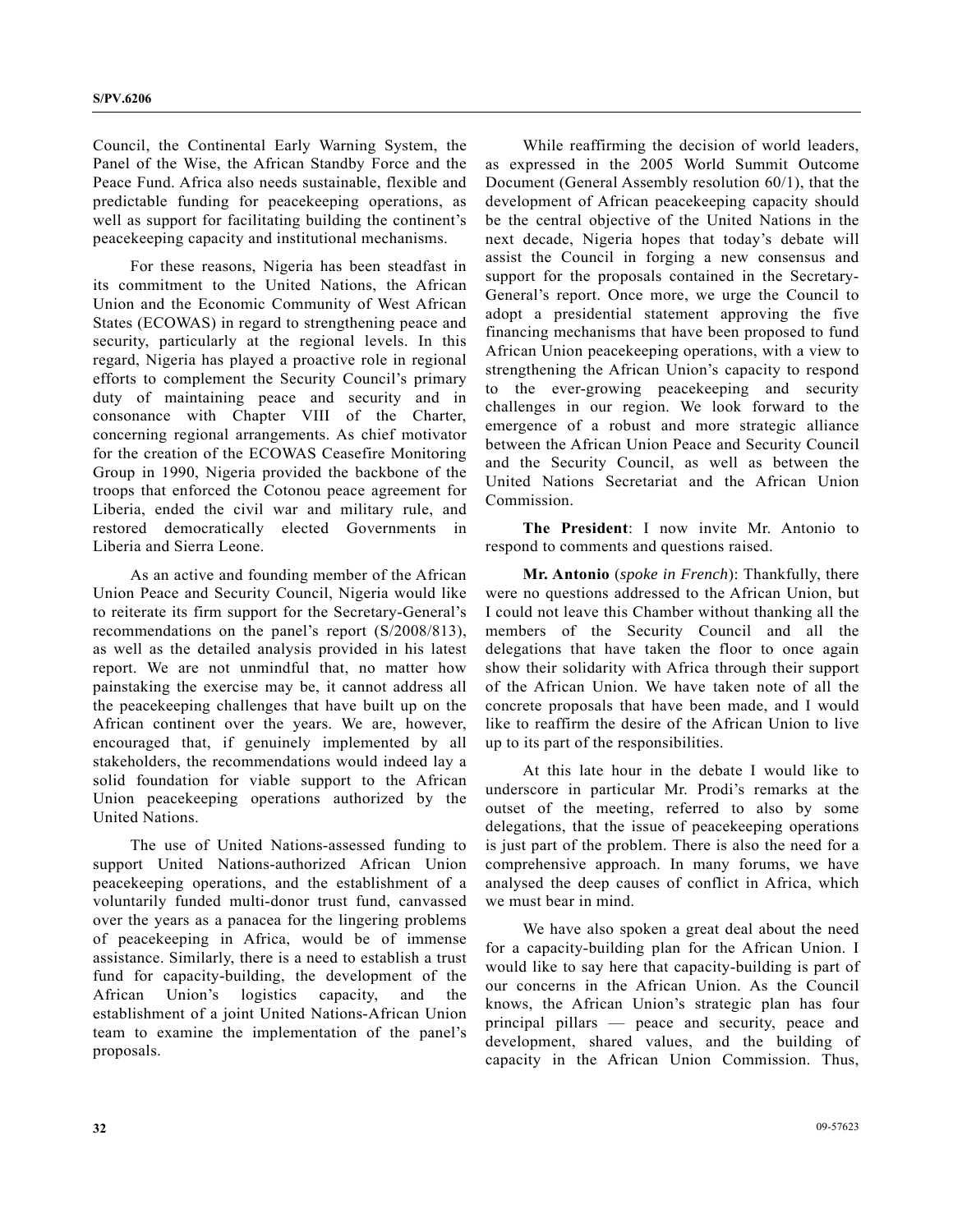capacity-building is already a part of our concerns. Everything the African Union needs can fall within the framework of our cooperation with all partners, in particular the United Nations, on capacity-building.

 Having said that, I would like to reiterate that the African Union is willing to work with all partners, and in particular the United Nations, on moving forward with these reflections that we have begun today reflections which only strengthen the need for a multilateral approach to matters regarding Africa.

**The President**: I thank Mr. Antonio for his clarifications and invite Mr. Le Roy to respond to comments.

**Mr. Le Roy** (*spoke in French*): I would to address just a few brief words of thanks to all delegations for their support for the report of the Secretary-General (S/2009/470), on support for the United Nations-authorized African Union peacekeeping operations. While not repeating what he said, I think that the framework provided by Mr. Prodi was very significant.

 For our part, we remain firmly committed to working with the African Union, and its Commission in particular, to update the Security Council by next April and, by then, to set up the joint United Nations-African Union Commission task force and to restructure our presence in Addis Ababa to be both more logical and more cost-effective, as the representative of Japan also requested.

 Finally, as to the last element of our commitment, I have been invited to participate three days hence in the African Union Peace and Security Council summit at the level of heads of State. Of course, I will be present in Abuja in three days. I believe that at that point we will discuss the Sudan and the Mbeki report. This is yet another example of the ongoing strengthened day-to-day cooperation between the African Union Commission and the United Nations **Secretariat** 

**The President**: I thank Mr. Le Roy for his clarifications.

 After consultations among members of the Security Council, I have been authorized to make the following statement on behalf of the Council:

 "The Security Council recalls its previous relevant resolutions and statements of its

President which underscore the importance of developing effective partnerships between the United Nations and regional organizations, in particular the African Union, in accordance with the United Nations Charter and the relevant statutes of the regional organizations.

 "The Security Council reiterates its primary responsibility under the Charter for the maintenance of international peace and security and recalls that cooperation with regional and subregional organizations in matters relating to the maintenance of international peace and security, and consistent with Chapter VIII of the Charter of the United Nations, can improve collective security.

 "The Security Council welcomes the continuing important efforts and enhanced peacekeeping role of the African Union and its subregional organizations, consistent with Security Council resolutions and decisions, to prevent, mediate and settle conflicts in the African continent.

 "The Security Council reaffirms its resolution 1809 (2008), which recognizes the need to enhance the predictability, sustainability and flexibility of financing regional organizations when they undertake peacekeeping under a United Nations mandate.

 "The Security Council reiterates that regional organizations have the responsibility to secure human, financial, logistical and other resources for their organizations, including through contributions by their members and support from donors. The Security Council commends the support extended by donors to the African Union Peace and Security Architecture through specific mechanisms, including the African Peace Facility.

 "The Security Council recalls the statement of its President (S/PRST/2009/3) in which it requested the Secretary-General to submit a report on practical ways to provide effective support for the African Union when it undertakes peacekeeping operations authorized by the United Nations that includes a detailed assessment of the recommendations contained in the report of the African Union-United Nations panel (A/63/666- S/2008/813), in particular those on financing, as